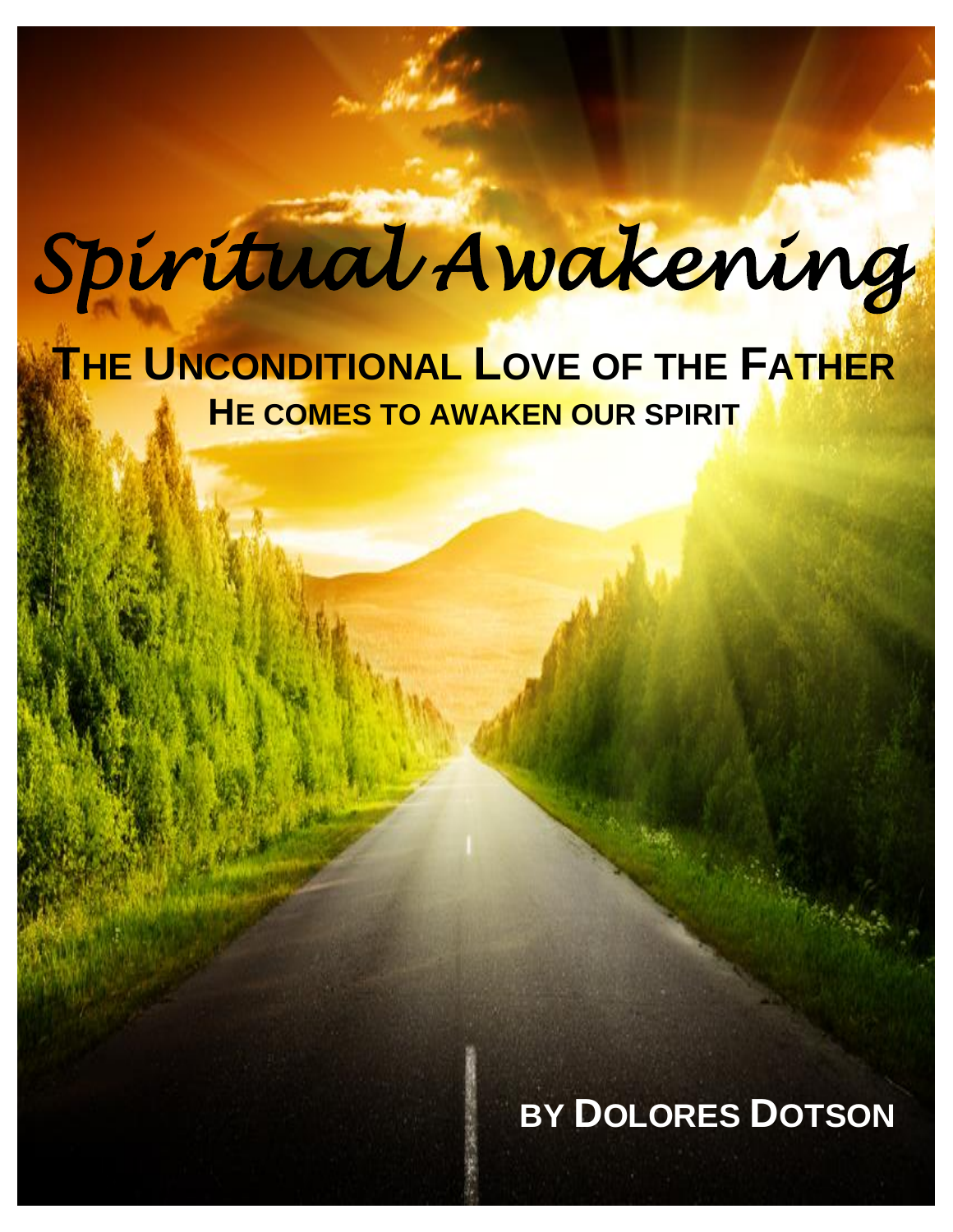# **SPIRITUAL AWAKENING:**

# **THE UNCONDITIONAL LOVE OF THE FATHER** DOLORES DOTSON

This manual along with other teaching materials and products designed for spiritual growth and spiritual awakening are available through This Is Your Season Ministries [www.thisisyourseason.org](http://www.thisisyourseason.org/)

Unless otherwise indicated, all Scripture quotations are taken from the New King James Version of the Bible.

Published 2011

Published by This Is Your Season Ministries

Printed in the United States of America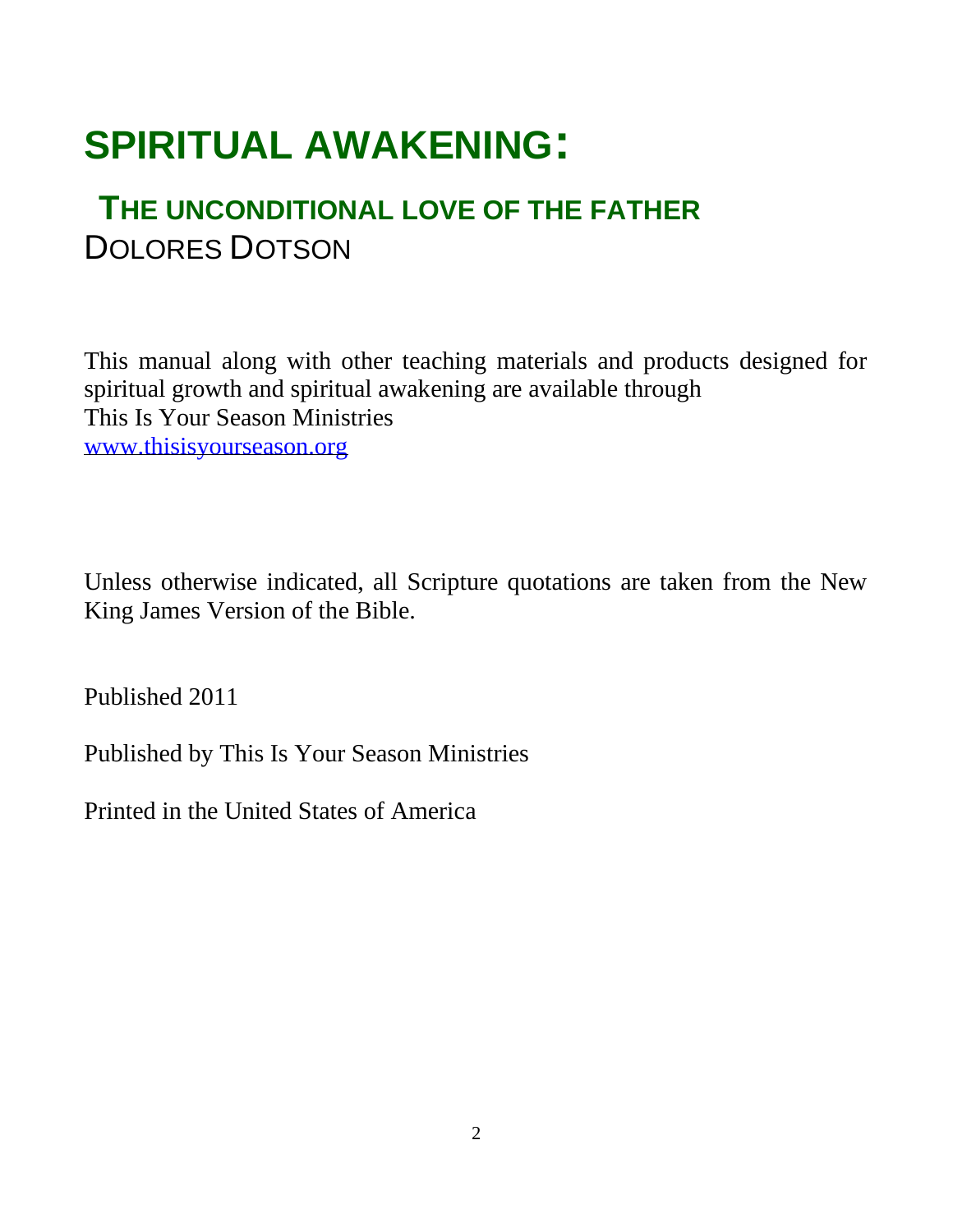# **SPIRITUAL AWAKENING: THE UNCONDITIONAL LOVE OF THE FATHER**

# INTRODUCTION **SPIRITUAL AWAKENING**

- LESSON 1: **POSSESSING THE LAND**
- LESSON 2: **RENEWING THE MIND**
- LESSON 3: **THE ENEMY, THE WORLD**
- LESSON 4: **FACING THE FEARS**
- LESSON 5: **THE BREATH OF LIFE**
- LESSON 6: **THE NEW MAN**
- LESSON 7: **QUENCHING & DESPISING**
- LESSON 8: **SPIRITUAL MATURITY**
- LESSON 9: **THE ONE PERCENT**
- LESSON 10: **OBEDIENCE: BETTER THAN SACRIFICE**
- LESSON 11: **INJECTED THOUGHTS**
- LESSON 12: **BRINGING IN THE PRESENCE**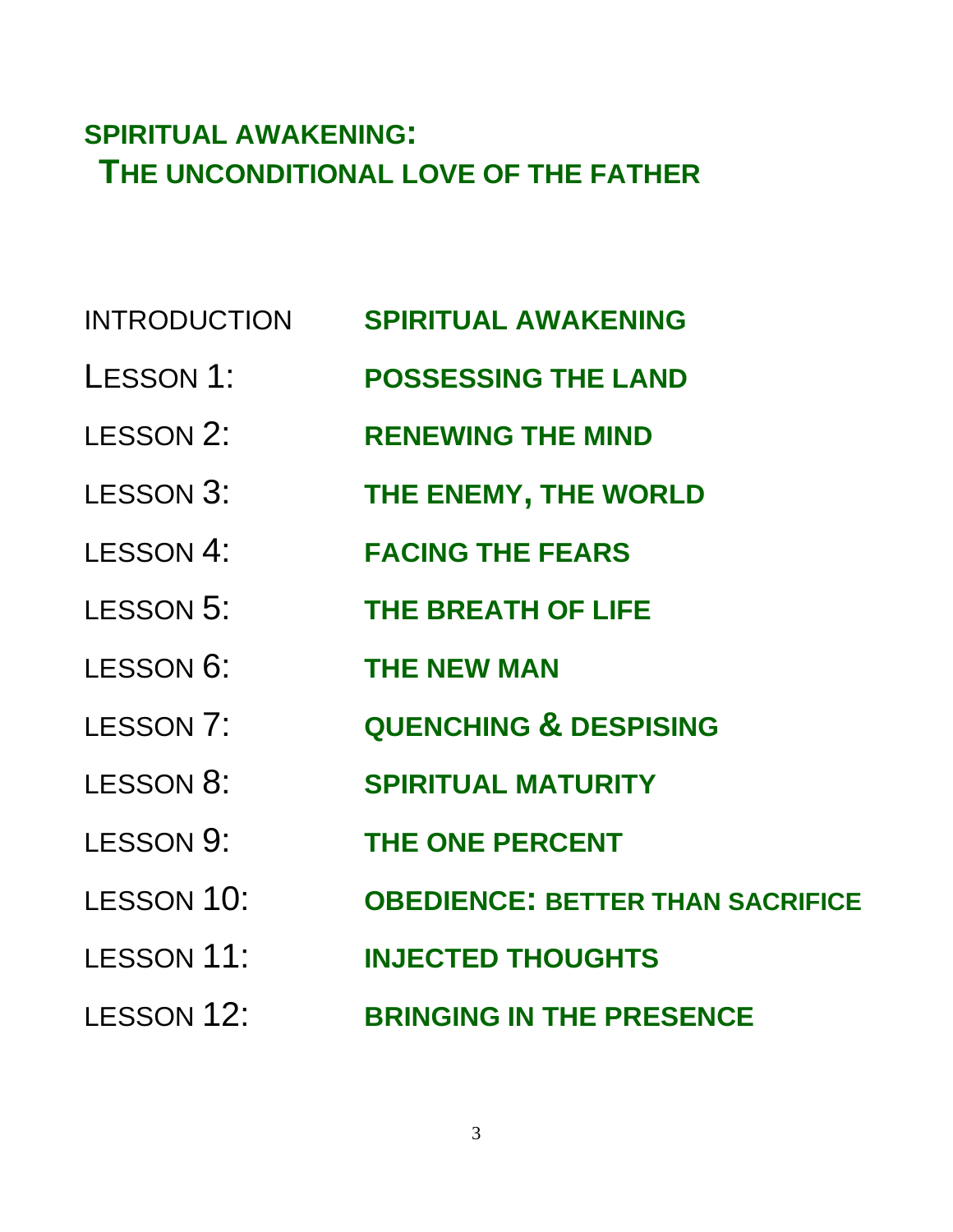## **INTRODUCTION**

#### **SPIRITUAL AWAKENING**

*tiys*

Welcome. This study marks the beginning of our journey into Spiritual Awakening: The Unconditional Love of the Father. The purpose of this teaching is to prepare us to possess the land (the hearts of God's people) for His Kingdom. To be effective in this hostile takeover, it requires us to know and be assured in who God is and who we are in Him. You see, the enemy already knows. He knows once we come into the knowledge of who God is and who we are in Him, we will be a major threat to his domain. The problem is we do not know, and therefore, aren't fully operating in the power of this truth. So why is God so adamant about awakening us spiritually to know who He is and who we are in Him? Because without this knowledge and understanding anchored in our hearts, we are liable to cease fighting the good fight and retreat, never taking full possession of the land God has promised as our inheritance. Once we are awakened from our spiritual slumber, we must put on our armor and fall into battle formation with our weapons of warfare in tow. Then, as a unified army confident in who God is and who we are in Him, nothing will stop us from moving forward into battle victoriously and claiming all that belongs to God.

*"For this reason, since the day we heard about you, we have not stopped praying for you. We continually ask God to fill you with the knowledge of his will through all the wisdom and understanding that the Spirit gives, so that you may live a life worthy of the Lord and please him in every way: bearing fruit in every good work, growing in the knowledge of God, being strengthened with all power according to his glorious might so that you may have great endurance and patience, and giving joyful thanks to the Father, who has qualified you to share in the inheritance of his holy people in the kingdom of light." Colossians 1:9-12 NKJV*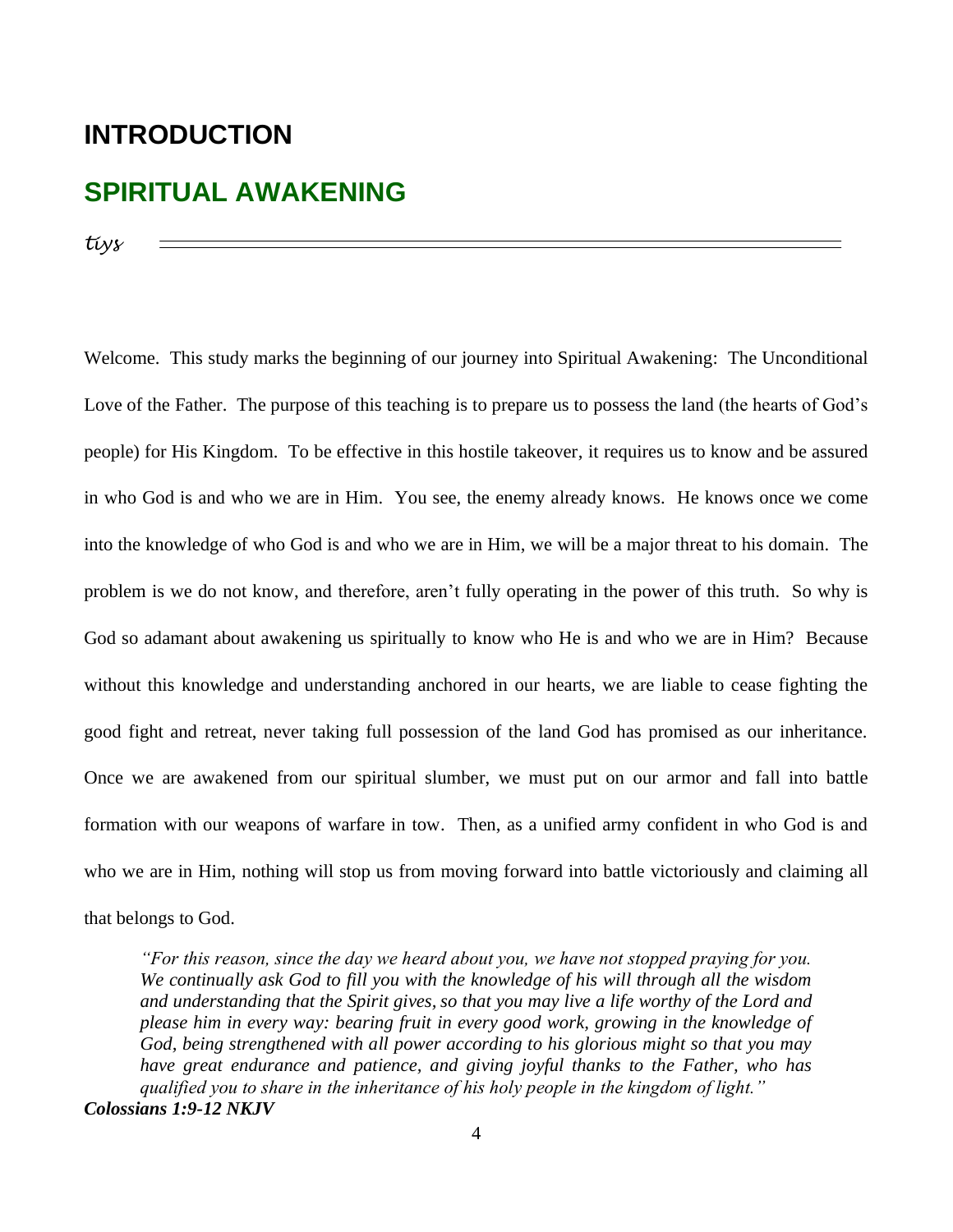# **LESSON 1 POSSESSING THE LAND**

*tiys*

#### **SPIRITUAL AWAKENING:**

In our conquests to possess the land (people's hearts) for God's Kingdom, we will be strategically

positioned and used in unusual ways. Such ways may be unconventional and contrary to the way we think, but frankly, the manner in which God executes His plan is always at His discretion, not ours. After all, He is the General and we are the soldiers in His army. Our top priority is to follow God's instructions wholeheartedly, regardless of what He asks us to do.



Being obedient to the word of God is the key. Any compromise or act of disobedience puts us at great risk for defeat because it opens the door to our greatest foe, Satan.

Many people are oblivious to the fact that there are three enemies; they are only aware of one enemy, Satan. But I am here to expose the other two enemies so you may be enlightened. The three enemies are found in 1 John 2:16: "For all that is in the world—the lust of the flesh (flesh), and the lust of the eyes (world), and the pride of life (devil)—is not of the Father, but is of the world." In 1 Peter 5:8, we are warned to "Be sober, be vigilant; because your adversary the devil walks about like a roaring lion, seeking whom he may devour." Undoubtedly, the devil is crafty in his dealings, and he will walk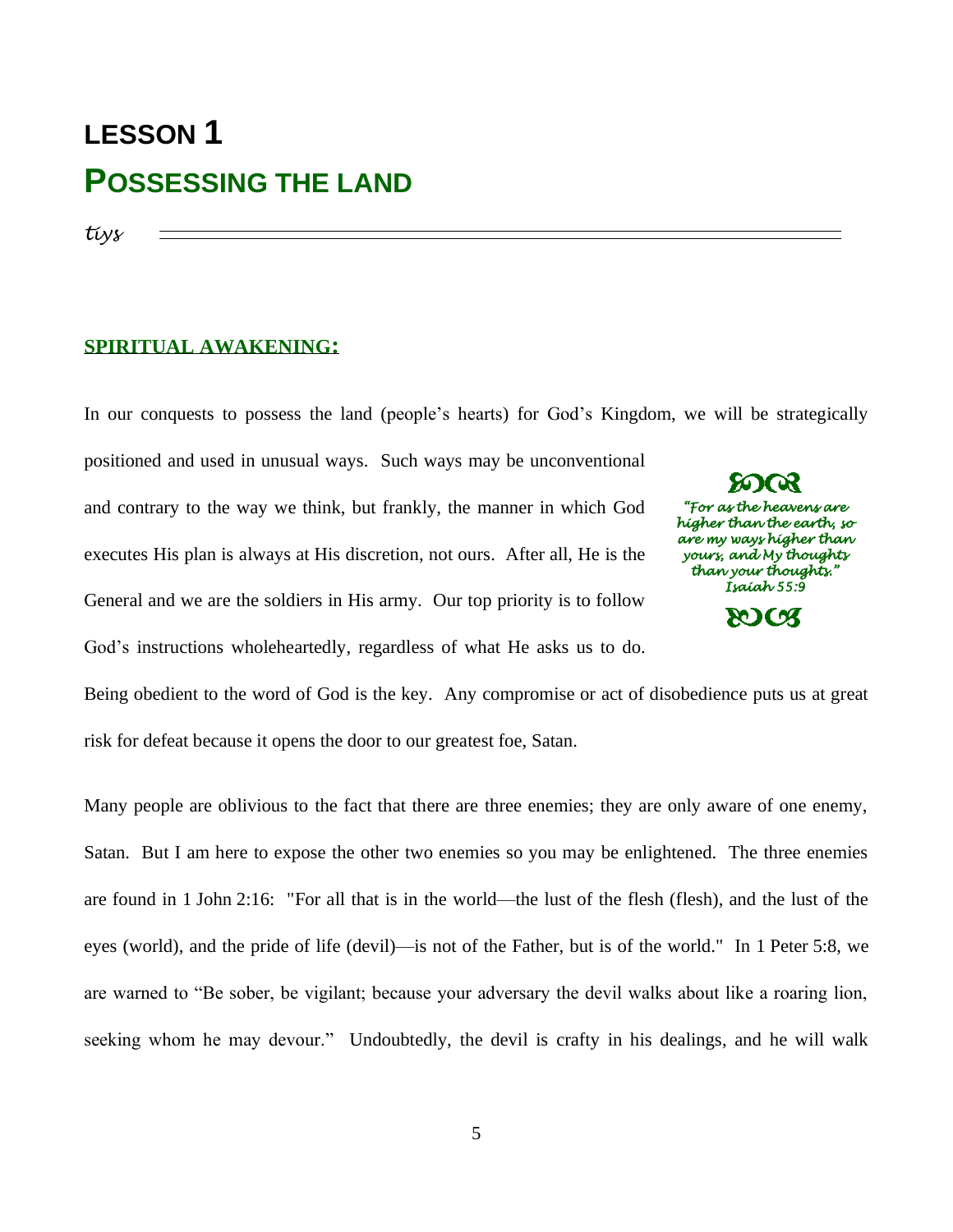through every open door and use every evil tactic to destroy the land (people's hearts) that God desires to possess.

One area the enemy has under constant surveillance is our understanding or lack thereof. He ruthlessly seeks any opportunity to bring doubt, confusion, even fear, and once he gains that ground, he interjects his thoughts into our minds to accomplish his works and his deeds. Before long, we become so entangled by his lies that we find ourselves fighting against those on our team we were intended to war alongside as well as those we have been sent to rescue. While we are in battle formation, we must be careful to guard our hearts against such schemes of the enemy as judging others, gossiping, or speaking negatively. We must stand united and fight together. We must remember who the real enemy is! Remember, one of our most vulnerable times for the enemy to gain access is when we do not clearly understand the direction in which God is leading us and we allow doubt and confusion to influence our obedience. If we recognize this is happening to us or has happened in the past, we must be spiritually awakened and all the more willing to offer a sacrifice of obedience.

The Apostle Paul understood the importance of our sacrifice of obedience before the Lord.

"I beseech you therefore, brethren, by the mercies of God, that you present your bodies a living sacrifice, holy, acceptable to God, which is your reasonable service. And do not be conformed to this world, but be transformed by the renewing of your mind, that you may prove what is that good and acceptable and perfect will of God. For I say, through the grace given to me, to everyone who is among you, not to think of himself more highly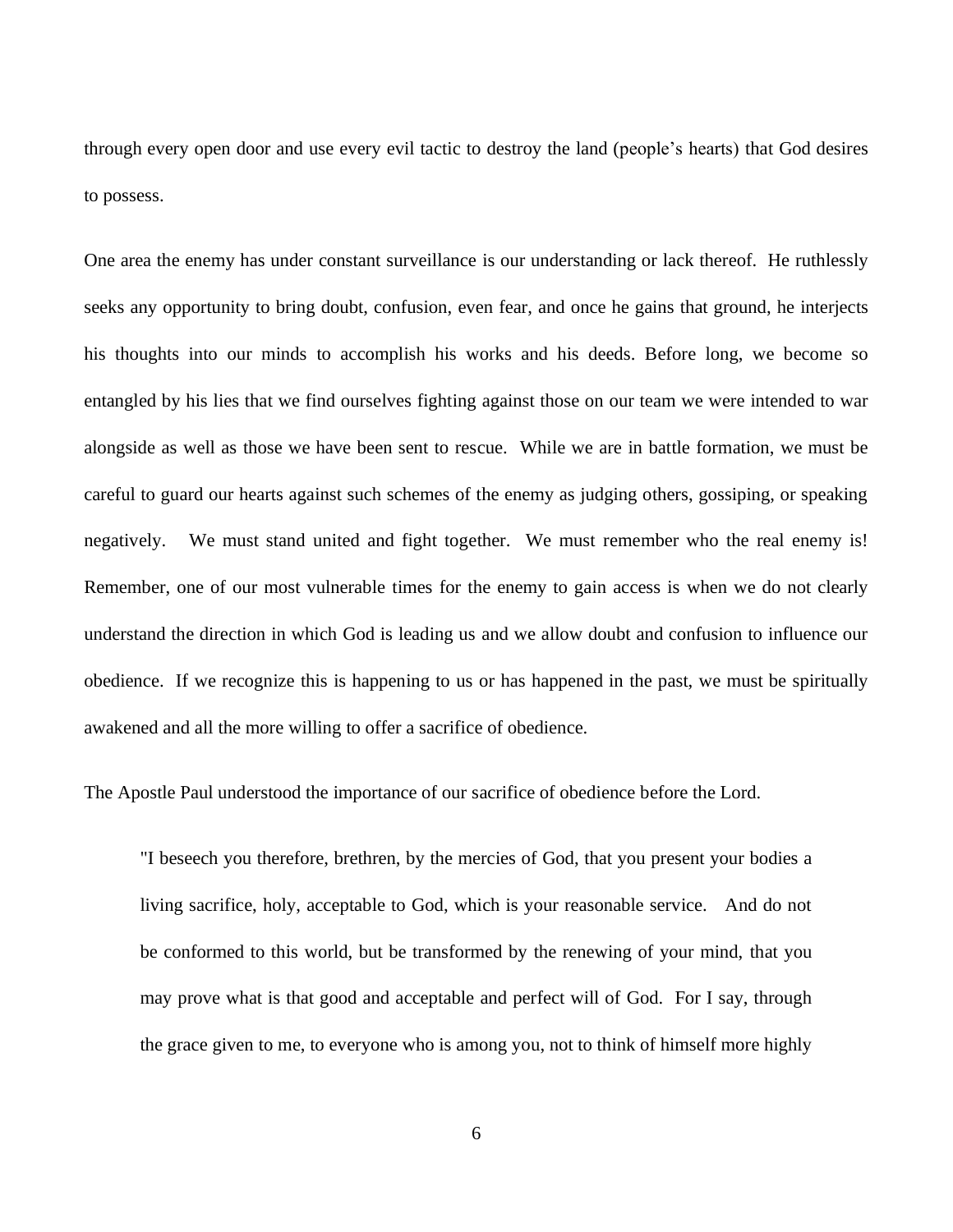than he ought to think, but to think soberly, as God has dealt to

each one a measure of faith." (Romans 12:1-3)

Did you catch that? Paul says that we are to present our bodies "a living



dominate or actuate in the manner of such a spirit: He was possessed by envy.

 $CZ$ 

sacrifice." How are we to present our bodies as a living sacrifice? The word sacrifice—*zabach*—

**SOCK** *"For the word of God is living and powerful, and sharper than any twoedged sword, piercing even to the division of soul and spirit, and of joints and marrow, and is a discerner of the thoughts and intents of the heart." Hebrews 4:12*



means to slay—to give a costly gift. The word *zabach* also comes from the word altar which means a place of sacrifice or slaughter. In essence, what Paul is saying is this: In order to be living sacrifices, we must bring our lives—our flesh, our desires, our passions—everything that is contrary to God's Word, and sacrifice or slaughter those things at the altar.

The living Word is the standard by which we are to measure every aspect of our lives—our thoughts, our words and our actions. When the Word is living in us, it requires us to

participate with the Holy Spirit as He helps bring us through trials. Often the Holy Spirit shines His light on the darkness of our trials, and we, in turn, discover our own heart issues that need to be dealt with. The light used by the Spirit of God is the Word; it pierces our heart and reveals the motivation therein that seeks to satisfy self. As we respond through repentance, we present ourselves as living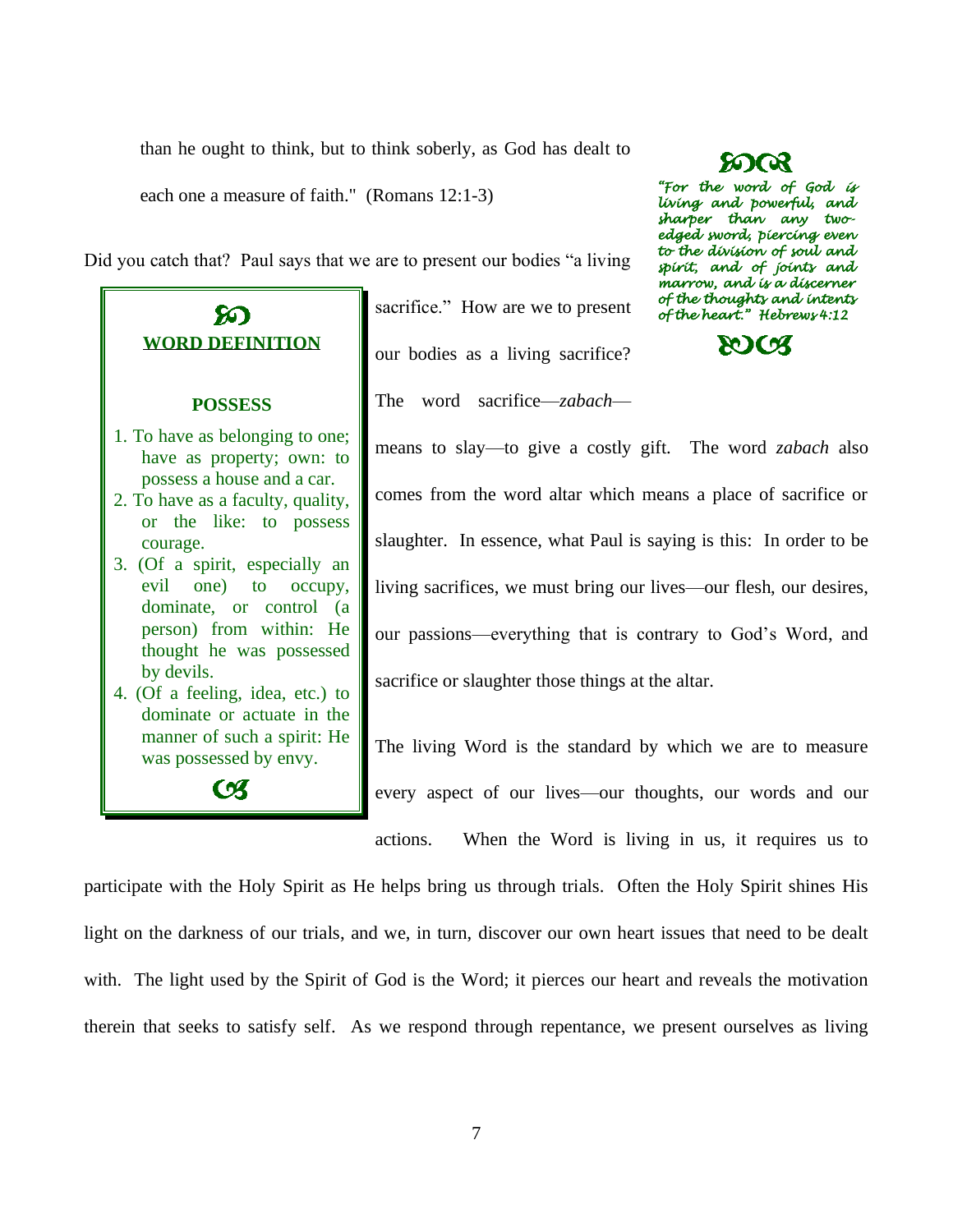sacrifices, having put to death the very nature that hinders us from coming into the place of possession. We must be willing to die to self!

Our way (self) and God's way of doing things are often diametrically opposed. For which one of us would have chosen the forty-year path in the wilderness knowing there was a shorter route to get to the Promised Land? But the journey was designed by God for the Israelites to know Him intimately and to depend on Him totally. However, they did not know or understand the intricacies and depth of God's heart for them, so they did not believe Him or His promises. Rather than fulfill His desires for their lives, they sought to fulfill their own selfish desires.

In today's time, we might attribute their actions to the idiom, "look before you leap." Perhaps when dealing with the world's system of doing business, looking before you leap is practical wisdom. However, when it comes to God's affairs, even if we don't see the big picture, we have to trust that He does. Such an act of faith requires us to be confident in God, the General, and trust that every battle plan initiated by Him positions us to successfully possess the land. Without seeing, we simply must be willing to leap!

#### **LET'S GO TO THE WORD:**

#### **READ JOSHUA CHAPTER 2**

I asked God a question after reading the following passage of Scripture: "Now Joshua the son of Nun sent out two men from Acacia Grove to spy secretly, saying, 'Go, view the land, especially Jericho.' So they went, and came to the house of a harlot named Rahab, and lodged there." (Joshua 2:1)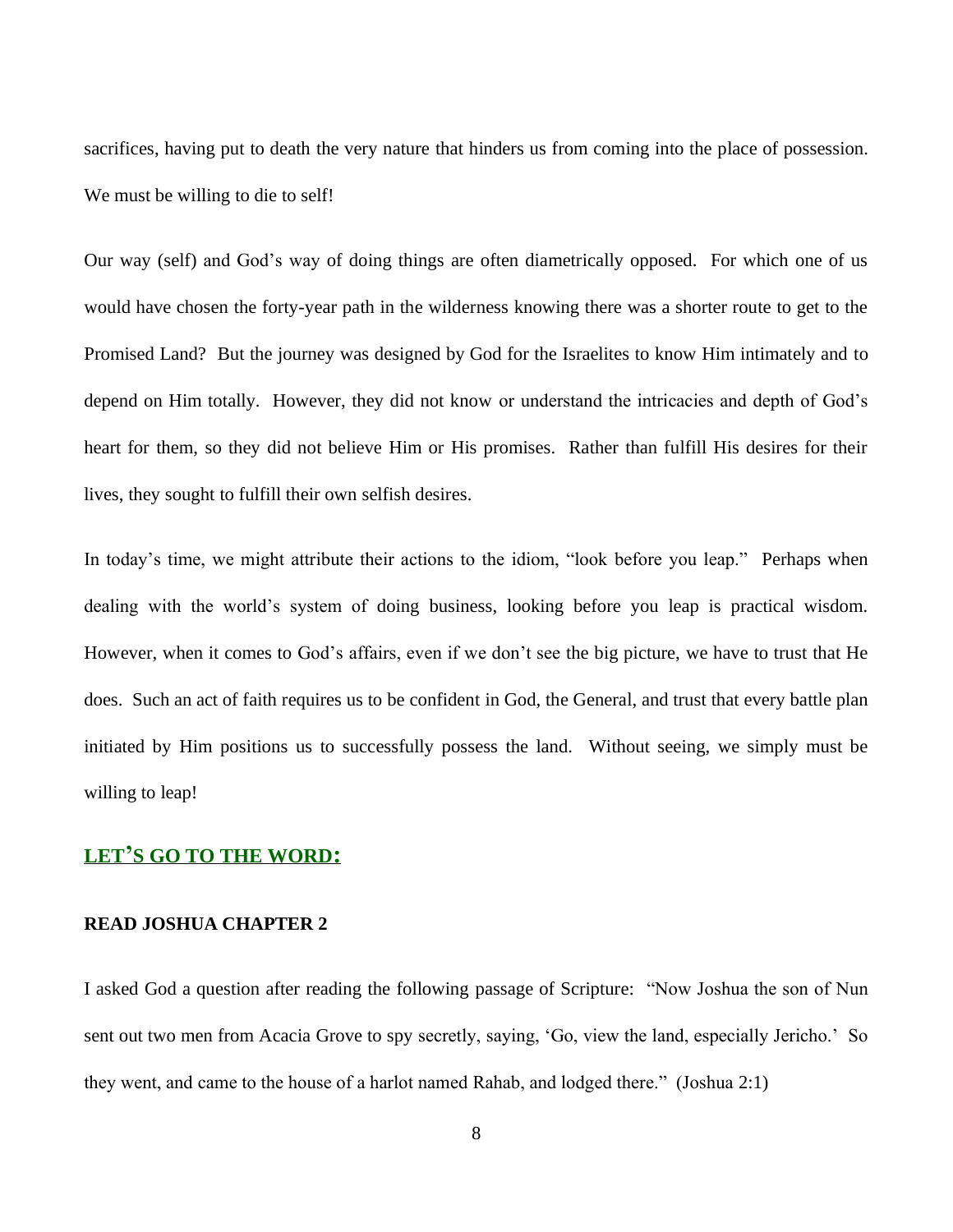**"**Lord, why did you let the two spies go into a sinner's house, one who had the reputation of being a known harlot?" The answer was simple. God will do as He wills to do. You see, God's army consists of varied individuals from diverse backgrounds who He purposed to be a part of His divine plan. Rahab was such a person. When the spies Joshua sent to look over the land entered Jericho, they were sheltered by Rahab, and she revealed to them the great fear upon those dwelling in Jericho: "I know that the LORD has given you this land and that a great fear of you has fallen on us, so that all who live in this country are melting in fear because of you. For we have heard how the LORD dried up the water of the Red Sea for you when you came out of Egypt, and what you did to the two kings of the Amorites who were on the other side of the Jordan, Sihon and Og, whom you utterly destroyed." (Joshua 2:9-10)

The first thing I want to awaken you to from this passage is the Amorites. Today, the Amorites represent highlanders (those high mountains or high places) such as publicity,

prominence, boasting of yourself, feeling less than because you compare yourself to them. One of the most notable Amorites of all is pride. Yet, not many people realize pride is influencing their lives. Pride has many faces. Did you know when we do not see our worth, we are walking in pride? While less obvious, it is still pride because like pride, a "woe is me" attitude still elevates

**ZOICK** 

*"For if you live according to the flesh you will die; but if by the Spirit you put to death the deeds of the body, you will live." Romans 8:13* 

self. Even in our lowliest stage, "self" becomes the center of attention. The only way to conquer the spirit of pride is by crucifying our flesh daily.

How did Rahab know the Lord had given the land to the children of Israel?

• Everyone had **fear** (distressing emotion, anxiety)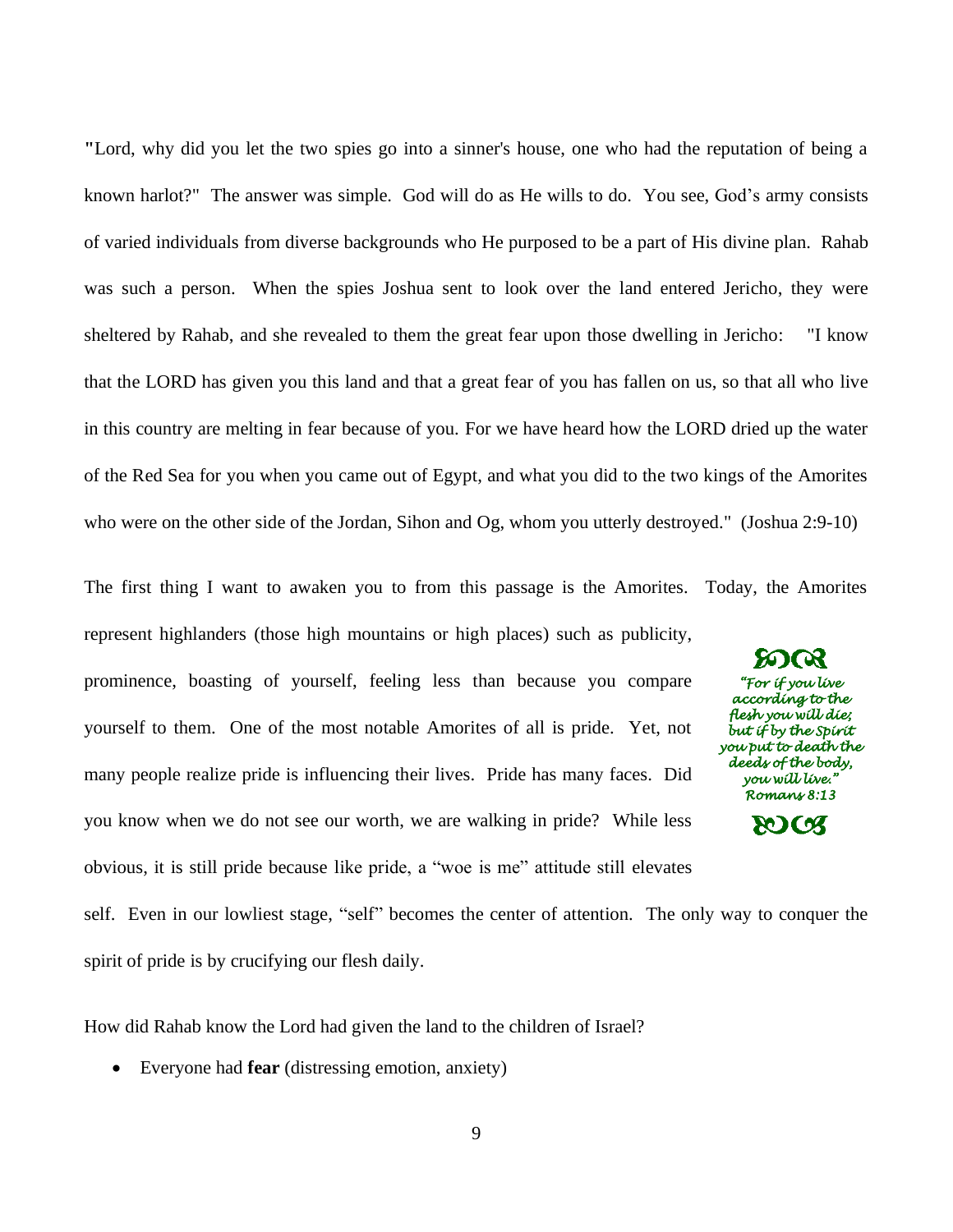- Everyone was **fainthearted** (lacking courage, cowardice)
- No one had **courage** (facing difficulty without fear)
- Everyone saw how great and mighty our God is **HE IS GOD.**

The second point I want to make from this passage is this: When God's presence is in our midst and people see how awesome He is (as Rahab saw), they will testify of His greatness to others. Without God abiding in us, there is no hope of possessing the land. For apart from Him, we can do nothing.

Did you notice everything she described to the spies in verses 9-11 was the opposite of what Joshua was instructed by God to be and do? Let's take a closer look.

- The enemy had **fear** we must have **faith.**
- The enemy was **fainthearted** we must be **courageous.**
- The enemy **had no courage** we must be **strong in difficult times.**

The Lord is speaking to us to walk in faith, to be of good courage, and to be strengthened in the difficult times ahead as we proceed to possess the land the Lord has promised us. The enemy knows how great God is, shouldn't we? As we draw near to the land of possession, let's rejoice in who God is because He will win the battles over the enemy in our lives.

#### **JOURNAL YOUR SPIRITUAL AWAKENING THOUGHTS HERE:**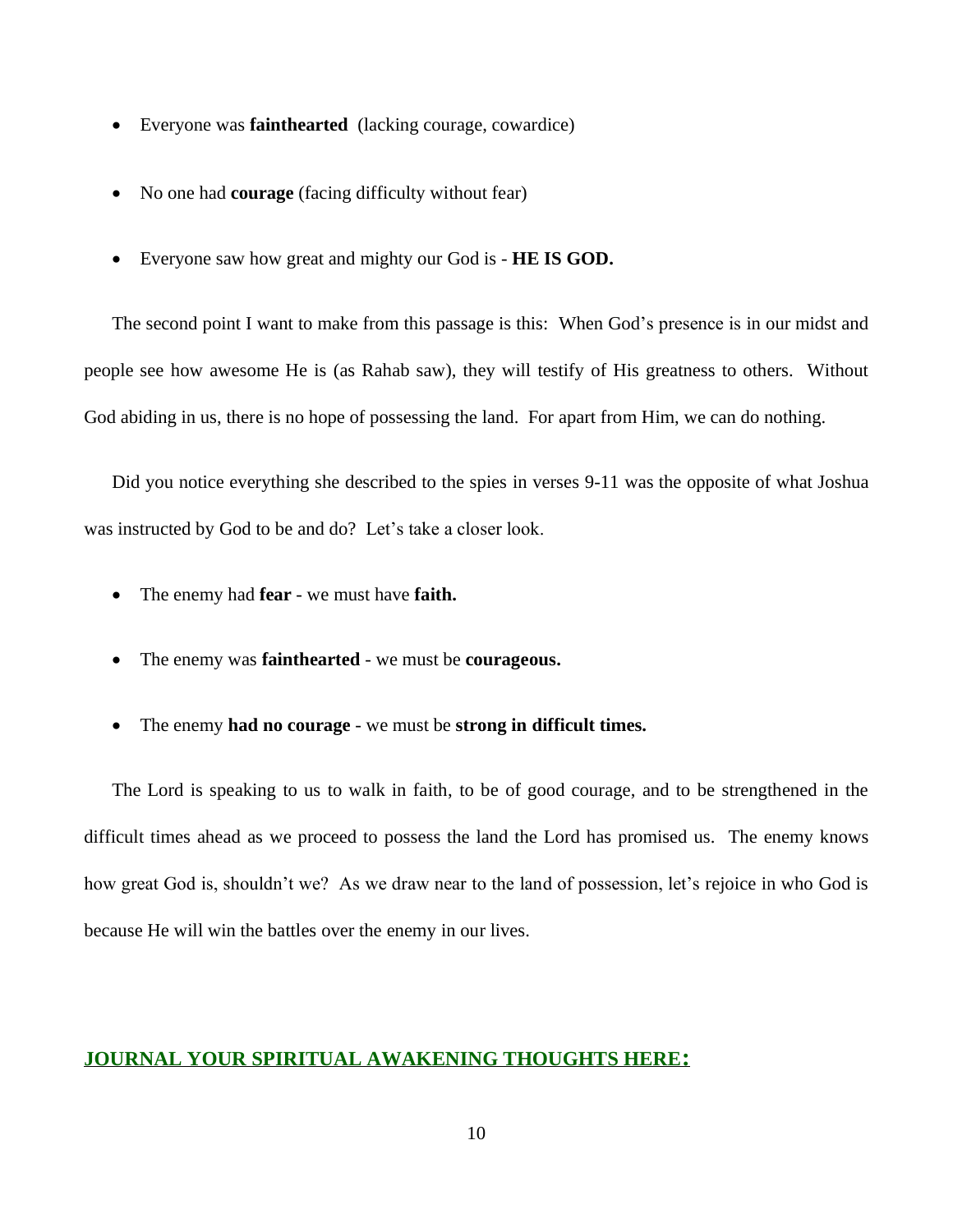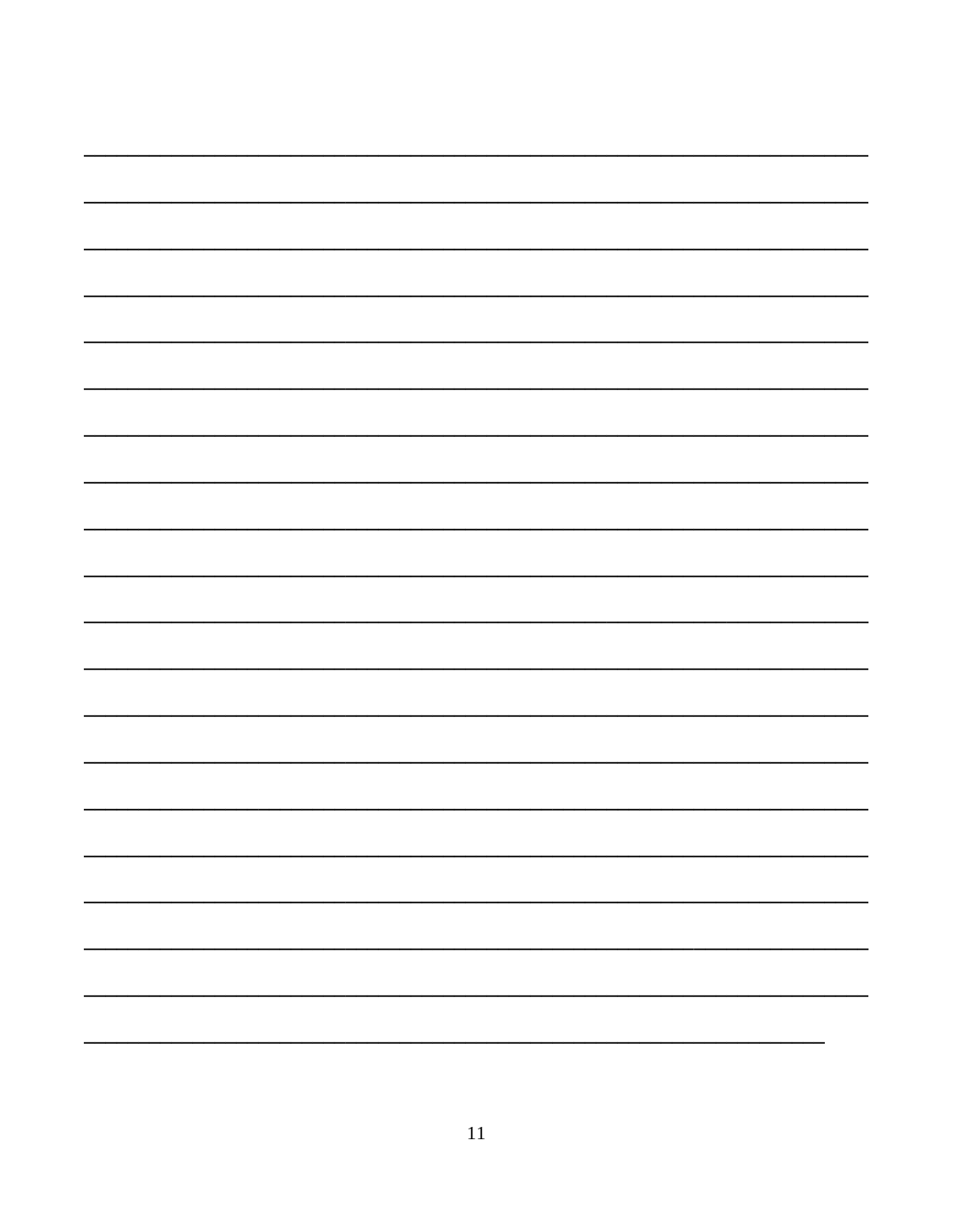# **LESSON 2 RENEWING THE MIND**

*tiys*

#### **SPIRITUAL AWAKENING:**

Let us return to the Scripture in Romans 12 except now our focus will be on verse 2. "And do not be conformed to this world, but be transformed by the renewing of your mind, that you may prove what is that good and acceptable and perfect will of God." As I stated in Lesson One, we must present our bodies, these temples, as a living sacrifice—alive to the love of God and dead to the things of this world. We have a responsibility to carry the presence of God in these temples, our bodies, and in order to do that, we must regard God as holy and ourselves as His, our lives lived out in His holiness. In doing so, we are acceptable and pleasing to God.

The opening to Paul's question in 1 Corinthians 6:19, "Do you not know," reads as if the church in Corinth lacked the knowledge of something that was crucially important. In that passage of Scripture Paul is asking, "…do you not know that your body is the temple of the Holy Spirit who is in you, whom you have from God, and you are not your own?" I believe that same question needs to be asked today. If we lack the knowledge that our bodies are the temple of the Holy Spirit who is in us, we will live our lives for ourselves rather than for God.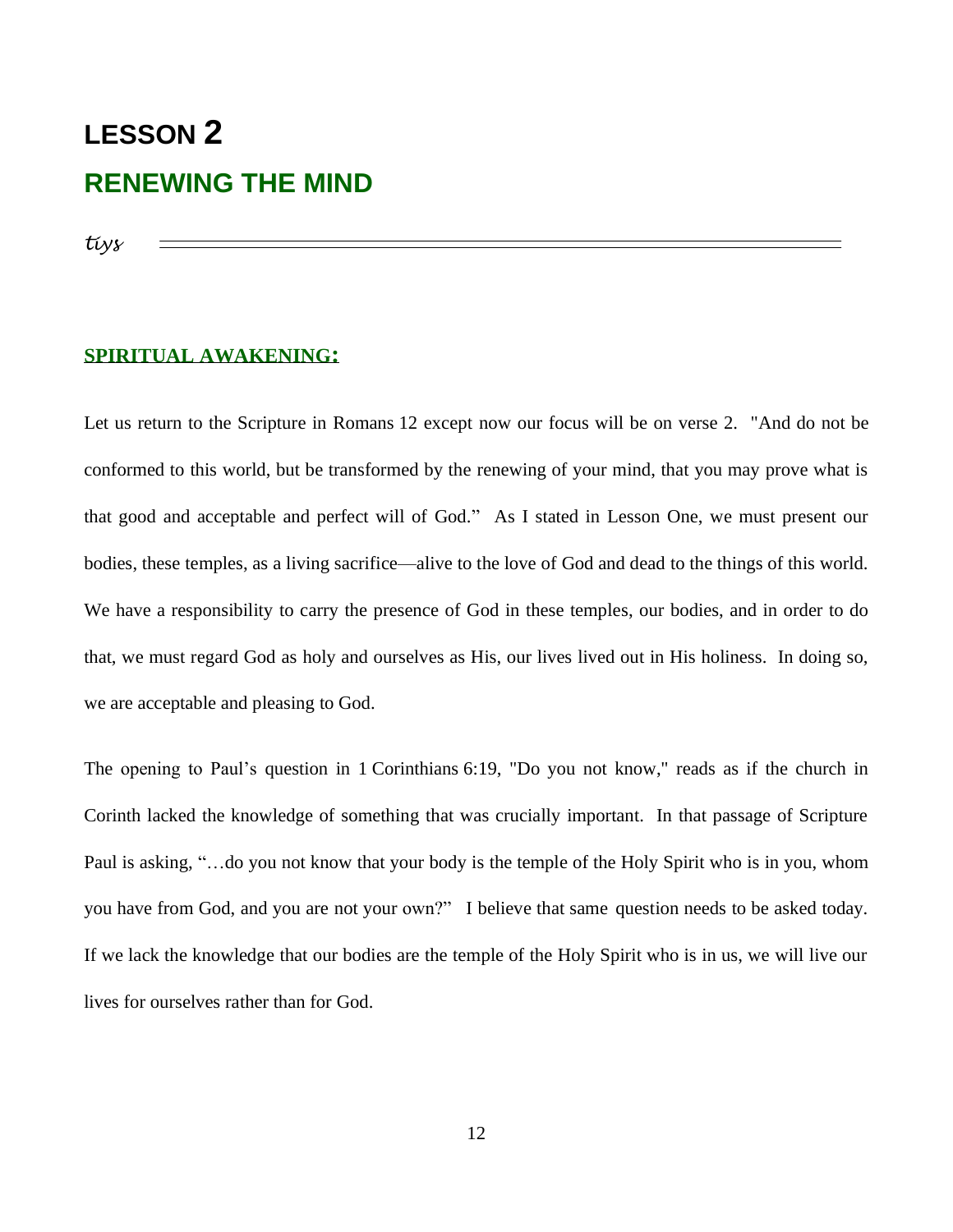There must be in us an awareness that the Holy Spirit lives in us. The indwelling presence of God's Spirit in us sets us apart from the world and makes us different from the world. In order to maintain this distinction that God has set in motion, we must do our part. For us that means, "do not be conformed



(modeled, patterned, copied) to this world, but be transformed by the renewing of your mind, that you may prove what is that good and acceptable and perfect will of God." Renewing our minds demands far more than simply changing the way we think. To change our thoughts involves a change in our hearts, and neither change can occur without the redemptive power of God sanctifying (to separate; set apart) us.

#### **LET'S GO TO THE WORD:**

Earlier this year, we studied the book, *Praying the Names of God* by Ann Spangler. As a church we learned about Yahweh Shalom, "The Lord is Peace." We find reference to Yahweh Shalom in 1 Thessalonians 5:23, where Paul writes: **"**Now may the God of peace Himself sanctify you completely; and may your whole SPIRIT, SOUL, AND BODY be preserved blameless at the coming of our Lord Jesus Christ" (emphasis added). Did you know your spirit consists of three areas: your mind, will, and emotions? When we look at the entire areas where the God of Peace desires to sanctify completely, we can see He wants our whole being to be sanctified. Thus, we must yield our will to God's will and allow Yahweh Shalom the necessary access in our lives to sanctify us thoroughly.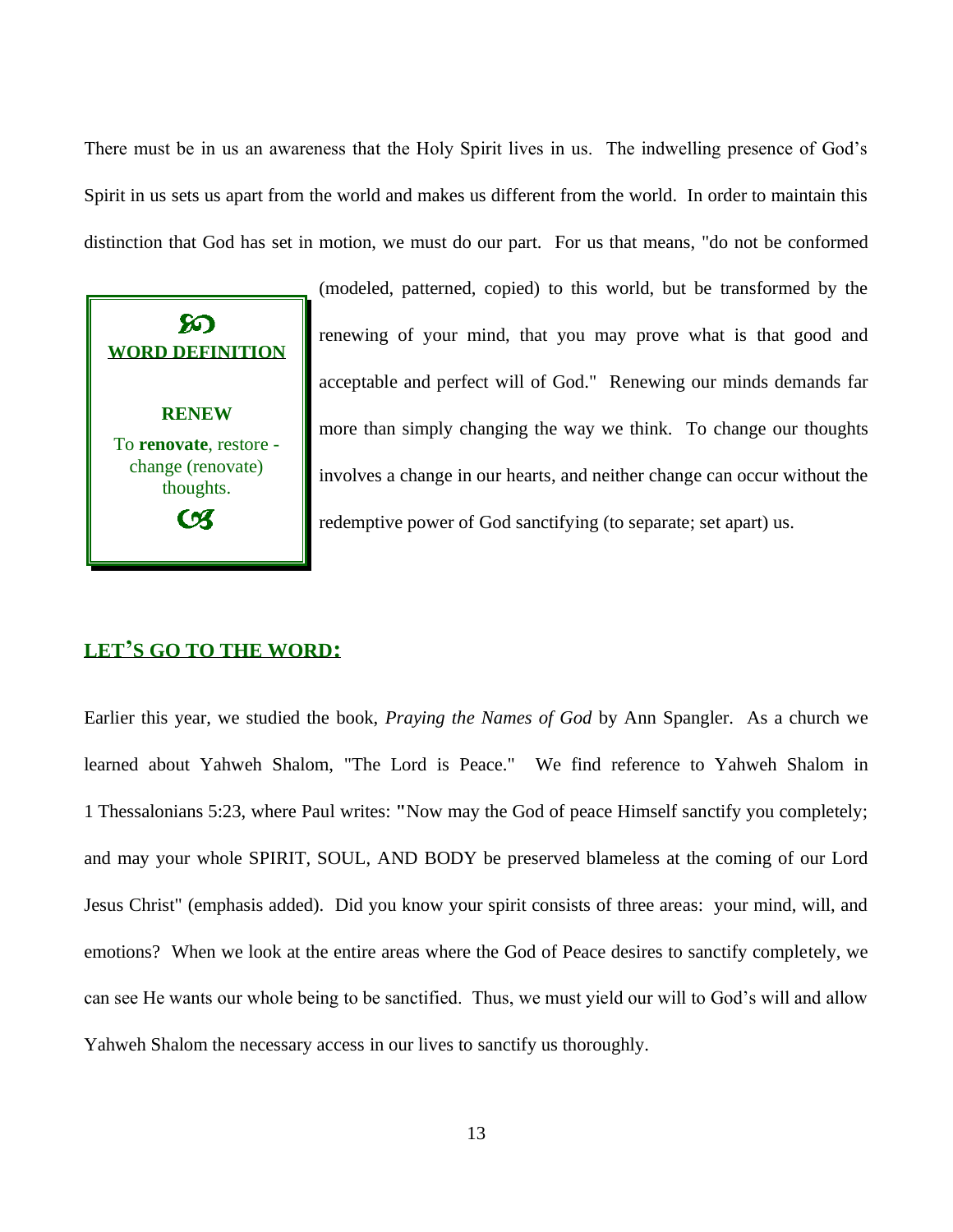In 1 John 2:15, we read "Do not love the world or the things in the world. If anyone loves the world, the love of the Father is not in him." Why are we given such a strong warning? The world is what forms and keeps our Amorites with us; we must die and overcome the world. To understand what I just said, we have to go back to the beginning—back to the Garden of Eden. Since the fall of man, our thoughts have been molded and patterned by this world instead of by God. Now that the world has seduced us to desire what it has to offer and to depend on it for our survival, we have become accustomed to the counterfeit of what God longs to give us. For example, the world offers us its idea of peace, but in *"And the world is passing away, and the lust of it; but he who does the will of God abides forever." 1 John 2:17* 

reality, the world's peace is nothing more than a temporary fix that produces more chaos and confusion.

We must be spiritually awakened to the truth that the world cannot give us what He—Yahweh Shalom, the God of Peace—has for us. His peace manifested in us results in spiritual growth because we come to the place where our minds are renovated. The God of Peace is restoring, making new, repairing and



as if new again; to repair.

 $CZ$ 

reviving our mind, producing fruit in our lives because we have yielded our minds to be completely changed by Jesus, the Word of Life. Now do you understand why in our fallen condition, it takes the Word of God to change the way we think? And the good news is that we can change!

"You are of God, little children, and have overcome them, because He who is in you is greater than he who is in the world. They are of the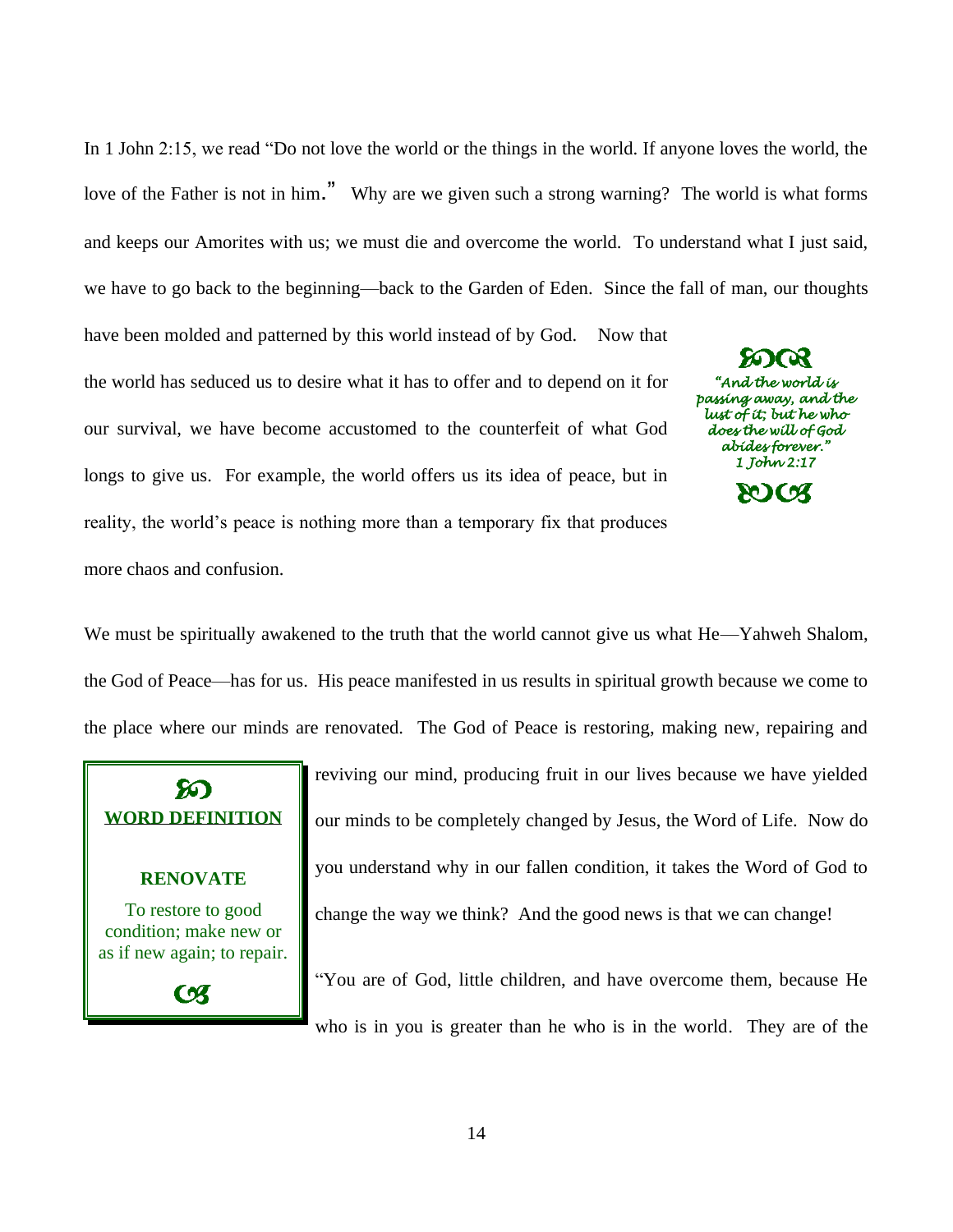world. Therefore they speak *as* of the world, and the world hears them." (1 John 4:4-5) We, however, have the Spirit of Truth leading us and the love of God driving us to be complete in Him.

Jesus knew that we not only needed Him to redeem us, but that we also needed the Helper to renovate our minds with Truth. The Helper is the Holy Spirit- comforter- *Parakletos*- beside. He is One called to come beside us as an intercessor, comforter, helper, advocate, and counselor. The Holy Spirit cancels the lies told us by the devil and gives us, as children of God, a greater understanding of Truth. He, the Holy Spirit, comes to give us *guidance and strength to endure the hostility of the world system.* "But the

Helper, the Holy Spirit, whom the Father will send in My name, He will teach you all things, and bring

to your remembrance all things that I said to you. Peace I leave with you, My peace I give to you; not as the world gives do I give to you. Let not your heart be troubled, neither let it be afraid." (John 14:26-27)



Since the word peace may be interchanged with the word rest, verse 27 may also be read as follows: "Rest I leave with you, My peace I give to you; not as the

world gives do I give to you. Let not your hearts be troubled,

neither let it be afraid."

Why are we exhorted to "let not our hearts be troubled, neither let it be afraid"? According to 2 Timothy 1:7, "God did not give us a spirit of fear, but of power and of love and of a sound mind"—or safe thinking. The word *sound mind* denotes good judgment, disciplined thought patterns, and the ability to understand and make

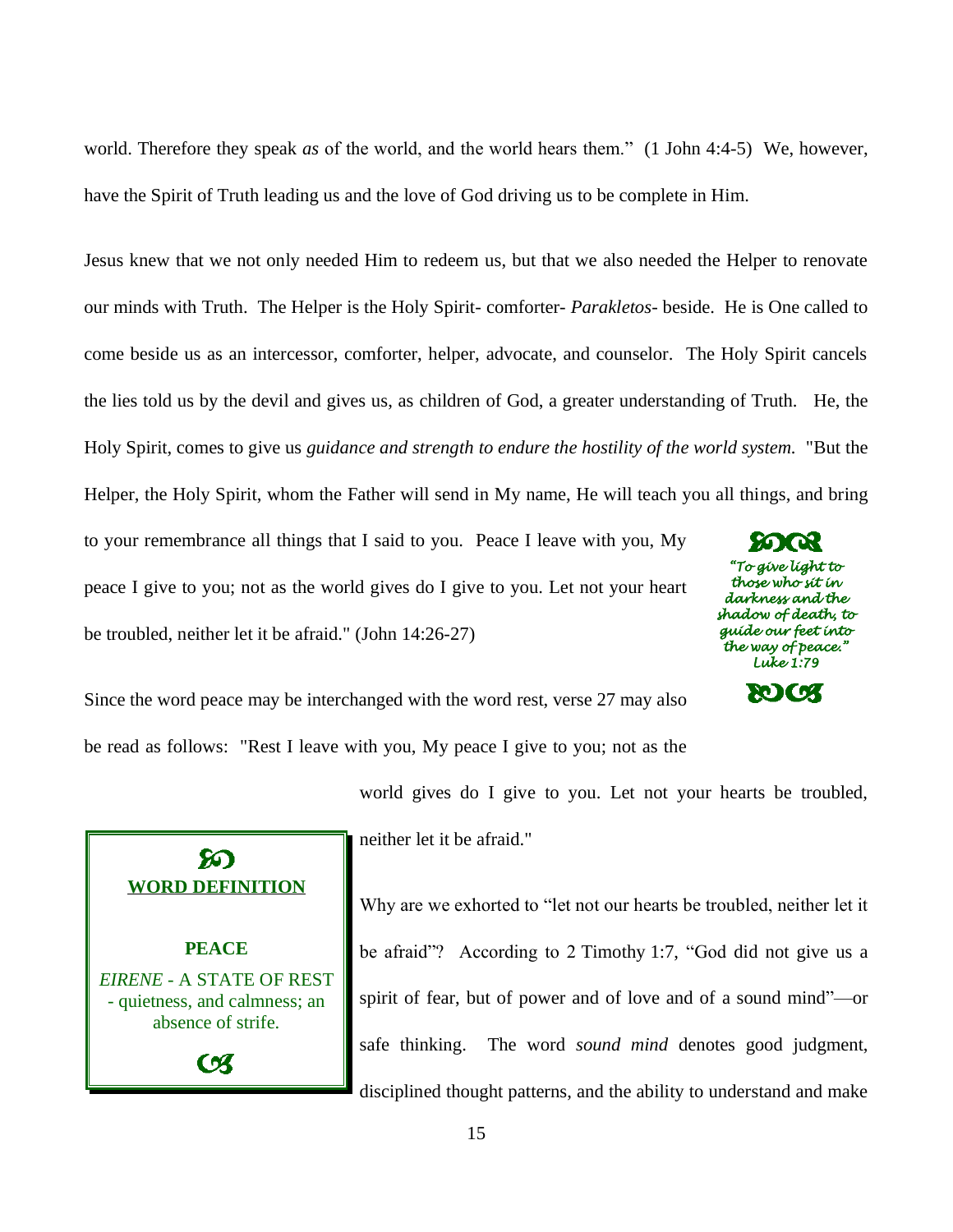right (Spirit led) decisions—self control and self discipline. As we serve Christ with the right mind and in righteousness, peace, and joy in the Holy Spirit, our service will be acceptable to God and approved by men. (Romans 14:18)

#### **8003**

**"for the kingdom of God is not eating and drinking, but righteousness and peace and joy in the Holy Spirit. For he who serves Christ in these things***is* **acceptable to God and approved by men. Therefore let us pursue the things** *which make* **for peace and the things by which one may edify another." Romans 14:17-19**

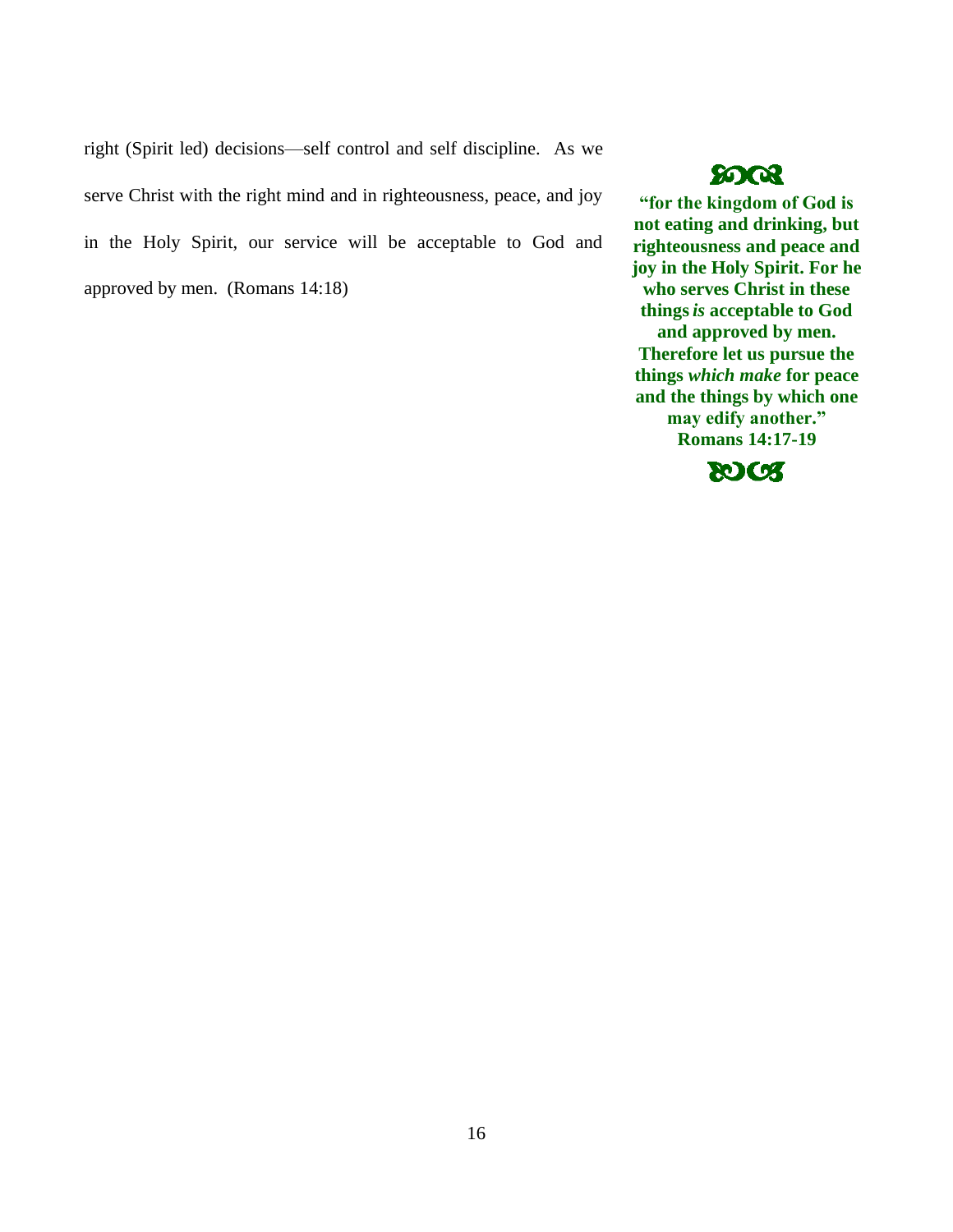#### **JOURNAL YOUR SPIRITUAL AWAKENING THOUGHTS HERE:**

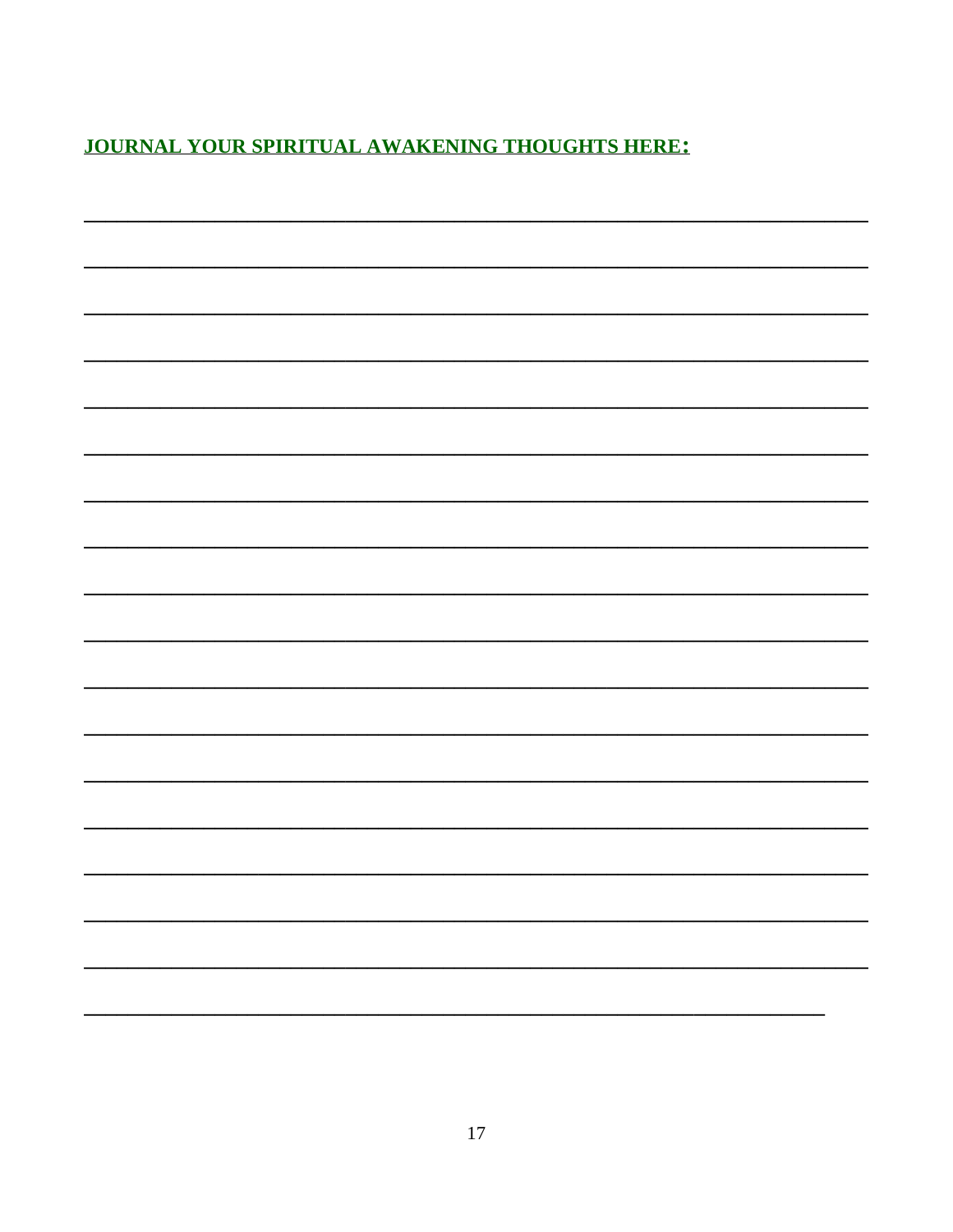# **LESSON 3 THE ENEMY, THE WORLD**

*tiys*

#### **SPIRITUAL AWAKENING:**

We return to our foundational Scripture Romans 12:1-2: "I beseech you therefore, brethren, by the mercies of God, that you present your bodies a living sacrifice, holy, acceptable to God, which is your reasonable service. And do not be conformed to this world, (be conformed to the Word) but be transformed by the renewing of your mind, that you may prove what is that good and acceptable and



perfect will of God."Many of us do not know the difference between the world and religion because we have not been taught. The influence of the world has crept inside churches and we have been at ease with its presence so we now believe worldly mixture in the church must be acceptable and pleasing to God.

How does the influence of the world get inside the church? For the

answer to that question, let's turn to 1 John 5:19: "We know that we are of God, and the whole world lies under the sway of the wicked one." The whole world represents the minds of those people who are in the world system and are under the influence of the three enemies: the flesh, the world, and the devil. If the influence of the world is in our churches and/or our homes, we are affected by this influence as well.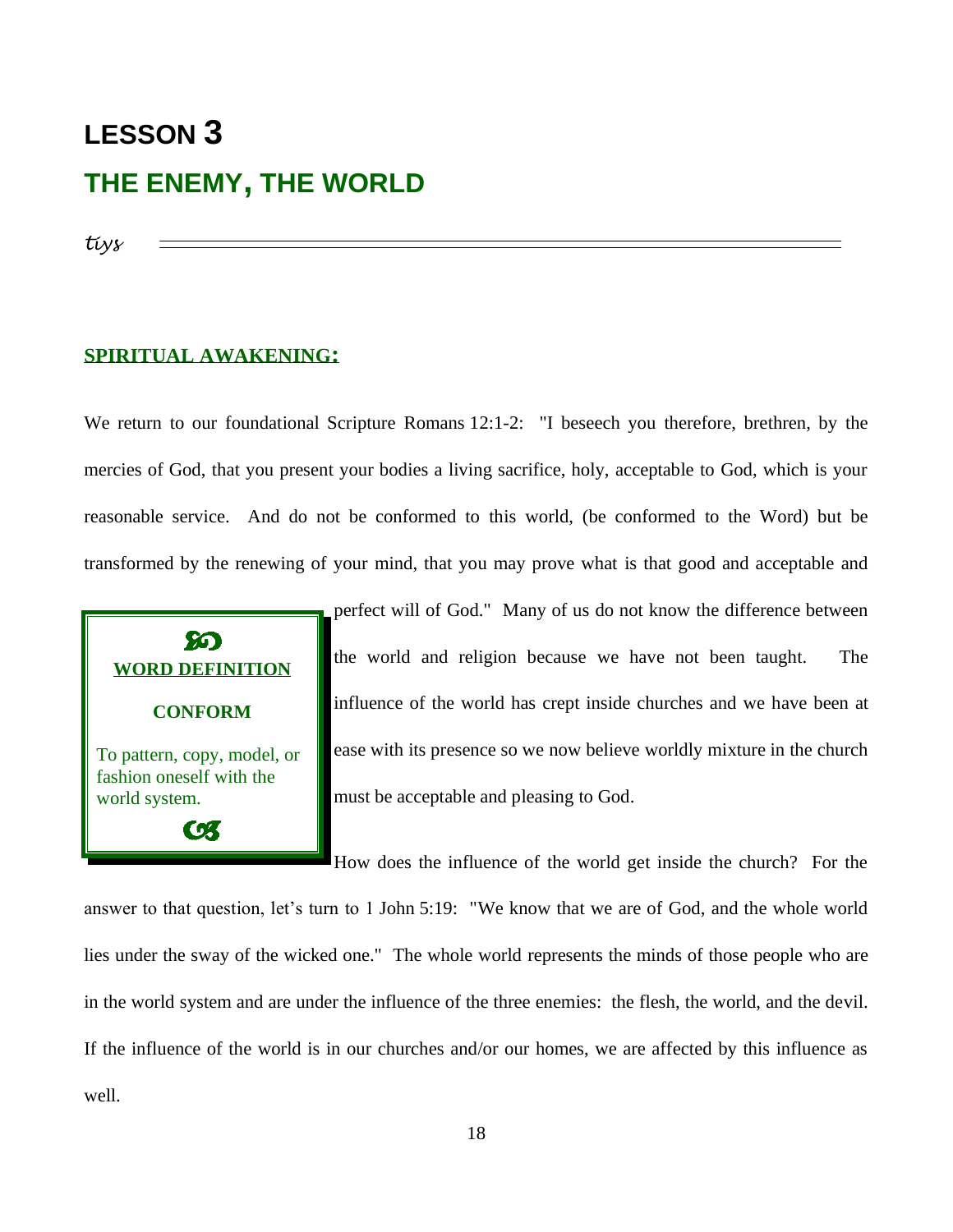Our God is the Lord who battles and stands for us when our enemies come against us. He is Yahweh Tsebaoth, the Lord of Hosts (*Praying the Names of God*, Spangler). In Zechariah 2:6-7 God warns us: "'Up, up! Flee from the land of the north,' says the LORD; 'for I have spread you abroad like the four winds of heaven,' says the LORD. 'Up, Zion! Escape, you who dwell with the daughter of Babylon.'" He tells us to flee from the land of the north; the north is the habitat of the enemies. If we refuse to



leave the territory of the enemy, then we put ourselves in the position of the victim not victor.

Further in Zechariah 2 verse 8, the Word says, "For thus says the LORD of hosts: 'He sent Me after glory, to the nations which plunder you; for he who touches you touches the apple of His eye.'" The LORD of Hosts, the Lord that comes with the spiritual army has been sent with all

His glory to the nations which come against us; for he who touches you, touches the apple of God's eye!

Unfortunately, even after hearing of God's great love for His people and His willingness to save them, many will still choose the lovers of their flesh and the things of this world system over God. Will you? Will you choose another lover over God and depart from the spiritual covering of the One who has made a Covenant to love and take care of you? The influence of our three enemies must be dealt with in our lives, our homes, and our churches. When we take a stand against our enemies, God will bring Himself and all the armies of heaven to stand for us when we are in covenant with the Lord Jesus.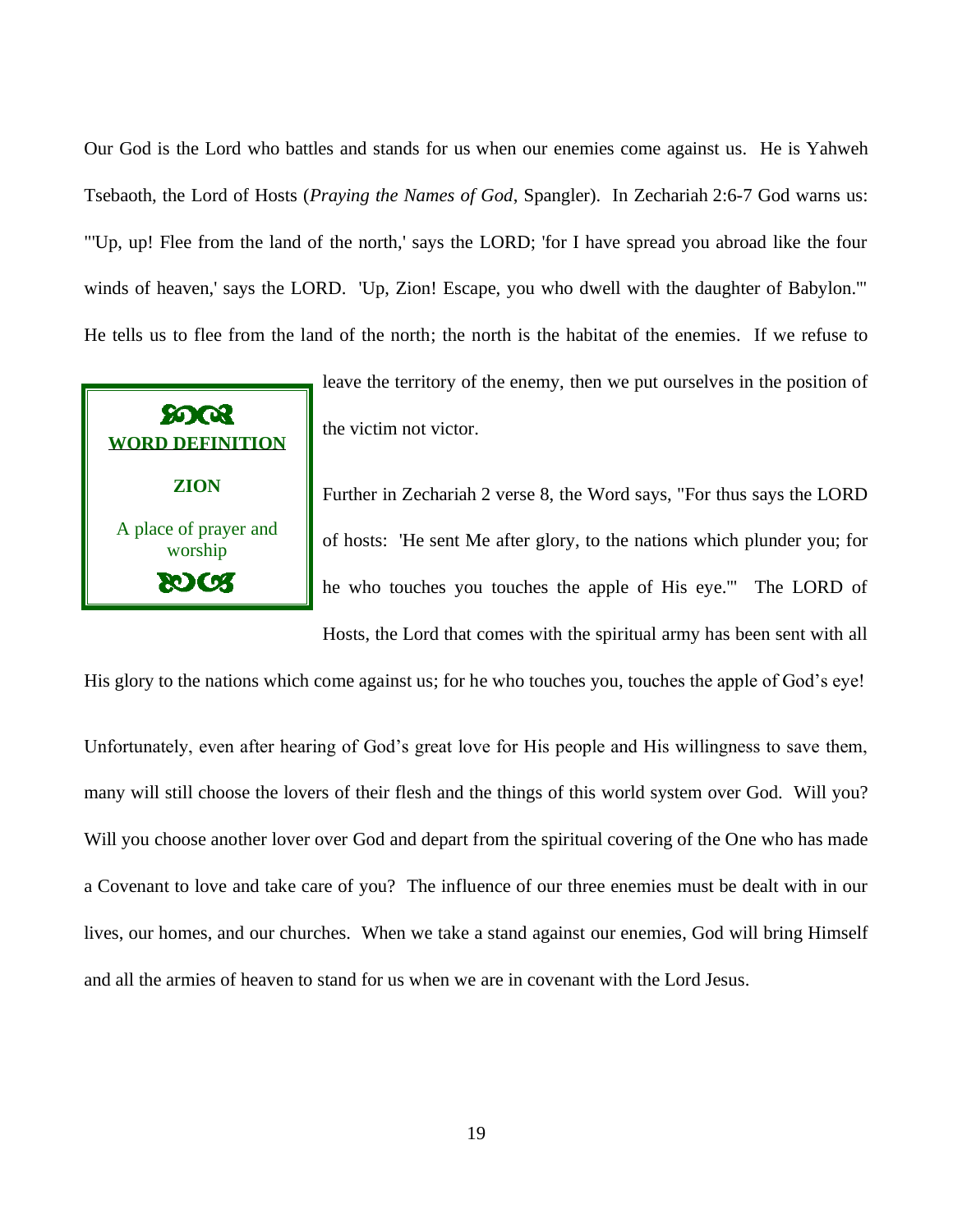#### **LET'S GO TO THE WORD:**

To gain a better understanding why we change lovers, we are going to depend on the book of Hosea where we clearly see this change occur in the life of Gomer, Hosea's unfaithful wife. Even though she had a husband, Gomer felt the need to return to the world (her lovers), who in her mind was her provider. In Hosea Chapter 2 verse 5, Gomer said: "I will go after my lovers, who give me my bread and my water, my wool and my linen, my oil and my drink." Prior to her marriage to Hosea, she had been accustomed to depending on the world to provide her physical, emotional, and social needs. Like Gomer, we also have lovers from the world that we are used to depending on rather than God. We cling to co-dependent relationships, our jobs, homes, cars, hobbies, gifts and talents just to meet our needs or fill the spatial void. This way of life was taught to us by the world.

In the beginning, the world was the only way we knew; it taught us how we were to think, act, even how we were to look. After separating from the world and coming into faith, the world still had a hold on us. Then the world worked harder still to influence us, distorting the truth of our God and the gospel in hopes we would affectionately return to her (the world). God, on the other hand, says, "Not so. The world hates you enough to bring you back, but I love you enough to bring you out!" Thus, He is fighting for us to come out of the world and longing for us to draw nearer to Him.

When we accepted Jesus Christ as our Lord and Savior, God brought us into a new covenant—a marriage relationship with Him. For many, this marriage relationship is more distant than intimate because of their lack of knowing and understanding about the love

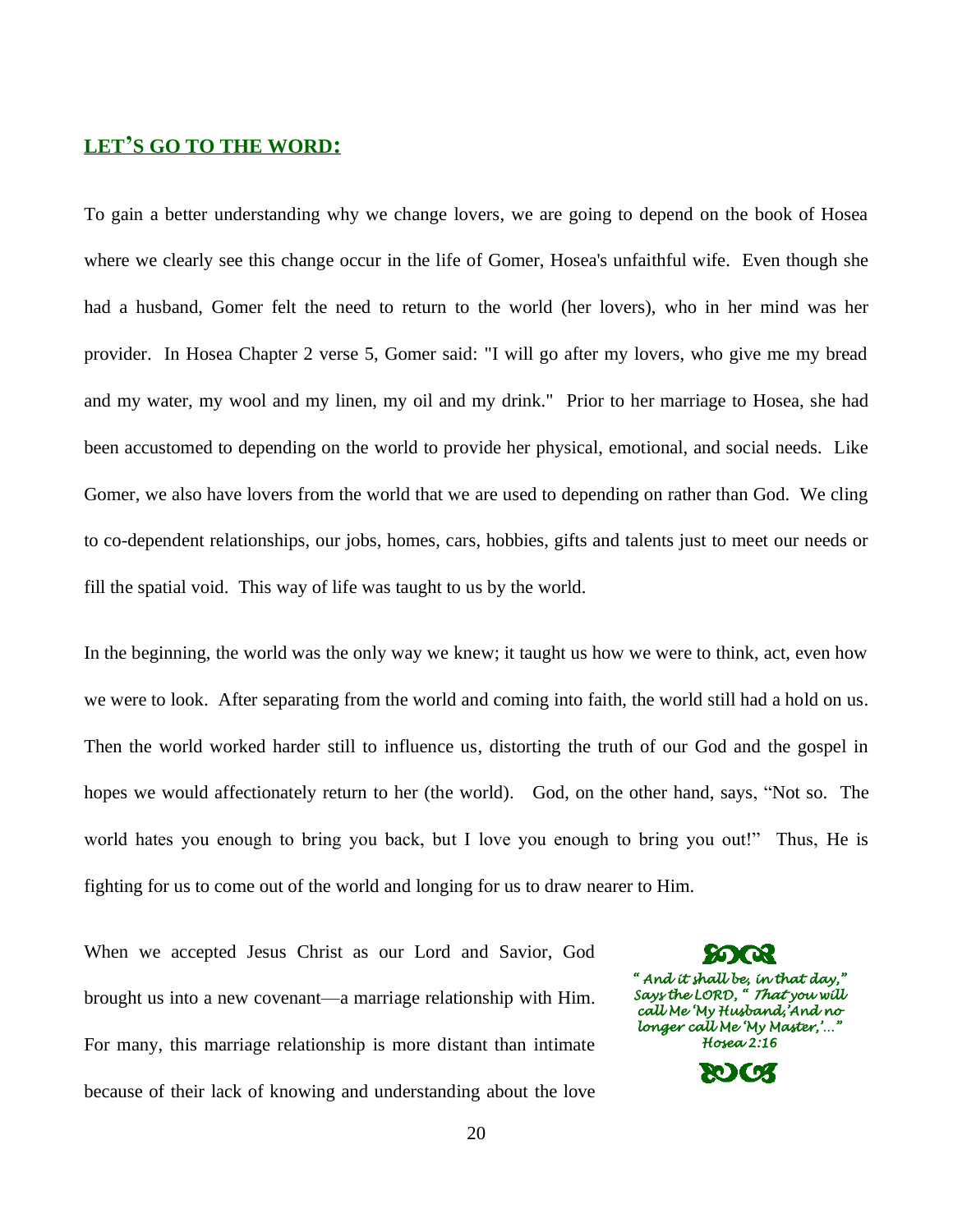of God. To them, God is seen as a "Master" and they are His slaves. However, God never intended for any of us to have that kind of a relationship with Him; He wants a love relationship with us whereby He is our Husband.

In verse 8 of Hosea Chapter 2, we read where God says of Gomer: "For she did not know that I gave her



grain, new wine, and oil, and multiplied her silver and gold—which they prepared for Baal" (the influence of the world). The Israelites were, at times, contaminated with the worship of the false deity of the Canaanites, named Baal. Baal was also the regular word for husband or master, and was used throughout the Old Testament to indicate a human husband or property-owning men. Since the terms used for the Canaanite deity

implied ownership rather than relationship, God dissociated Himself

from any use of the term Baal, asking rather to be called "Ishi" or "My Husband". Hence the reason He saw our relationship with Him as Covenant, and infidelity to any other provider (master) as adulterous.

God wants us to know Him and see Him as "Husband", not master; but He is not going to force us, or master us, into this love relationship. "'And it shall be, in that day,' says the LORD, 'That you will call Me 'My Husband,' and no longer call Me 'My Master,' for I will take from her mouth the names of the Baals, and they shall be remembered by their name no more. In that day I will make a covenant for them with the beasts of the field, with the birds of the air, and with the creeping things of the ground. Bow and sword of battle I will shatter from the earth, to make them lie down safely.'"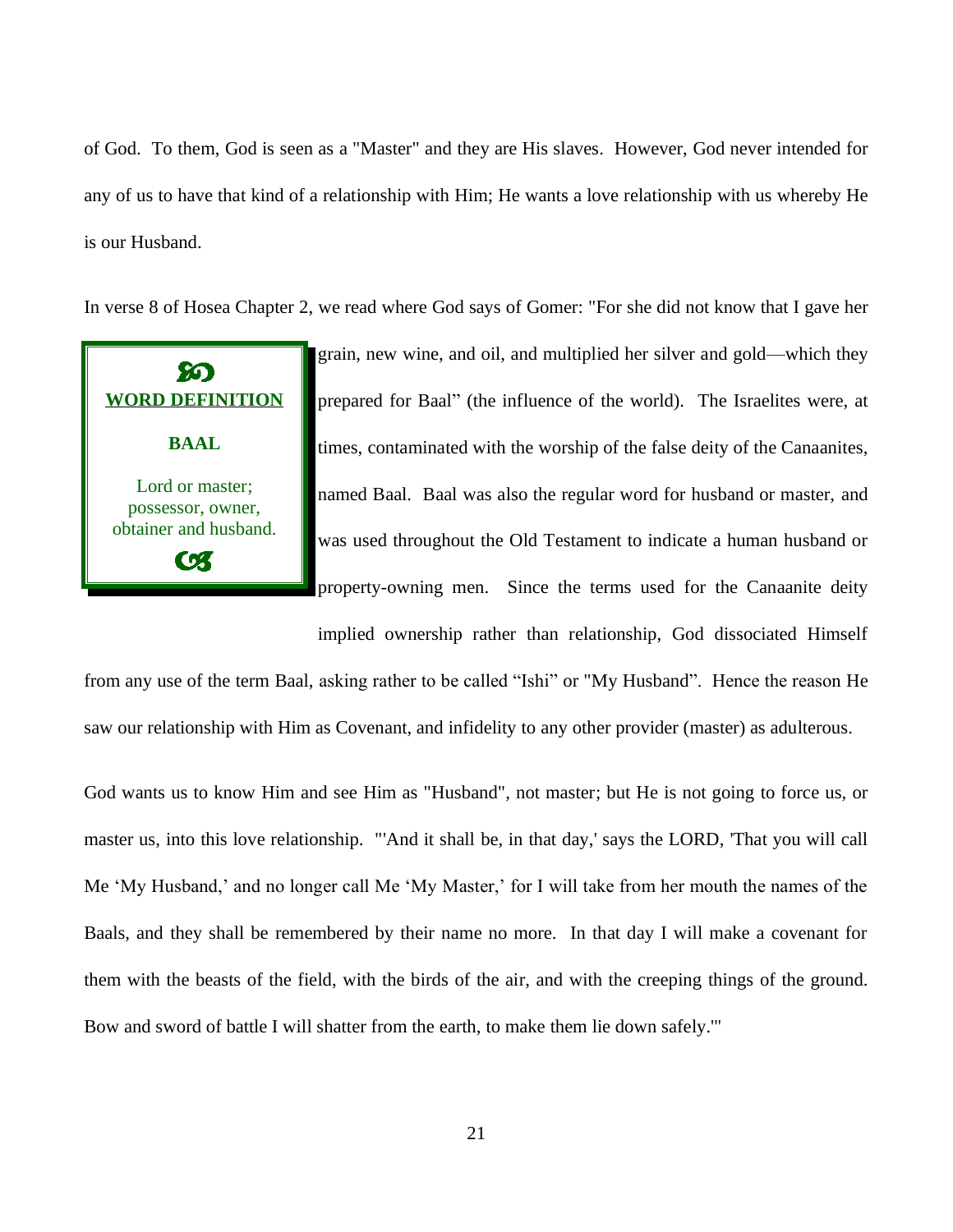Let's read verses 16 and 17 again: "…that you will no longer call Me my Master, for I will take from

**SO** 

#### **SEVEN PLAGUES/EPIDEMICS WITH HIGH SPIRITUAL DEATH RATES**

1. Sexual immorality.

2. Addictions (alcohol, drugs, food, people, sex, etc.)

3. Materialism (worldly possessions, riches, and the oppression/neglect of those living in poverty, as in kings enriched at the expense of the poor.)

4. Approval of men (the seductive power of desire to be loved which controls the weak mind and heart, as with Jezebel and Ahab.)

5. Ambition (the drive for ownership, power, and position, as with Absalom, the son of David.)

6. Physical beauty of the body (vanity, change, and modifications.)

7. Murder, jealousy, envy, deceit, covetousness, and all evil desire.

**C** 

her mouth the names of the Baals, and they shall be remembered by their name no more." God wants to transform our heart and renew our minds so that we will neither remember the name Baal, which is in our midst, nor remember our relationship with Baal. Now we see why our loving God is so determined to deal with our separation from the world and the world's system. We not only depend on her, we make covenant with her—committing spiritual adultery, but God is going to bring judgment to her (the world's system). In fact, the prophecy of the fall of the Babylonian woman (the world's system) is mentioned in Revelation 18 verses 1-5: "After these things I saw another angel coming down from heaven, having great authority, and the earth was illuminated with his glory. And he cried mightily with a loud voice, saying, ''Babylon the great is fallen, is fallen, and has become a dwelling place of demons, a prison for every foul spirit, and a cage for every unclean and hated bird! For all the nations have drunk of the wine of the wrath of her fornication, the

kings of the earth have committed fornication with her, and the merchants of the earth have become rich through the abundance of her luxury.' And I heard another voice from heaven saying, 'Come out of her, my people, lest you share in her sins, and lest you receive of her plagues. For her sins have reached to heaven, and God has remembered her iniquities.'"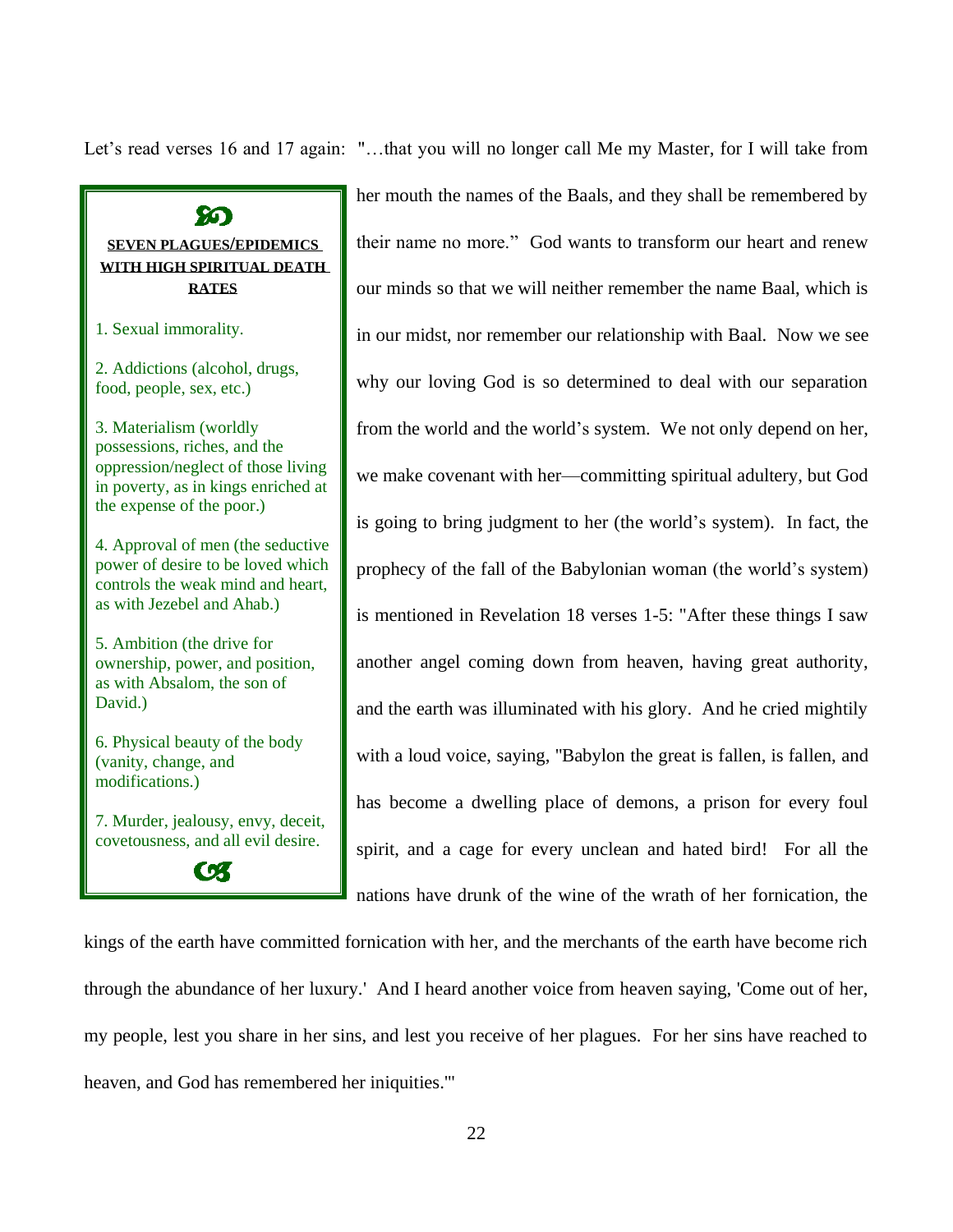Throughout God's Word, warnings are written about the influences and the evils of the world; and we are challenged to spiritually awaken our new man.

**Colossians 3:5: "Therefore put to death your members which are on the earth: fornication, uncleanness, passion, evil desire, and covetousness, which is idolatry."** These things are the things of the earth and they are an abomination before God. When our minds are renewed, we are no longer moved by these things because we have put them to death with our old nature.

**Romans 12:2: "Do not be conformed to this world, but be transformed by the renewing of your**  mind." The world is a god-less system ruled by Satan. If being conformed means to be fashioned after or to carry the outward appearance of, then we are conformed to the world if we pattern our ways after the ways of the world.

**Jeremiah 6:13: "Because from the least of them even to the greatest of them, Everyone** *is* **given to covetousness; And from the prophet even to the priest, Everyone deals falsely."** Scripture says everyone is given to covetousness (idolatry), but we do not have to stay that way. Since God detests it, let's put covetousness to death!

**Jeremiah 5:31: "The prophets prophesy falsely, And the priests rule by their** *own* **power; And My people love** *to have it* **so. But what will you do in the end?"** Even the leaders, and the spiritual leaders in particular, have lost their way. The call to return to our Husband must be answered by everyone, from the least to the greatest.

**Isaiah 56:11-12: "Yes, they are greedy dogs which never have enough. And they are shepherds who cannot understand; they all look to their own way, every one for his own gain, from his own**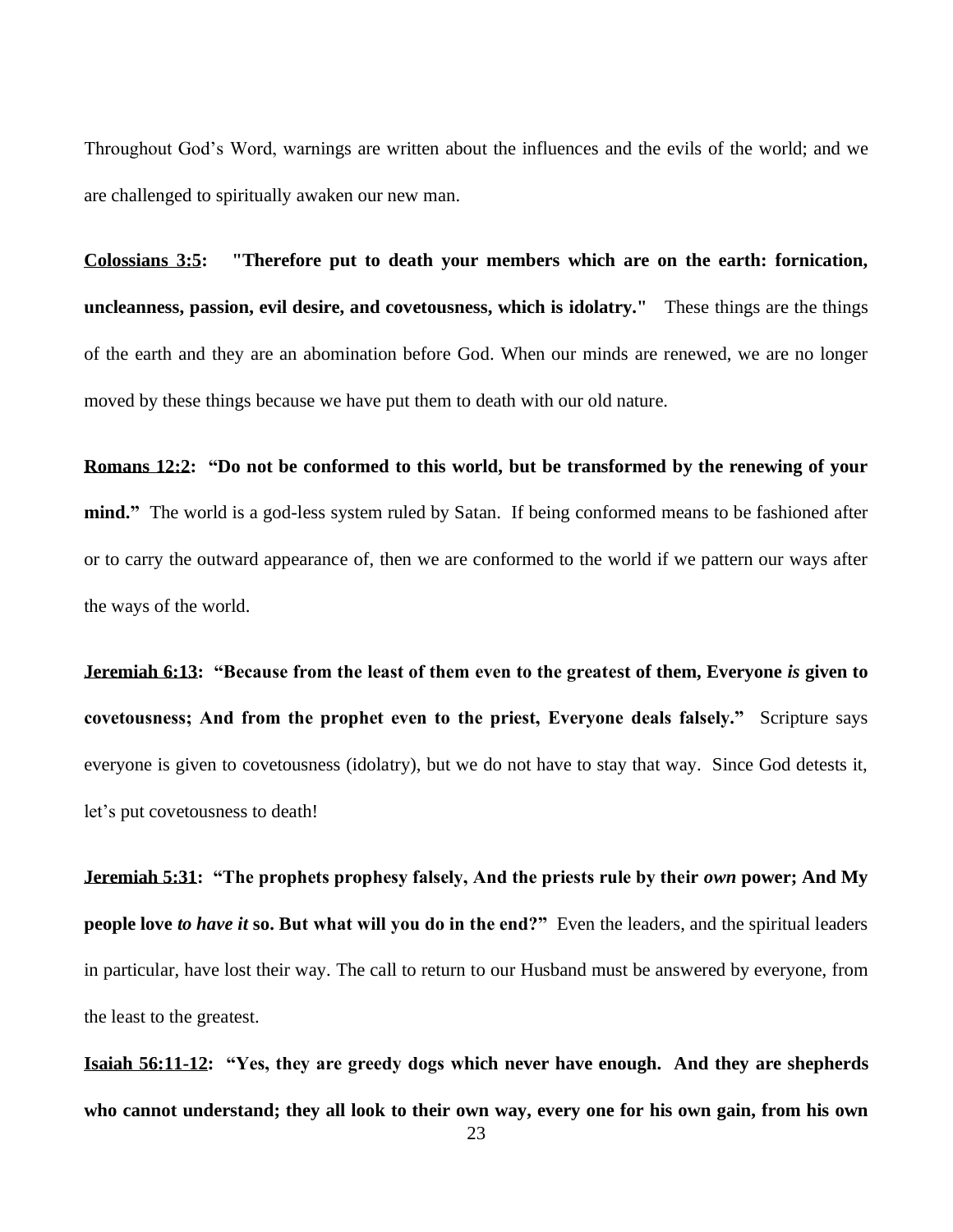**territory. 'Come,' one says, 'I will bring wine, and we will fill ourselves with intoxicating drink; tomorrow will be as today, and much more abundant."** 

**Exodus 20:3-6: "You shall have no other gods before Me, You shall not make for yourself a carved image—any likeness of anything that is in heaven above, or that is in the earth beneath, or that is in the water under the earth; you shall not bow down to them nor serve them, For I, the Lord your God, am a jealous God, visiting the iniquity of the fathers upon the children to the third and fourth generations of those who hate Me, but showing mercy to thousands, to those who love Me and keep My commandments."** You shall have no other gods, and God will visit the iniquity of the fathers upon the children to the third and fourth generations. These gods will always have you wanting more; the flesh is never satisfied.

**Proverb 27:20: "Hell and Destruction are never full; so the eyes of man are never satisfied."** The eyes of man are never satisfied!

**Proverb 30:16: "The grave, the barren womb, the earth that is not satisfied with water— And the fire never says, 'Enough!'"** 

**Habakkuk 2:5: "Indeed, because he transgresses by wine, He is a proud man, and he does not stay at home. Because he enlarges his desire as hell, and he is like death, and cannot be satisfied, he gathers to himself all nations and heaps up for himself all peoples."**

In both this Scripture in Habakkuk and the one to follow in Isaiah, we are told that hell enlarges itself and opens its mouth beyond measure.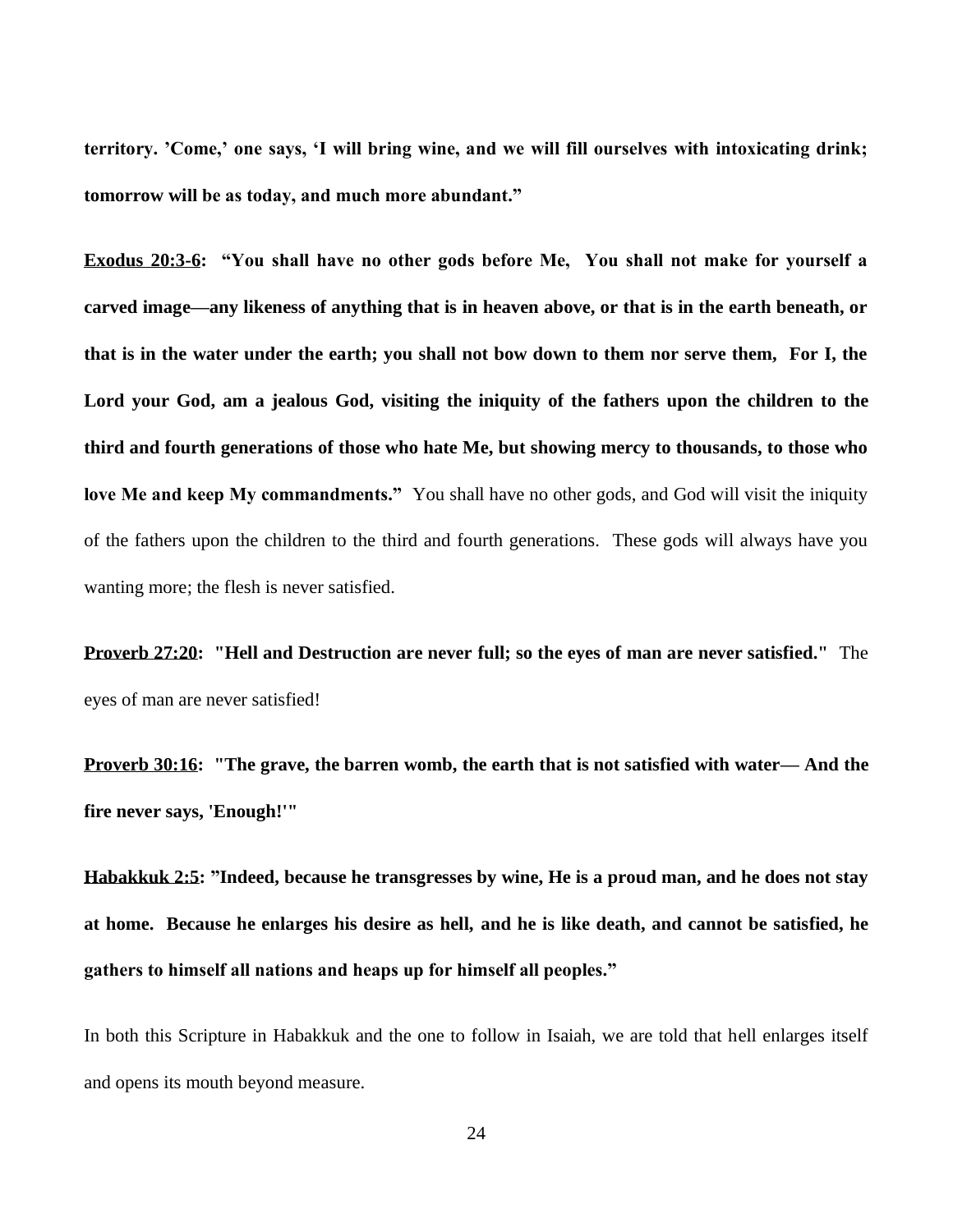**Isaiah 5:11-14: "Woe to those who rise early in the morning,** *That* **they may follow intoxicating drink; Who continue until night,** *till* **wine inflames them! The harp and the strings, The tambourine and flute, And wine are in their feasts; But they do not regard the work of the LORD, Nor consider the operation of His hands. Therefore my people have gone into captivity, Because**  *they have* **no knowledge; Their honorable men** *are* **famished, And their multitude dried up with thirst. Therefore Sheol has enlarged itself And opened its mouth beyond measure; Their glory and their multitude and their pomp, And he who is jubilant, shall descend into it."**

Fighting against our three enemies is a war that God does not take lightly. God ransoms us from the power of the grave and is the grave's destruction. Let us arise from our slumber and take refuge in God's Word: "I will ransom them from the power of the grave; I will redeem them from death. O Death, I will be your plagues! O Grave, I will be your destruction! Pity is hidden from My eyes." (Hosea 13:14)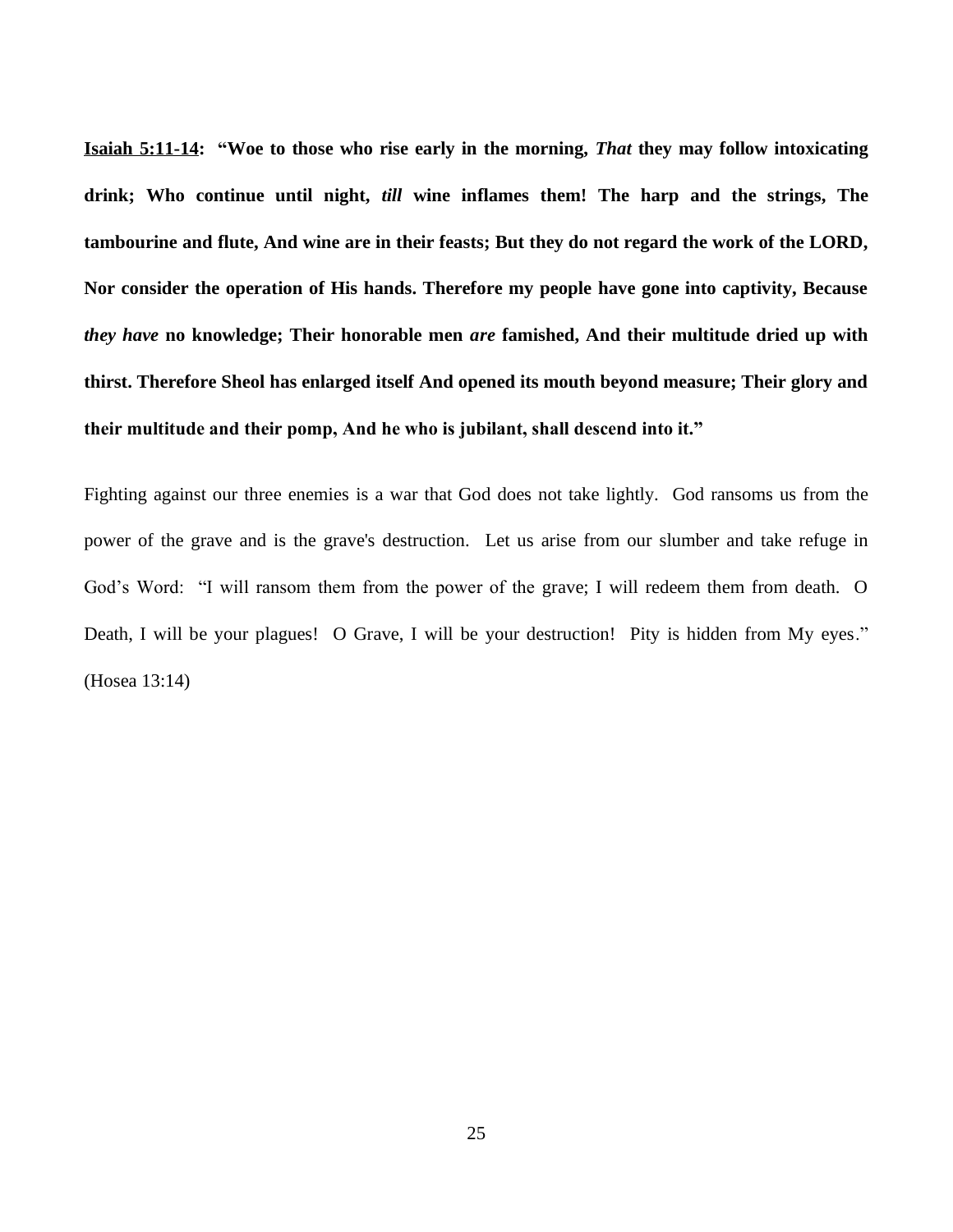#### **JOURNAL YOUR SPIRITUAL AWAKENING THOUGHTS HERE:**

 $\overline{\phantom{0}}$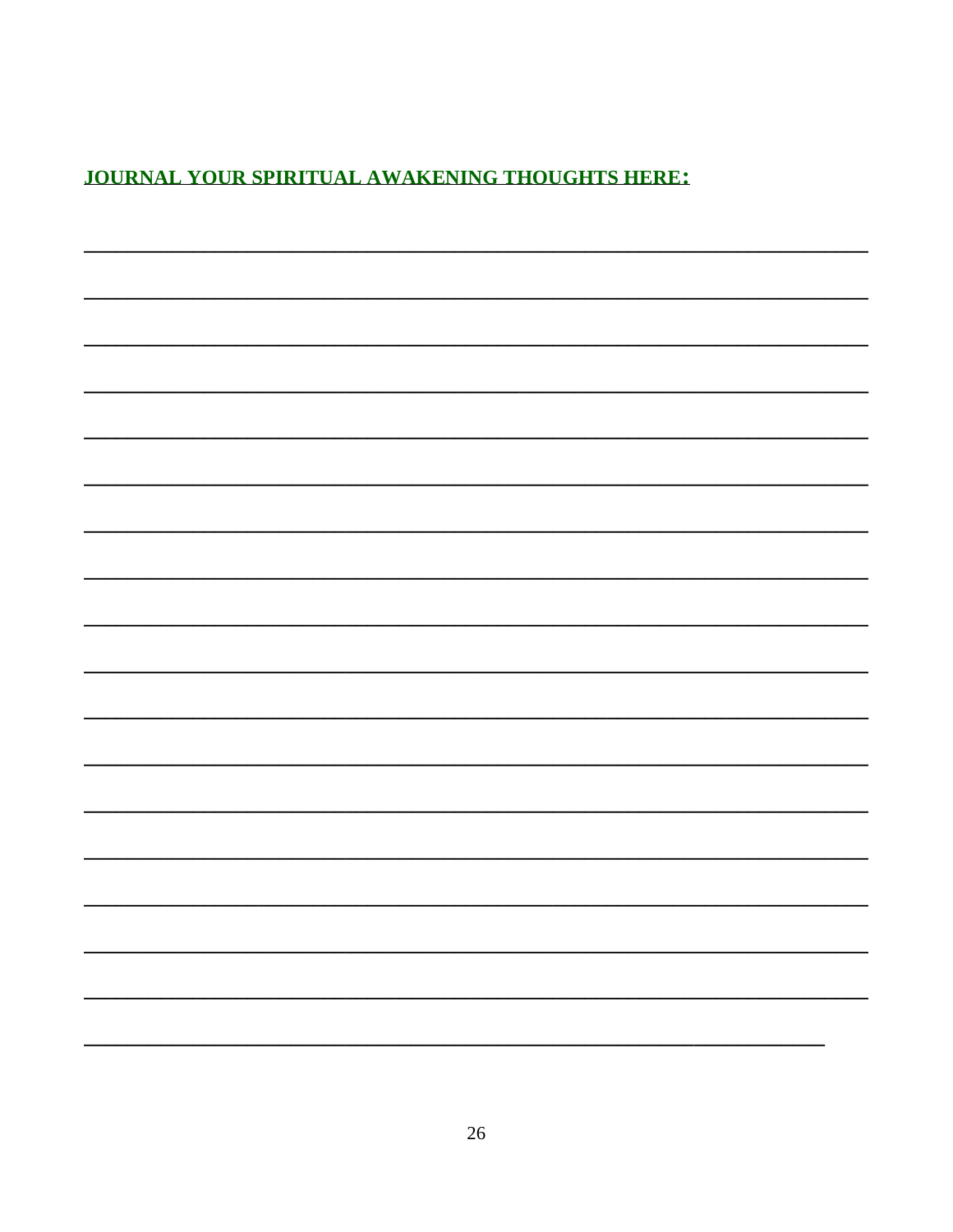# **LESSON 4 FACING THE FEARS**

*tiys*

#### **SPIRITUAL AWAKENING:**

Have you ever thought about how fear affects you? How it brings unrest to your peace? Many of the **2010X** battles that wage within us are rooted in fear; it is this fear that robs our soul *Peace I leave with you, My peace I give to you;*  (mind, will, and emotions) of peace. Certain we would face fears *not as the world gives do I give to you. Let not your heart be troubled,*  throughout various times in our lives, Jesus left us with His peace so we *neither let it be afraid." John 14:27* would not be afraid or troubled. His peace would not only loosen the grips **ROCA** of fear but also render it powerless.

While His peace comes to give us rest, fear comes to do the exact opposite:; fear comes to torment. Fear is so deeply embedded in the earth that our actions, plans, dreams, even our careers are often determined by the presence of fear. Remember Adam's answer to God in the Garden of Eden after Adam and Eve sinned and God asked Adam where he was? Adam replied, "I heard Your voice in the garden, and I was afraid because I was naked; and I hid myself." Up until the point of their sins, Adam and Eve had nothing to fear; there was no torment, only peace between man and God. Fear was not present because all they knew was the perfect love of their heavenly Father. So what were they afraid of? Now that they had tasted the world, their spirits were opened to all the emotions the world had to offer: worry, stress, guilt, and shame.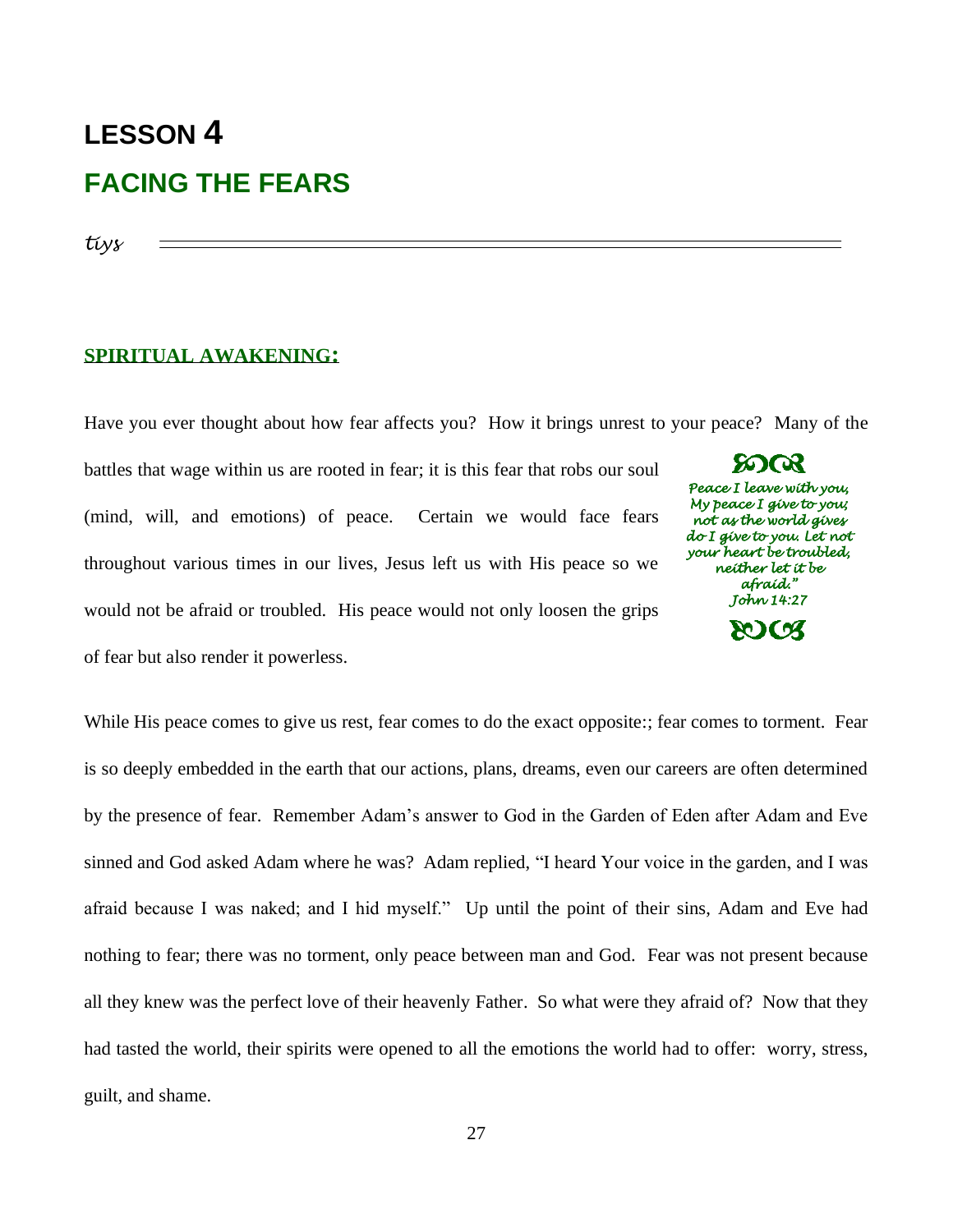Fear not only drives these emotions, but also possesses a persuasive voice that torments us in our minds,

causing us to believe the worst possible outcome for our situations. When we are moved emotionally by fear, we should not make any decisions because we are incapable of making sound judgments when our soul lacks peace. Yet, when we do, the outcome of our decisions result in our walk with God being hindered or completely off His path and onto the unpaved road of destruction.



Each day someone in the world faces at least one fear within a 24 hour time span. There are all kinds of fears that plague us: fear in our finances, marriages, children, and our futures. We even have fears concerning the loss of a loved one or of losing something that we value dearly. Some people fear being alone, while others fear growing old. Fear has no age; it is not prejudiced in any way; it goes after anyone and everyone who will open its doors to let fear in. Our most powerful weapon against fear is the Word of God. Until the Word of God is established in our hearts so it changes our way of thinking, we will continue to struggle with fears. Are you ready to have victory over fear? Then awaken spiritually and face your fears.

#### **LET'S GO TO THE WORD:**

When the Word of God is sown in our hearts and minds, we are given wisdom from God that anchors us. "Who is wise and understanding among you? Let him show by good conduct that his works are done in the meekness of wisdom. But if you have bitter envy and self-seeking in your hearts, do not boast and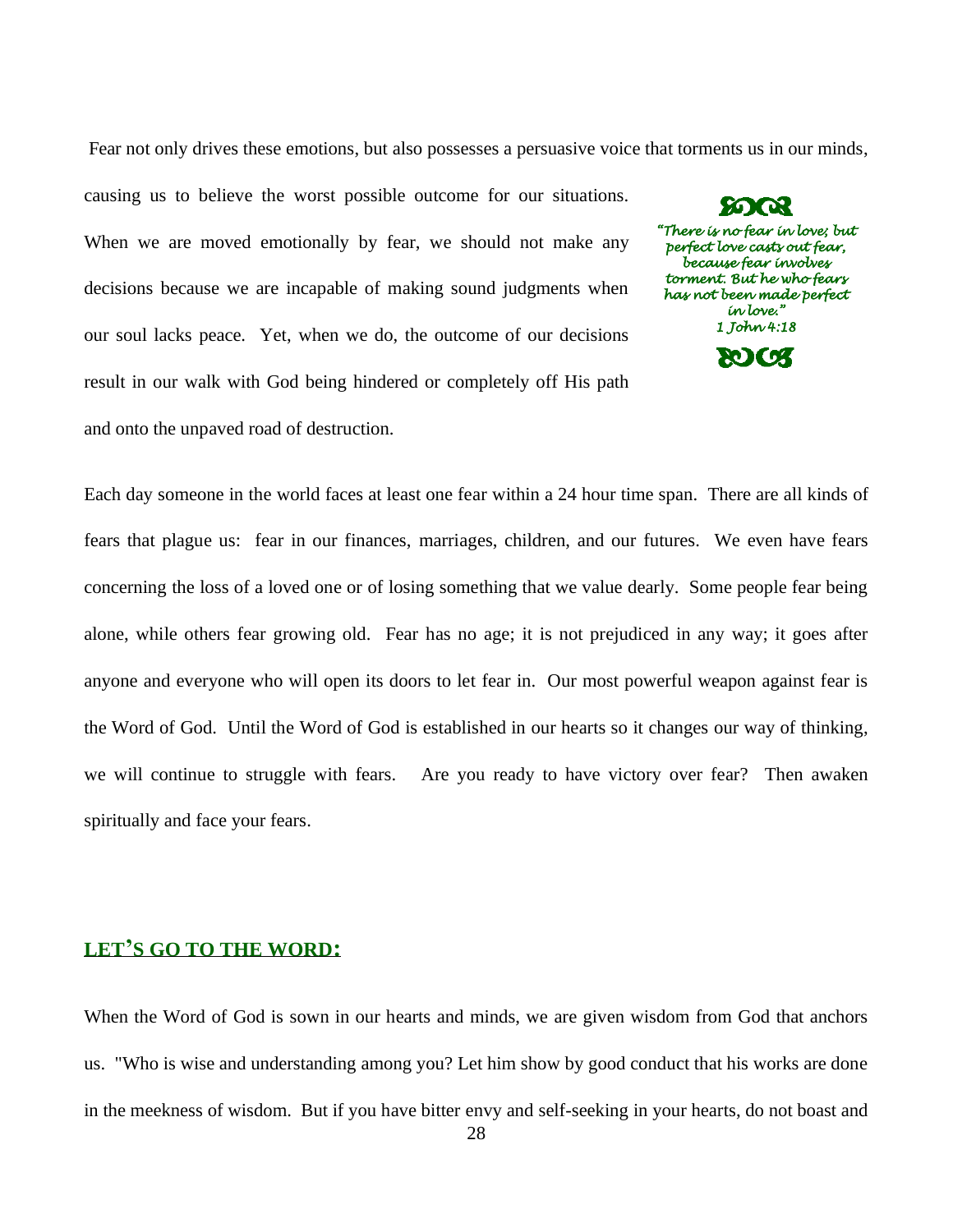lie against the truth. This wisdom does not descend from above, but is earthly, sensual, demonic. For where envy and self-seeking exist, confusion and every evil thing are there. But the wisdom that is from above is first pure, then peaceable, gentle, willing to yield, full of mercy and good fruits, without partiality and without hypocrisy. Now the fruit of righteousness is sown in peace by those who make peace." (James 3:13-18)

Although the world has its version of wisdom to offer, we need to understand it is tainted because it not only involves man's perspective and beliefs, but James says it is "earthly, sensual, and demonic". God's

wisdom, on the other hand, comes from above and is produced out of the heart and mind of Christ; it is "first, pure, then, peaceable, gentle, willing to yield, full of mercy and good fruits without partiality, and without hypocrisy." To possess Godly wisdom, w**e** must remain and learn to rest in Him. *Yahweh Shalom* wants to renew our minds so we can receive wisdom from above that gives us PEACE that surpasses all understanding (Philippians 4:7).



*"Come to Me, all you who labor and are heavy laden, and I will give you rest. Take My yoke upon you and learn from Me, for I am gentle and lowly in heart, and you will find rest for your souls. For My yoke is easy and My burden is light." Matthew 11:28-30* 

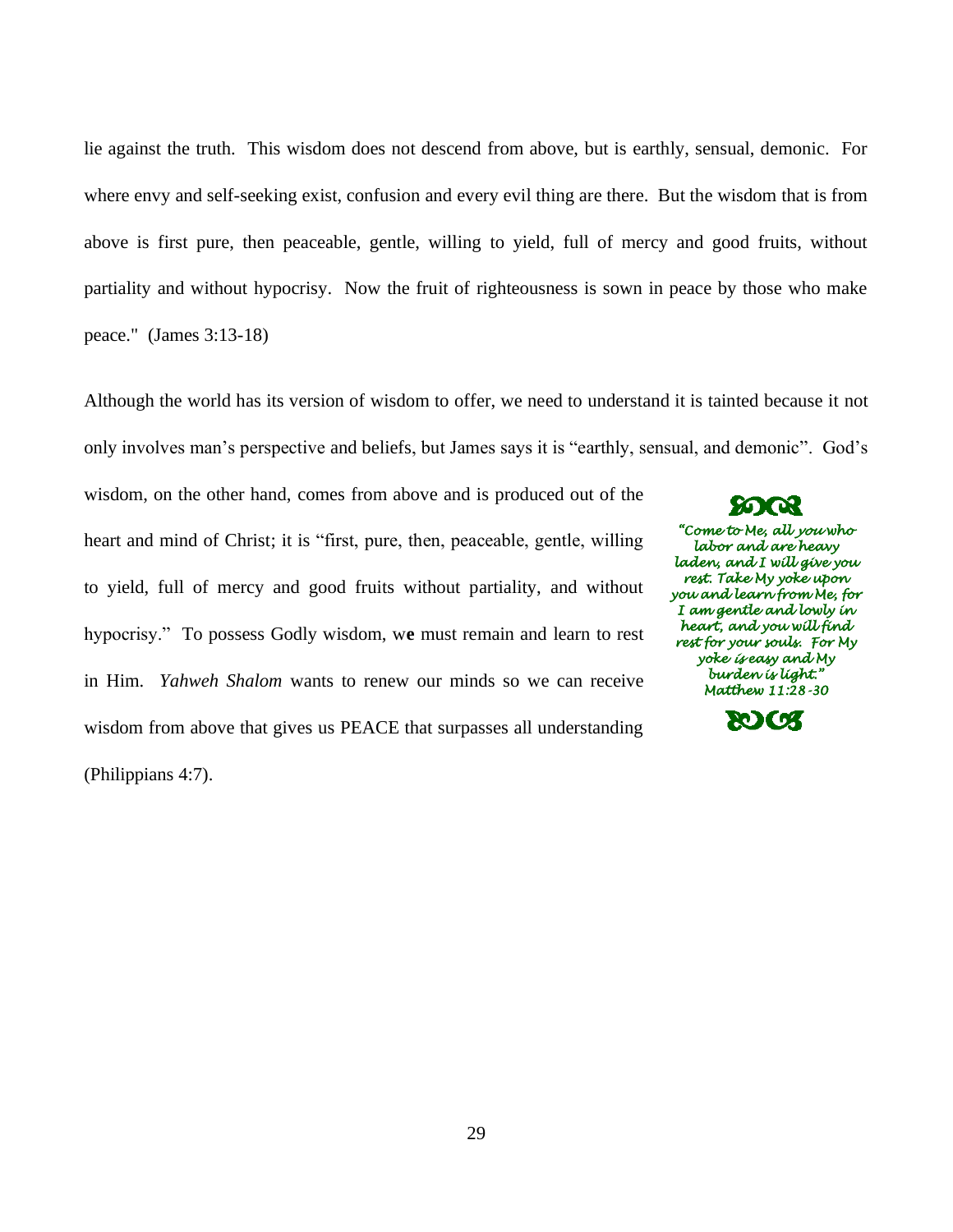## **JOURNAL YOUR SPIRITUAL AWAKENING THOUGHTS HERE:**

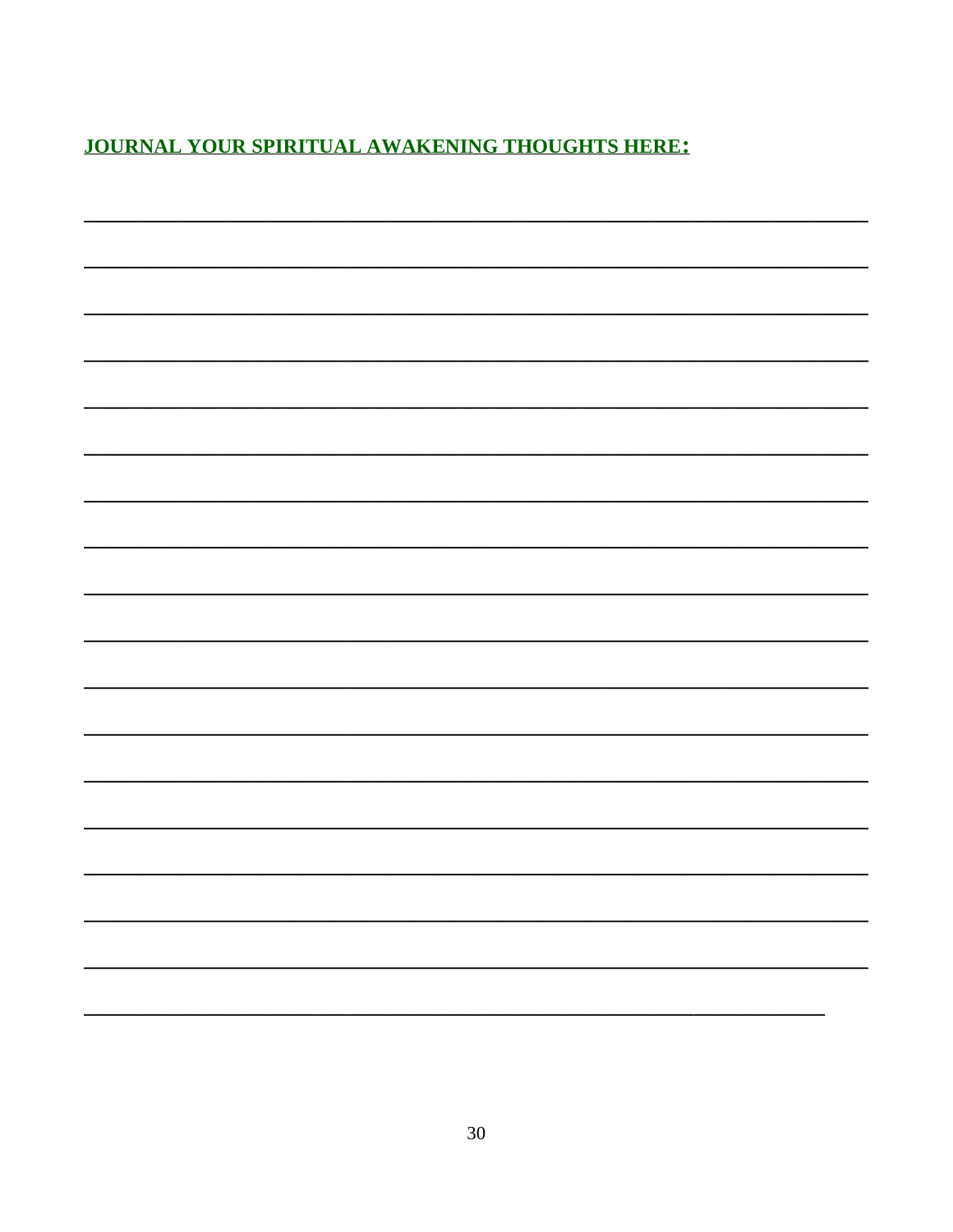# **LESSON 5**

## **THE BREATH OF LIFE**

*tiys*

#### **SPIRITUAL AWAKENING:**

God wants to breathe life into us in this hour. He sees our spiritual condition and knows we are spiritually dead or spiritually asleep. In either case, God wants us to be awakened; the Giver of Life wants life in us! In the same way the breath of God drew close in the intimate moment life was given to Adam, the Father longs to come close to breathe life in us as well.



During the great flood, God allowed everything living to die because of sin. In Genesis 7 verse 22, we read, "all in whose nostrils was the breath of the spirit of life, all that was on the dry land, died." We



to take air, oxygen, into the lungs and expel it; inhale and exhale; respire. **Breath** power to live or grow.

**C** 

have the spirit of life because God came close and breathed into our nostrils. We have the spirit of life, not the spirit of death because the Lord Jesus breathed life into our spirit.

Jesus told Nicodemus, "most assuredly I say to you, unless one is born again, he cannot see the kingdom of God" (John 3:3).What was Jesus referring to when he said, "unless one is born again"? For Nicodemus, he had to come to the place where He was born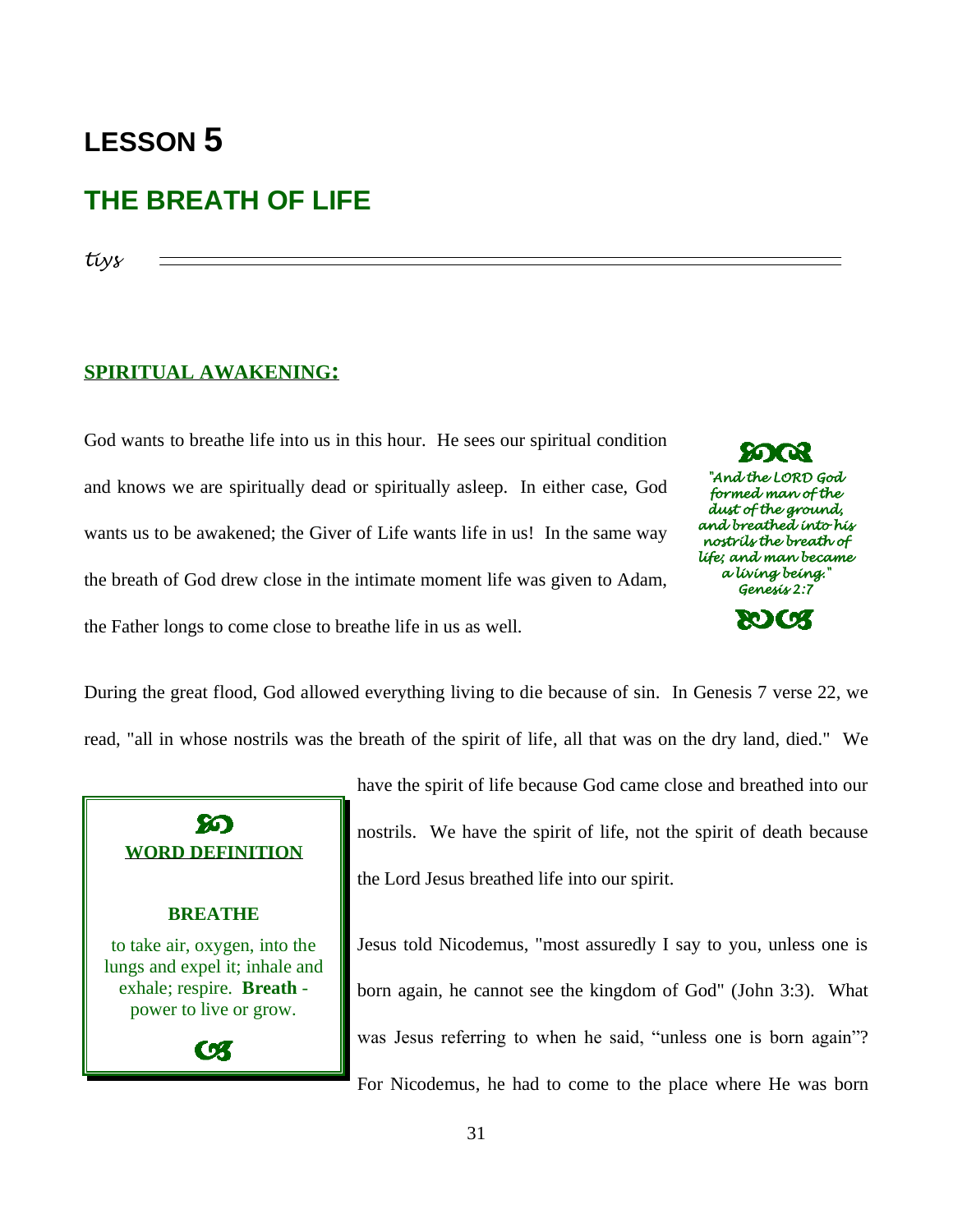spiritually through the gift of salvation. For us who are already born again, God, through Jesus Christ, wants to take our dead spiritual state and bring it to life. When God breathes on us in this intimate way, our spirit is **born again by His Spirit**.

ЮСК *"That which is born of the flesh is flesh, and that which is born of the Spirit is spirit." John 3:6*やつてのく

#### **LET'S GO TO THE WORD:**

Many people say they are saved but they do not walk in the newness of the Spirit of God. In other words, their testimony lacks the evidence to bear witness to a born again spirit breathing on the inside. God wants to awaken us and give us a new birth so we can walk by the Spirit. Without New Birth, life and relationship with God does not exist. However, with New Birth, God's Word becomes clear to us, the Holy Spirit works in us, and His wonders are believed and experienced. With New Birth, we enter into a different realm whereby we can take hold of the following: "The eyes of your understanding being enlightened; that you may know what is the hope of His calling, what are the riches of the glory of His inheritance in the saints" (Ephesians 1:18). We can only be awakened by the Breath of God that gives us life; this is why God is speaking to the Body of Christ about the Spiritual Awakening.

Do you want to be awakened spiritually? Then pull away from the cares of this world and spend some intimate time alone in the presence of God. When we draw close to God in those intimate moments, His love draws near to us and lovingly opens our spirits to Him alone. In that alone time with God, He reveals the deep secrets of your heart. When He reveals the selfishness or the sinfulness in our hearts, we should respond through repentance. When we do, a new way of life is opened to us and we are privy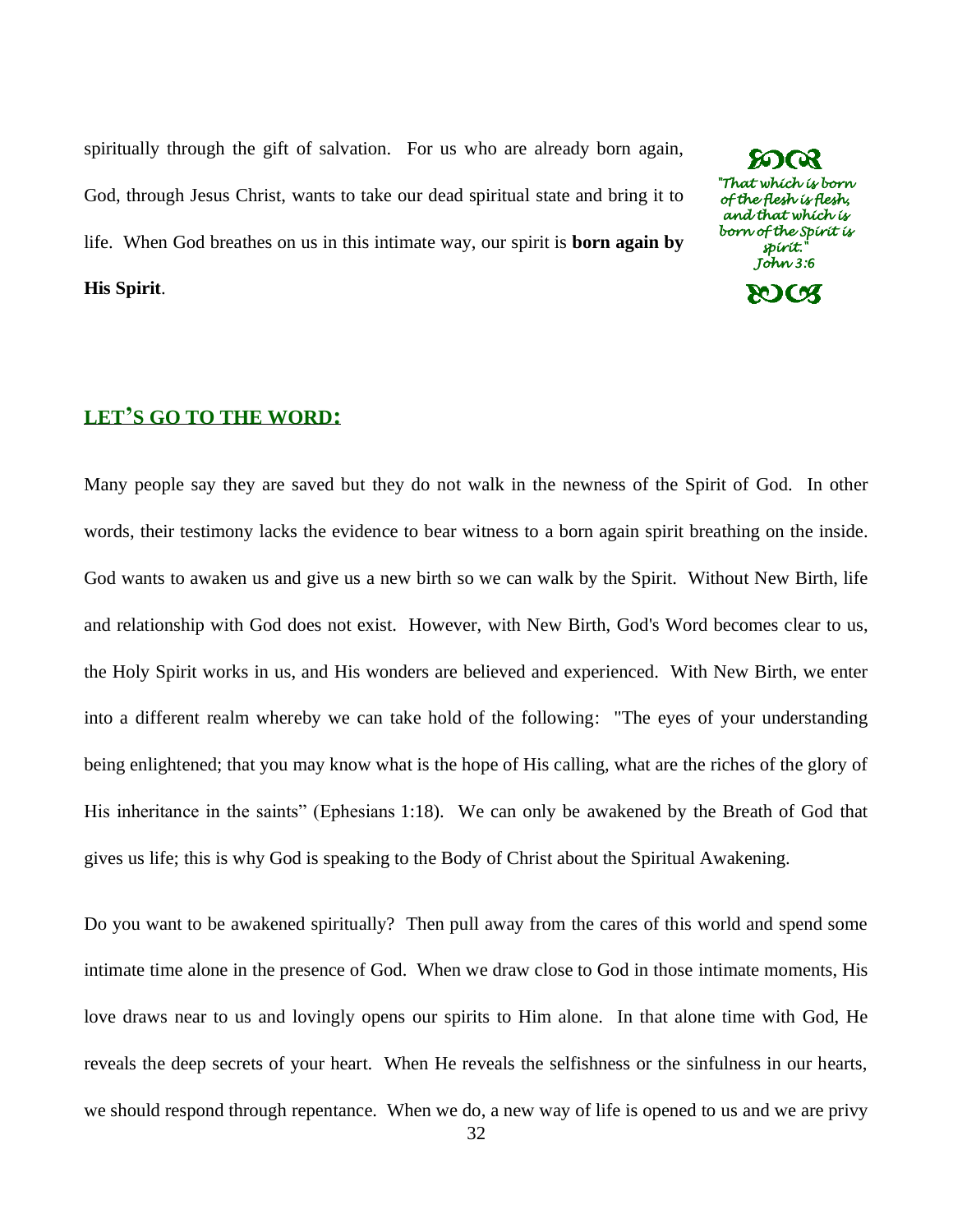to experience the fullness of Jesus Christ. Do you see the benefit of having a covenant relationship with God? No one else on earth and nothing in the earth can give us this kind of love and life that our Lord so freely gives. As we respond to His love, He moves us into the hope of His calling for our lives.

Now, it's important that we don't miss "whose" calling we are being moved into. Read the last sentence in the previous paragraph again. Did you see it? He moves us into the hope of *His calling*. Even though we may be uncertain about what we are called to, God is clear about His calling for us to gather and join His great army to fulfill the prophecy of God in the second coming of Jesus Christ. God is raising up an army, and with this army, He is coming to take back what the enemy has stolen from His people.

Let's go to Ezekiel 37 to learn about God's calling as it pertained to Ezekiel. In verse 1 we read: "The hand of the LORD came upon me and brought me out in the Spirit of the LORD, and set me down in the midst of the valley; and it was full of bones." God's calling was for Ezekiel to prophesy to the dead bones in the valley. When God releases the prophetic voice in the earth, that voice comes to speak life and God Himself will breathe life to that which is spiritually dead.

"Then He caused me to pass by them all around, and behold, there were very many in the open valley; and indeed they were very dry. And He said to me, 'Son of man, can these bones live?' So I answered, 'O Lord GOD, You know' "(Ezekiel 37:2-3).

God wanted to see if Ezekiel believed that those bones could live. I would imagine that the chances of life coming back into a heap of bones might have looked dim to most people, especially doctors; but only God knows the actual beginning and ending of every man's days on earth. Still, God wanted to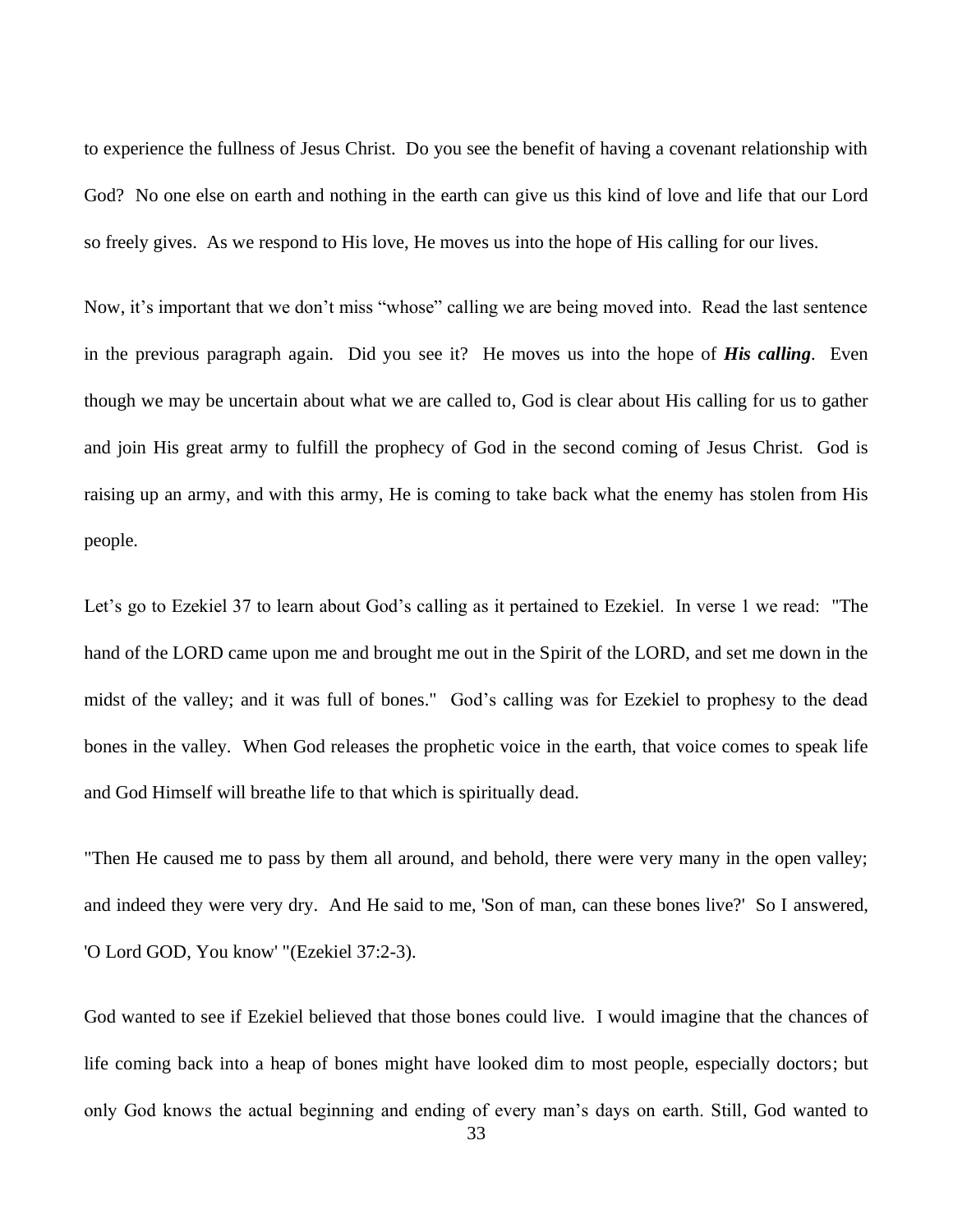know what Ezekiel's faith had to say. Now Ezekiel was uncertain as to whether or not those bones could live. However, he possessed a certainty in one thing and he answered God thusly: "O Lord God, You know." Even in the case when the answer seemed obvious, Ezekiel was unwilling to speak against the unfathomable power of God to do the impossible. He chose to believe by faith that whatever God was showing him or was about to do, God knew better than anyone else that with Him present, anything was possible. Likewise, we must be men and women of faith, willing to prophesy life to the dry bones that are all around us.

God wants us to hear His voice and carry His presence in the earth so that the Spirit of the Lord will speak life to those who are spiritually dead. That is why, in this hour, He is raising prophets to speak life into the army He is raising up. When the voice of God is spoken by the Spirit of God, life is brought into our being and our spirit comes alive. That rattling sound described in Ezekiel was the Spirit of God moving and bringing life to those dry bones. As God is assembling His great army, we, the body of Christ, are hearing that same sound today from heaven.

God is telling us to prophesy so he can open the graves of the dry bones that lay spiritually dead prematurely in a stupor. In this hour, God is bringing resurrection power to the Church to raise the dead, to raise the dry bones. Those who are dead, He is bringing back to life. Those in the graves are the very people who are called to be in the army. We cannot afford to look at them and determine they are too far gone for the breath of God to restore life inside of them. No, we must be certain as Ezekiel was certain that God knows without a doubt those dry bones can live!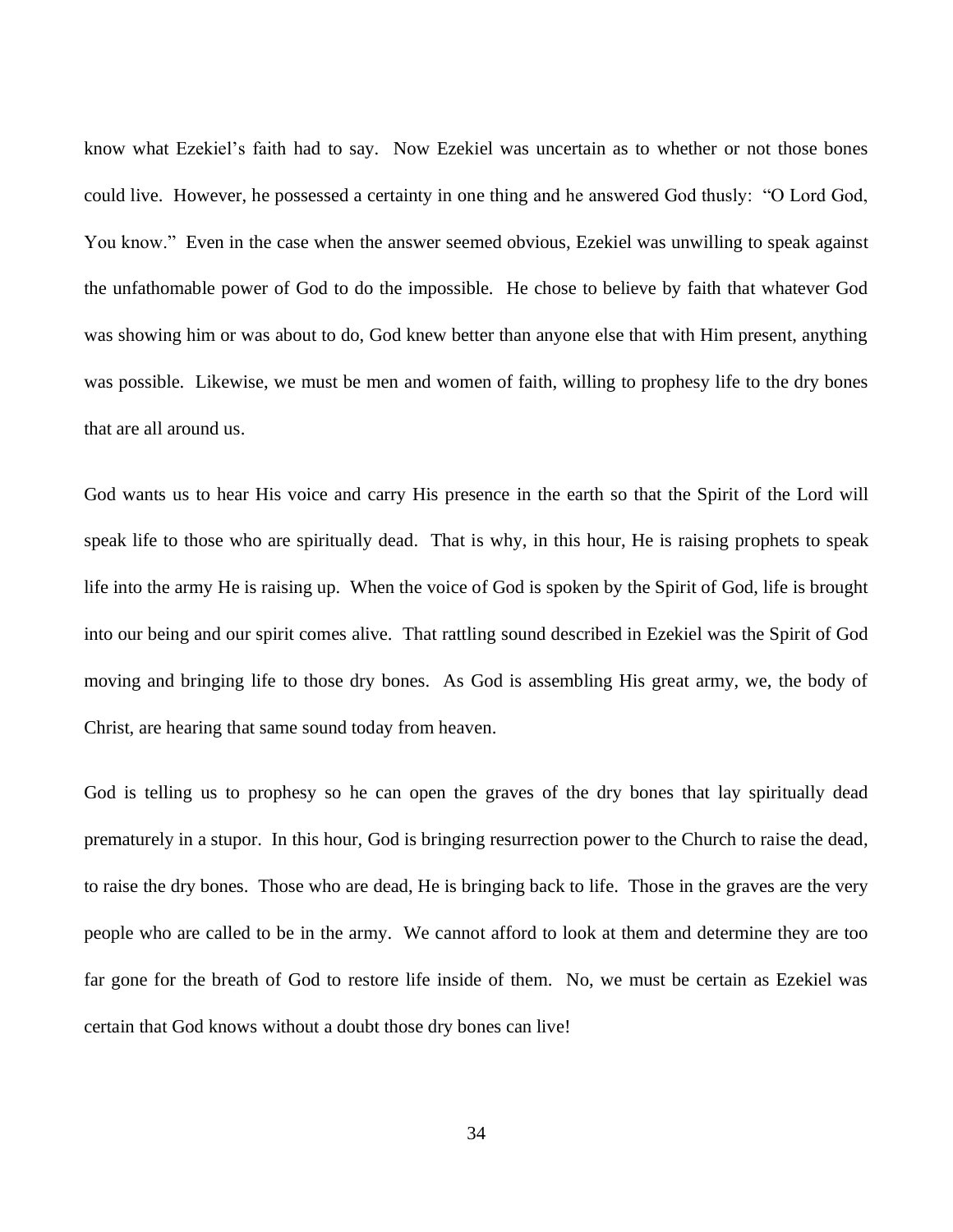Let us examine ourselves and see where we are spiritually should His calling appeal to us today. Are we praying? Are we carrying the presence of God so people can hear Him as we speak His Word in their hearts? Are we alert and sober? Are we discerning the time of this Great Awakening?

The rest of that passage of Scripture I want to highlight reads as follows: "I will put My Spirit in you, and you shall live, and I will place you in your own land. Then you shall know that I, the LORD, have spoken it and performed it,' says the LORD" (Ezekiel 37:14). When we see God revive, restore, return, and redeem His people, we will know and proclaim that God is God and He alone can breathe life into that which was dead. We are not just speaking it, but we know it to be true. Each believer in Jesus Christ should be able to say, "I know because He is now living in my heart; now I am breathing life and I am alive in Him."

Can't you see that God just wants to be glorified? One encounter with God and man's eternal destination can be changed forever. And God is glorified! A lifetime of intimacy with God and the river of His love never ceases to flow in us and from us. And God is glorified! An honored covenant relationship with God and our faith grows in leaps and bounds. And God is glorified!

Since I am a part of that great army and I want to see the dry bones live, I am praying this simple prayer: "Lord, You are raising up this generation to hear your voice, to have a prophetic voice, and to move in the direction of bringing New Birth by the power of the Holy Spirit to a lost generation. I pray for such a move of God. Please God, move in our hearts as we pray 24/7 until You are a Praise in the earth. Amen."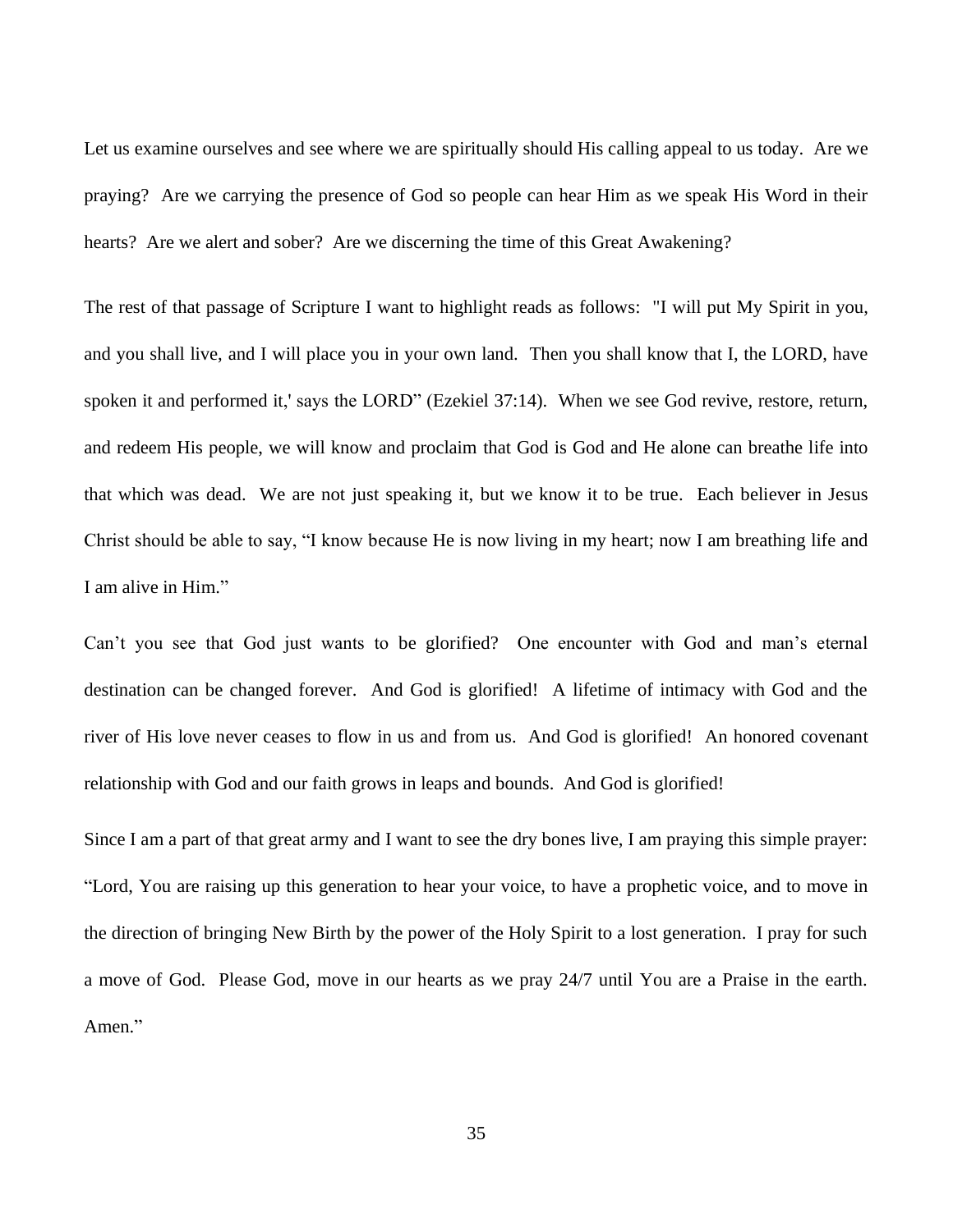## **JOURNAL YOUR SPIRITUAL AWAKENING THOUGHTS HERE:**

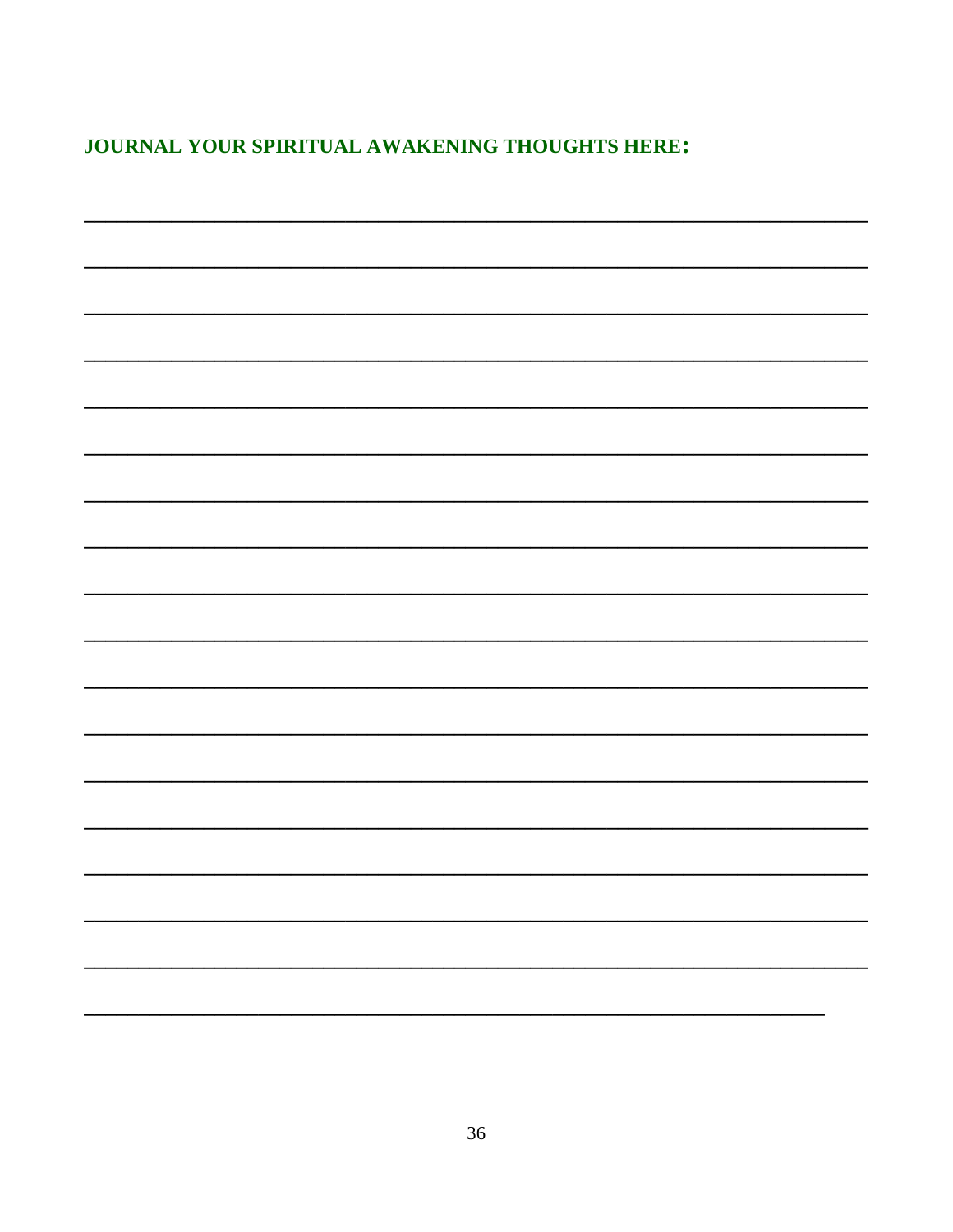# **LESSON 6**

# **THE NEW MAN**

*tiys*

### **SPIRITUAL AWAKENING:**

Not until we have a true understanding of our new birth experience and who God is in our lives will we embrace the Scriptures. In every season of our lives, God has us on a journey. Even if the season is a season of rest, there is still a journey in that season. So often, we not only don't know where we're going, but we fail to recognize what season we are in. The absence of our awareness during the times and seasons can not only be frustrating but also spiritually damaging.

As we read the opening of the epistle in 1 Thessalonians 5, we readily grasp Paul's concern for the saints to discern "the times and the seasons" because of the day of the Lord's return. How much more as we draw closer to the end of the age should we also discern the times and the seasons? God is speaking to us now. We must realize our Lord is coming back, and we, who are of the light are to be alert and sober. He tells us in verse 6, not to sleep, as others do, but to watch (be vigilant) and to be sober. We must be spiritually awakened to have understanding of what the Lord is doing in this hour.

We must discern the times that God is allowing us to go through as individuals and as the body of Christ. Why is that important? We are speaking life to the next Generation, dry bones that need the breath of God, but we must position ourselves to hear from God. He is calling us to live a life of total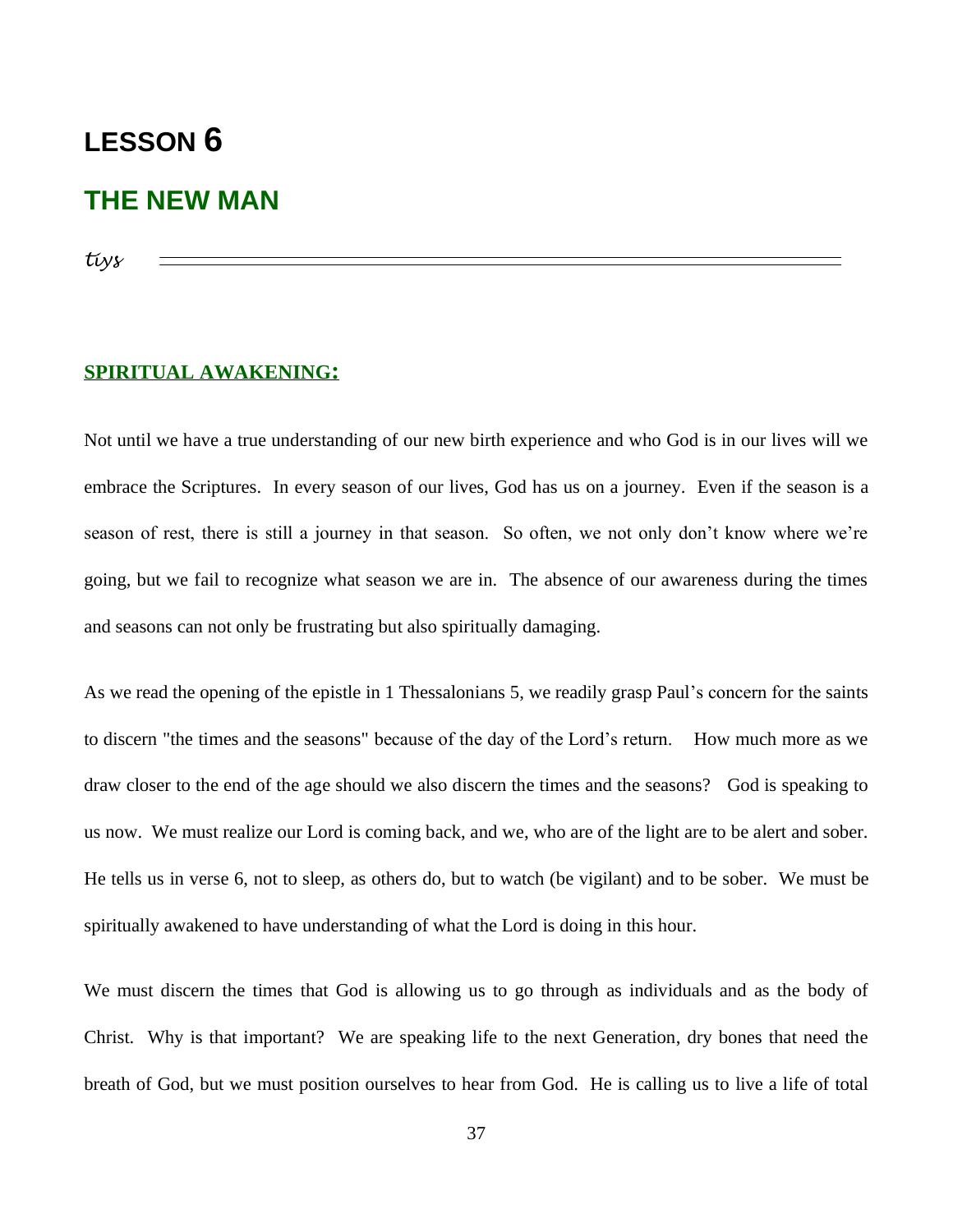separation from the world. Our obedience to this call and our willingness to discern the times preserve the next Generation and prepare them for their seasons.

In Scripture, we are urged to set our minds on the things above where Christ is sitting at the right hand

of God and not on things of this earth (Colossians 3:1-2). During our church's time of fasting and praying, God spoke these three words: Devotion, Discipline and Determination. He was showing us the key to experiencing the power of the Holy Spirit in our daily lives. The epitome of one who lived such a life was Daniel, and his lifestyle is the example we should pattern for our lives. As the



*"If then you were raised with Christ, seek those things which are above, where Christ is, sitting at the right hand of God. Set your mind on things above, not on things on the earth. For you died, and your life is hidden with Christ in God." Colossians 3:1-3*



discerning voice to the now present prophetic generation, we must instill this "Three-D" trio (devotion, discipline, and determination) in them so they, too, can experience the power of the Holy Spirit that brings new birth to their spirit.

All of this is possible if we dare to believe the Word of God concerning us (our new birth) and put Colossians 3:3-11 into action: "For you died, and your life is hidden with Christ in God. When Christ who is our life appears, then you also will appear with Him in glory. Therefore put to death your members which are on the earth: fornication, uncleanness, passion, evil desire, and covetousness, which is idolatry. Because of these things the wrath of God is coming upon the sons of disobedience, in which you yourselves once walked when you lived in them. But now you yourselves are to put off all these: anger, wrath, malice, blasphemy, filthy language out of your mouth. Do not lie to one another, since you have put off the old man with his deeds, and have put on the new man who is renewed in knowledge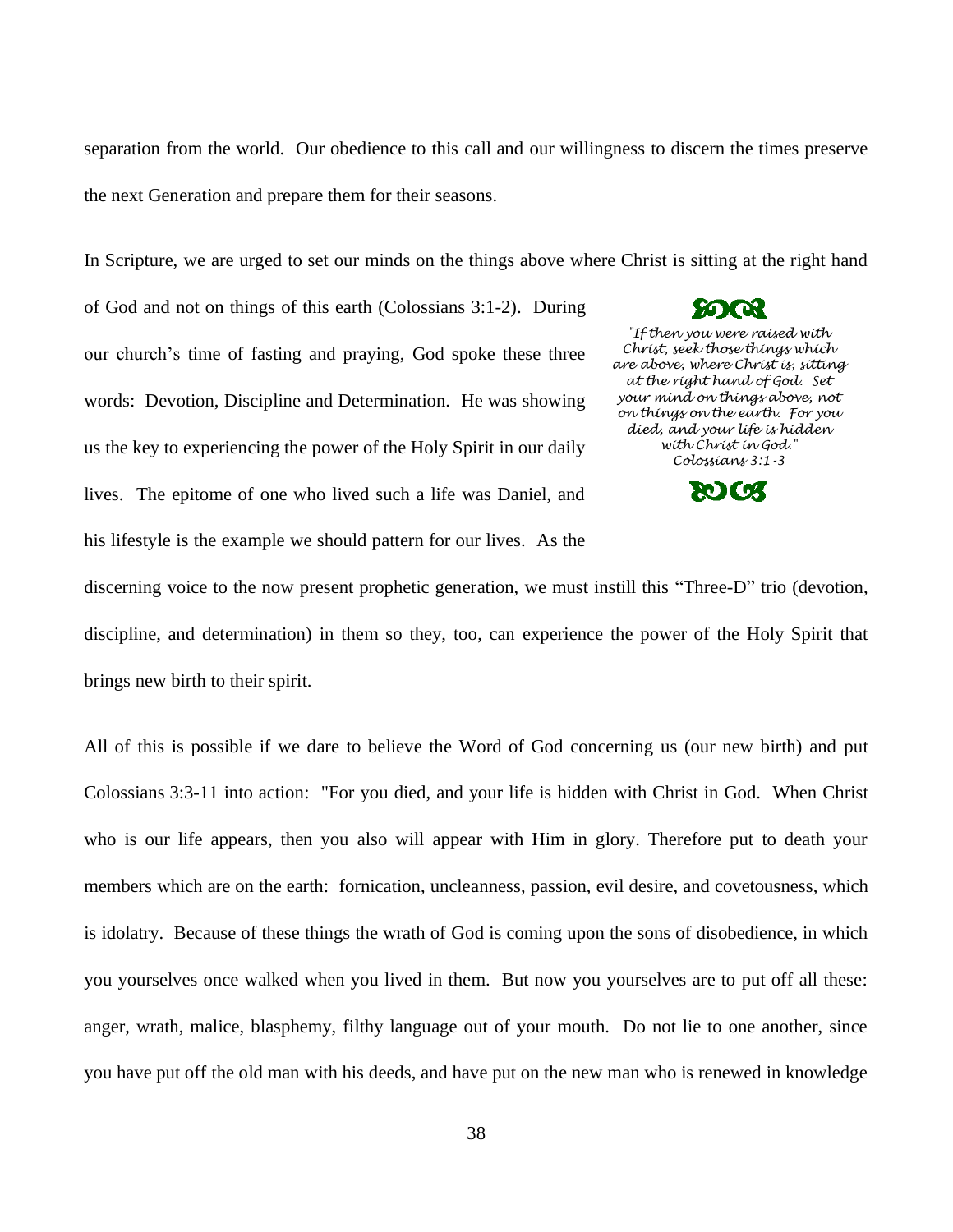according to the image of Him who created him, where there is neither Greek nor Jew, circumcised nor uncircumcised, barbarian, Scythian, slave nor free, but Christ is all and in all."

Are you ready to take action? Then let's look at the Scripture again, focusing our attention on verse 5. Here we are urged to "put to death your members which are on the earth." When we have a new spirit dwelling in us, we must put the old person to death by his deeds. We cannot do things as we used to do things, everything in us must change and die with our past. This means:

- Putting to death the acts of one's character.
- Putting to death the accomplishments of one's past.



Putting to death the achievements of one's gifts or own talents.

Next, let's look at verse 10 concerning our letting go of the old man and embracing the new man: "and have put on the new *man* who is renewed in knowledge according to the image of Him who created him." "Renewed in knowledge" is pertinent to our renewing the mind. Not only do we have a new spirit, breathed in us by the Holy Spirit, but we also have activated in us, new knowledge to help us in

our new way of thinking.

Do you remember our definition of renew from Chapter 2? Renew for the believer's heart is to renovate, restore, transform, and undergo change of heart; it is a profound change of one's moral and spiritual vision because of the work of the Holy Spirit in our heart toward God.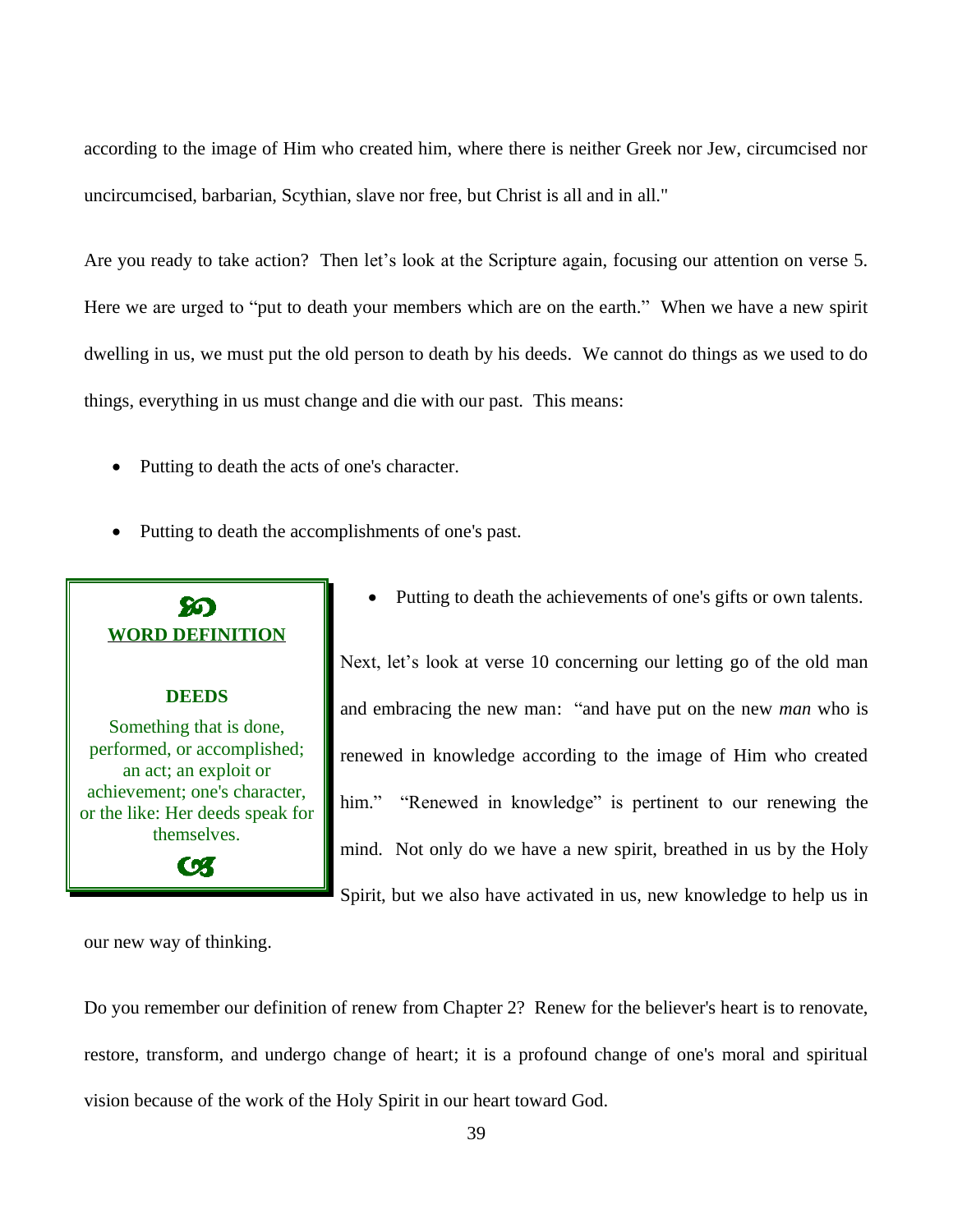## 8Q **WORD DEFINITION**

### **TRANSFORM**

To change in form, appearance, or structure; metamorphose; to change in condition, nature, or character; convert; to change the form or formulas of the thought or being. **CA** 

Now, this new knowledge is given to us so we can live according to the image of God and not the image of the world. We can no longer pattern ourselves after the world, but we are to be transformed by the renewing of our mind (Romans 12:2). Thus we must do all things in a godly manner, requiring a change of our thoughts, specifically those thoughts that lead to habits, addictions, set ways, and stubbornness. All thoughts that dictate our actions (our will) and how we do things must now be guided

by this new knowledge and our renewed

**SOICK** *"Let this mind be in you which was also in Christ Jesus" Philippians 2:5* 

minds. No longer can we excuse the behavior of our old man by declaring,

"That is just the way I am." We must allow the new man to deposit in us the

mind of Christ!

Putting on the new man leads to godly character and supernaturally enables us to set acceptable, determined habits. By nature of the new man's origin, we can expect godly character to shape us instead of the world, and we can be assured our character, thoughts, and actions will be carved in the image of Christ. That's news worth shouting about! Prior to the new man's existence in us, we were unproductive and unfruitful; however, those days of barrenness are far behind us! Today we can bear good fruit and set the course for our lives and the future of our families.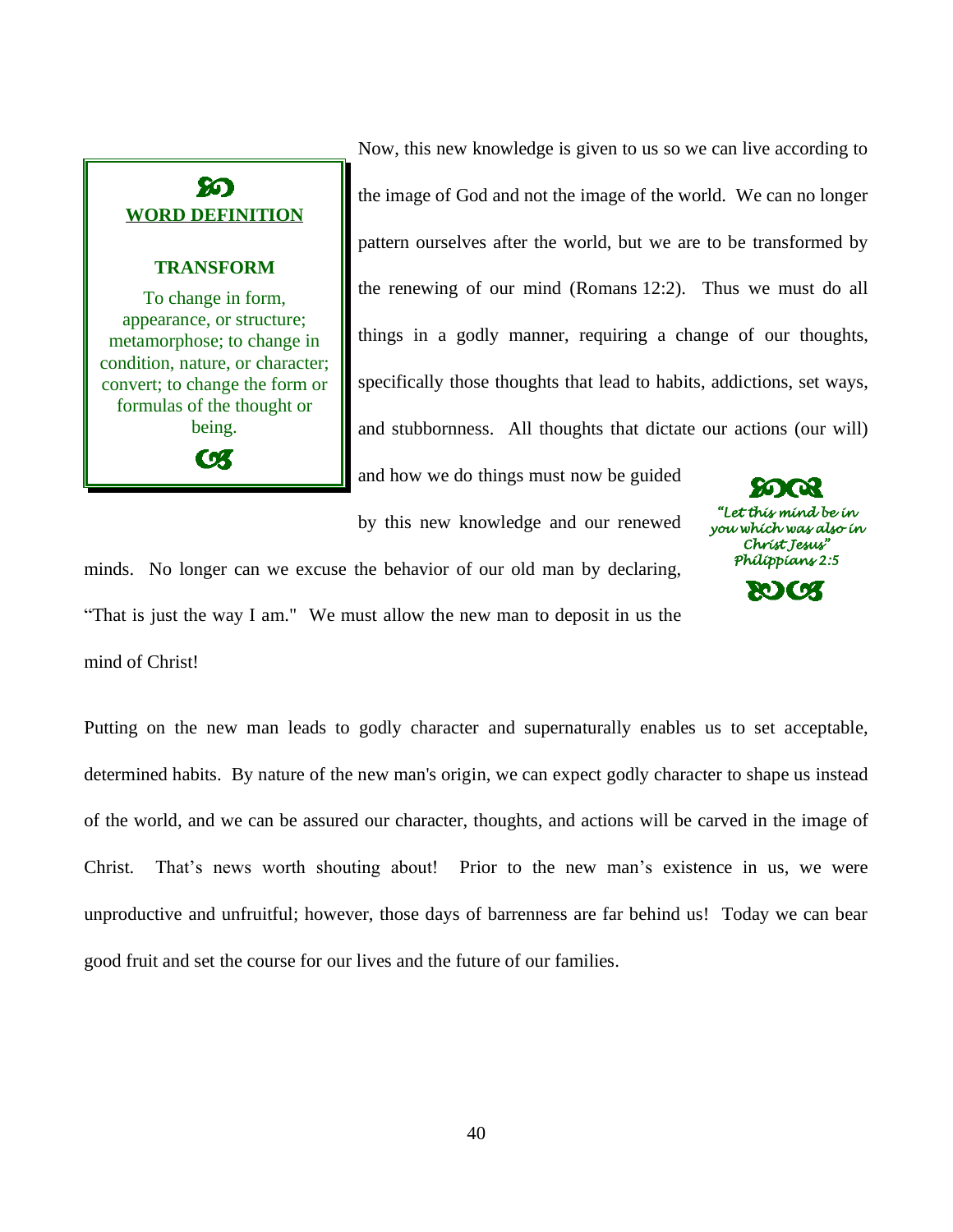# **JOURNAL YOUR SPIRITUAL AWAKENING THOUGHTS HERE:**

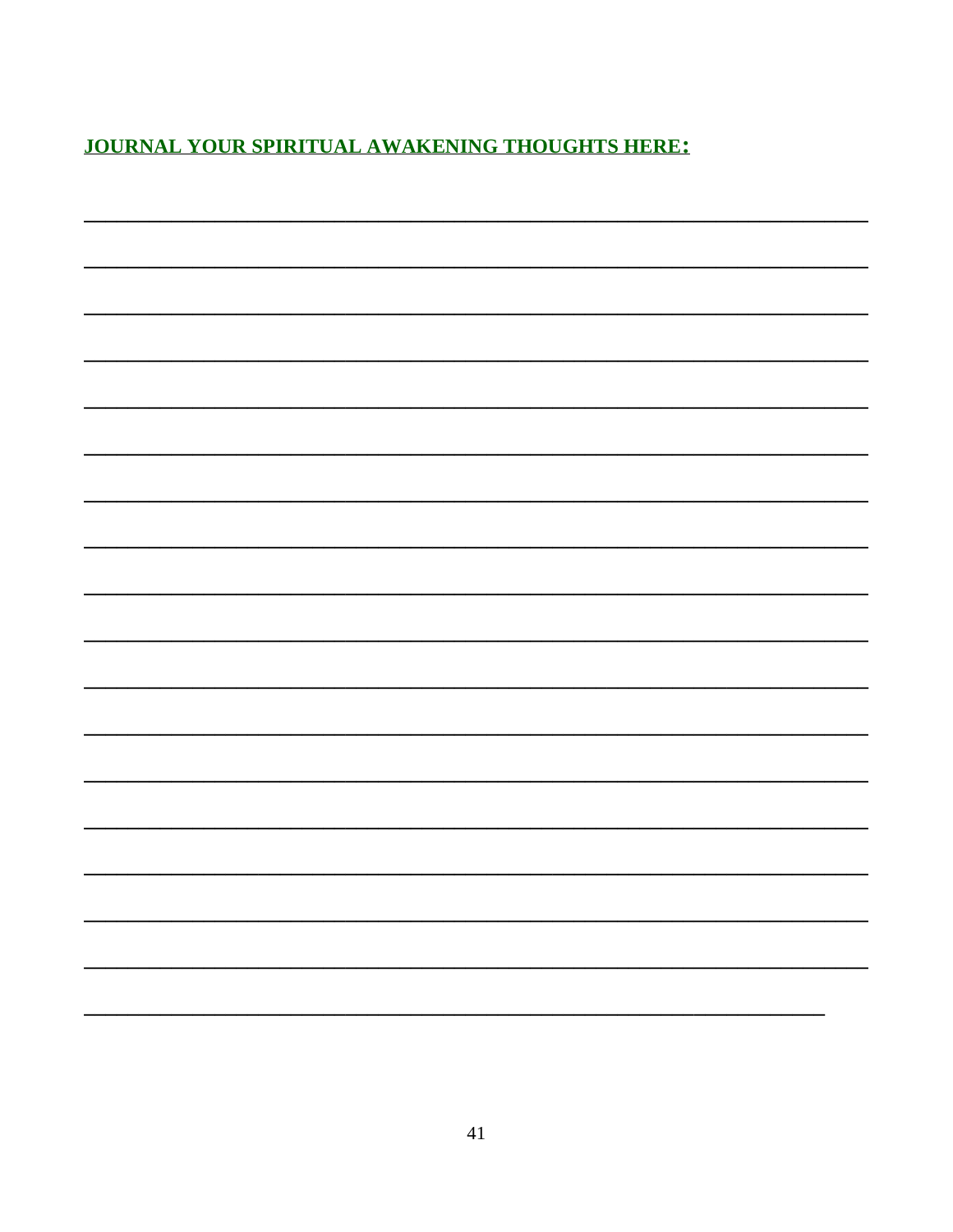# **LESSON 7 QUENCHING & DESPISING**

*tiys*

#### **SPIRITUAL AWAKENING:**

God has been speaking to us through Romans Chapter 12, Colossians Chapter 3, and 1 Thessalonians Chapter 5. In each of these books, we have been given instructions and an awareness we simply cannot ignore. Now let's pull all the pieces together so we can make the next connection on this journey to our spiritual awakening.

Thus far, among other things, we have studied about renewing our minds where our key passage came from Romans 12. Then we turned our attention to Colossians 3 where we were introduced to the new man with a strong warning to bury the old man that used to be at work in us. Now as we continue to explore the Word of God further in 1 Thessalonians, we are entreated not to "quench the Spirit" (v19) and "not to despise prophecies" (v20). Perhaps you're wondering what renewing the mind and burying the old man have to do with the fire of the Holy Spirit and prophecies. Let me put it to you this way. Our failure to renew our minds and failure to walk in the new man are both sure-fire ways of quenching the Spirit of the Living God and disregarding God's Word.

If we allow the Holy Spirit to deal with our hearts, souls, and spirits as part of the preparation for Jesus' return, we will not quench His fire. God knows that all of our issues, emotions, and sins will hinder us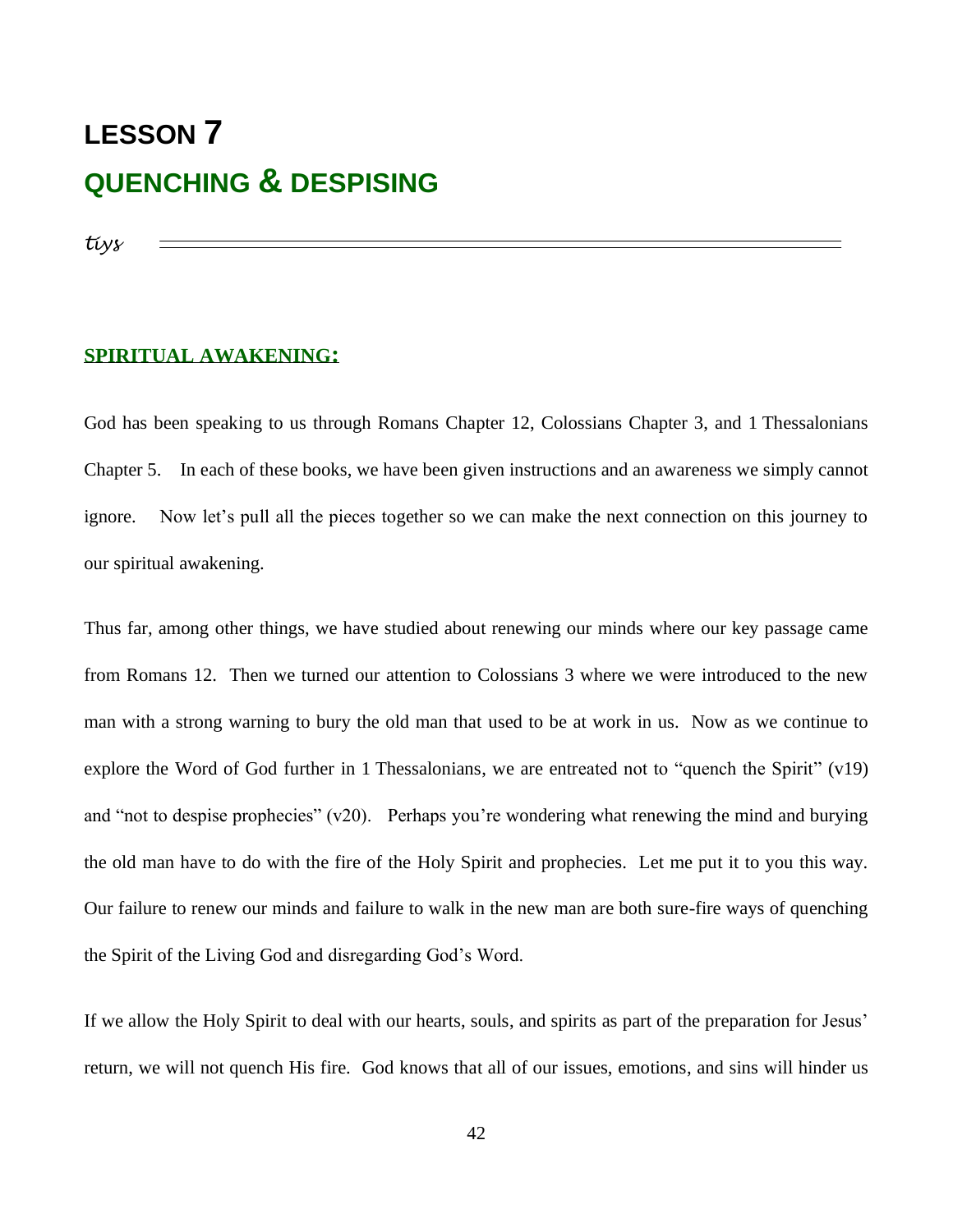from responding to the Holy Spirit. However, completely giving ourselves to God allows us to move effectively by the Spirit in all things. That's why He emphasizes to us not to quench the Spirit. We need Him; He's our helper. How can we expect the Holy Spirit to move in us to reach others for the Kingdom of God if we remain stuck in our mindset and way of doing things? Regardless of what we think or believe, what we do or don't do affects others. Our refusal to get "self" out of God's way so that a more excellent spirit can lead, will keep us on a different path than the one God has chosen for us.

## **LET'S GO TO THE WORD:**

Have you ever thought about the reason so many relationships don't work out? Might I suggest that relationships break apart because an identity crisis happens in at least one person and quitting seems to be the only solution for peace. I'm not referring to male and female relationships (even though this can apply), but more so relationships where one person in the relationship functions in a leadership capacity. Think about it for a moment; it happens in boss and employee relationships; pastor and congregant relationships; even in relationships between the Christian and God. Somewhere along the way, the need arises in the individual for the leader to acknowledge who he or she is and what he or she brings to the table. Whether the person feels he or she has been taken advantage of or has grown tired of playing second fiddle to someone else, his or her emotions are heightened and he or she begins to reason with self whether to remain and abide or to flee.

Let's go to 1 Thessalonians chapter 5 verse 12 and see how God instructs us concerning leaders: "And we urge you, brethren, to recognize those who labor among you, and are over you in the Lord and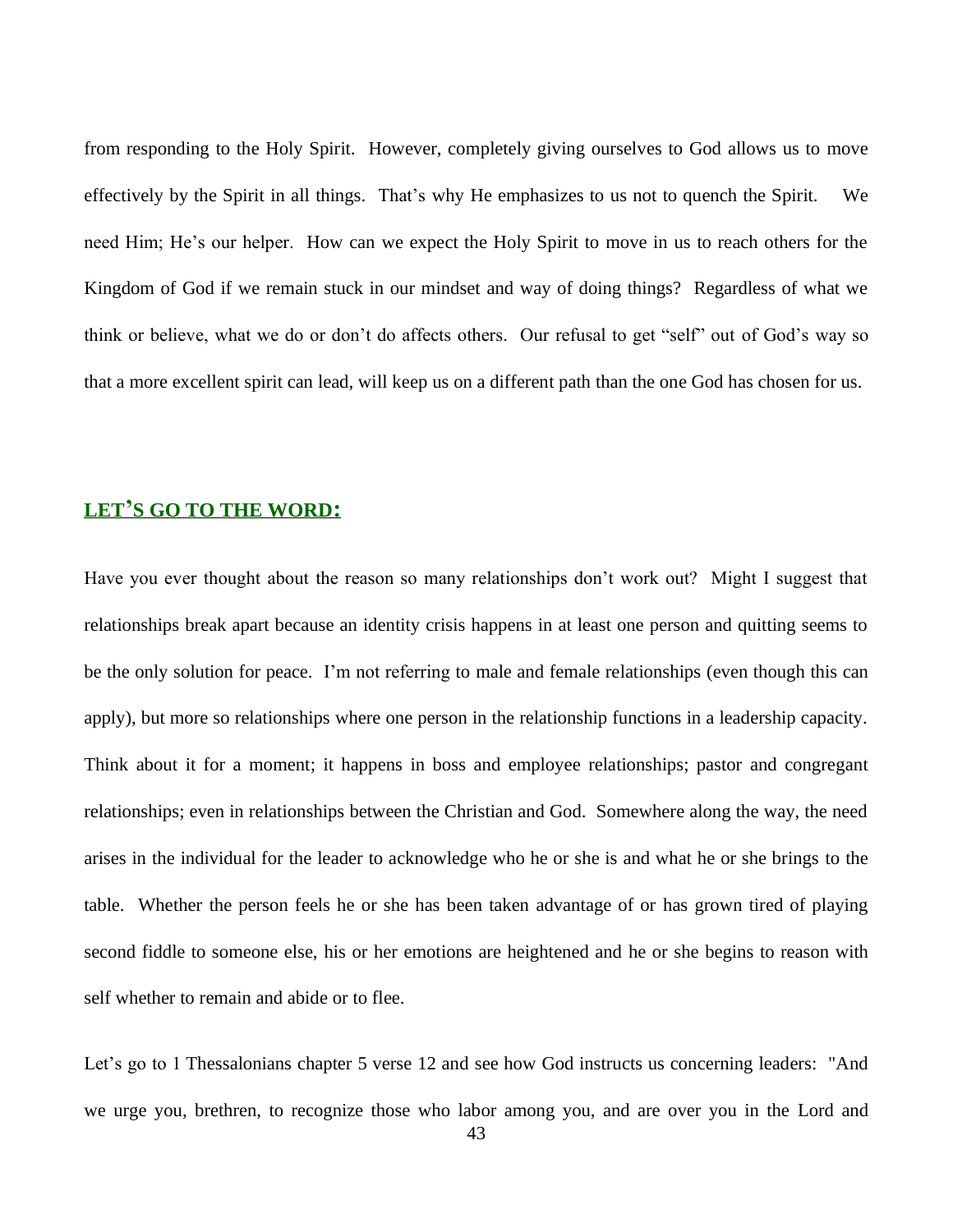admonish you, and to esteem them very highly in love for their work's sake. Be at peace among yourselves."

God has a position for each of us in His army, and for some, that position is one of a leader. Suppose you don't particularly care for the leader or the pastor God has placed over you. Can you arbitrarily choose which of their God-given instructions you want to follow? Would you reason God might allow you to get away with treason (disloyalty) without facing

291 C. *"But each one is tempted when he is drawn away by his own desires and enticed. Then, when desire has conceived, it gives birth to sin; and sin, when it is fullgrown, brings forth death." James 1:14-15* 

consequences? Suppose you are the leader but you tend to regard those who are under your authority as insignificant. How formidable will your team be if the weakest link is in the headship? Do you think you and God share the same opinion about those who labor with you?

Why do you suppose we are urged to recognize those who labor among us and those who are over us in the Lord? Because we cannot afford to forget what roles each of us play in this army or more importantly, who is the General of this great army. Do you not know God considers you a part of the mighty men and women of valor? But we have to know how to relate with our leaders according to the Word. That's why understanding authority and its purpose in our lives are both invaluable weapons, especially at wartime.

Remember what we were talking about in the beginning of this lesson? How we are not to quench the Holy Spirit nor despise prophecies? Obeying these commands is impossible in our old nature, but our new man and new way of thinking knows that prayer, revival, and honoring prophecies are essential to keeping the Holy fire ablaze. As for prayer, it is the key to understanding our calling and possessing the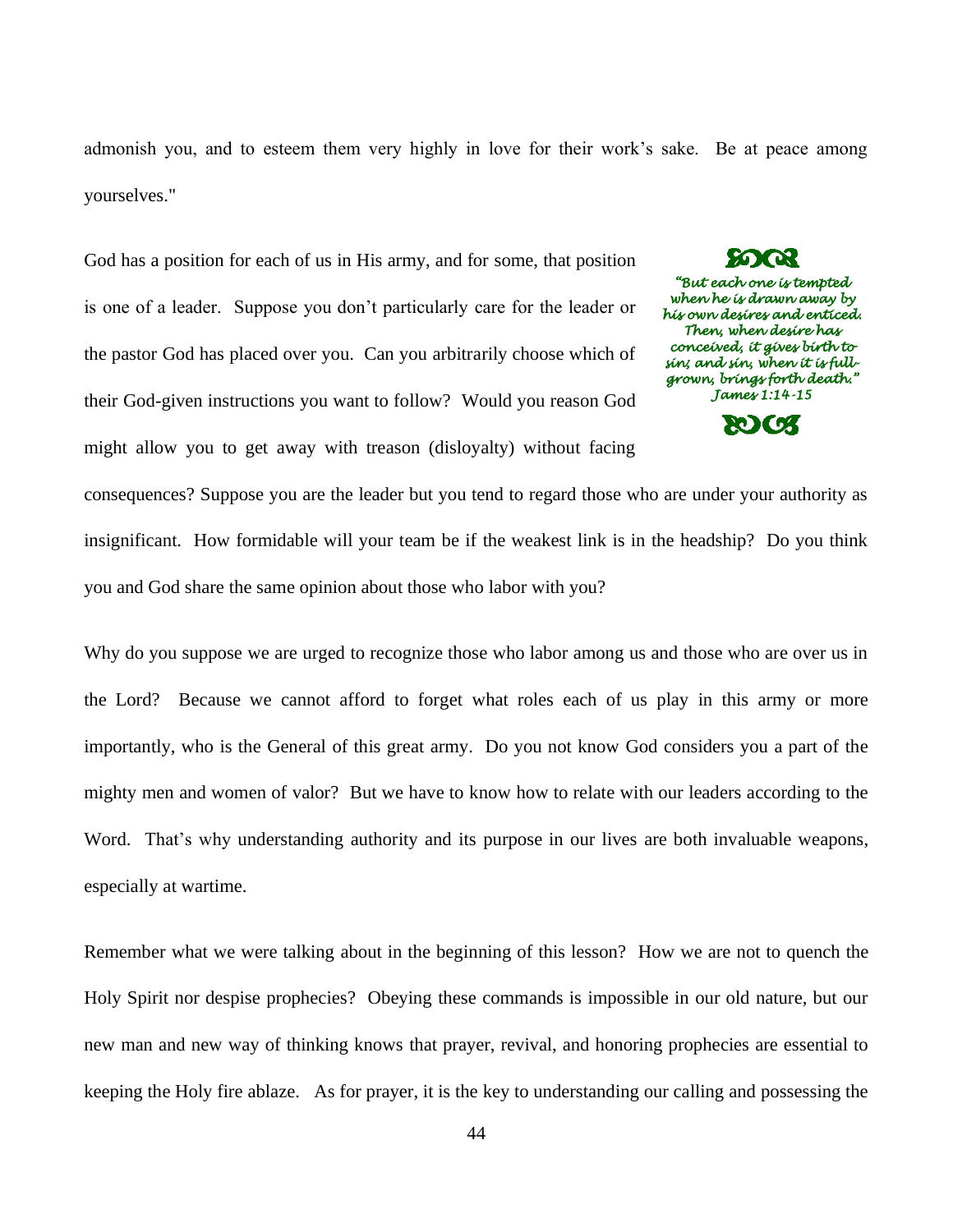discernment necessary to proceed. This is why we pray for revival. We need the fire of God to fall on us and revive us so we can follow God wholeheartedly.

In my Bible's Kingdom Dynamics, it is written that genuine revival can be cut short and the fire of the Holy Spirit quenched through unrealized compromise. When we are not truly transformed in our thinking, we continue to reason with the mind, manner, and mechanics of our old man (nature). Gradually, we will find ourselves having compromised a little here and there until the sin in us brings

# အာ **WORD DEFINITION**

### **DESPISE OR CONTEMPT**

- 1. To regard with contempt, distaste, disgust, or disdain; scorn; loathe;
- 2. The feeling with which a person regards anything considered mean, vile, or worthless; disdain; scorn;
- 3. The state of being despised; dishonor; disgrace;
- 4. Law (a)willful disobedience to, or open disrespect for, the rules or orders of a court (contempt of court) or legislative body; (b) an act showing such disrespect.

**CSS** 

forth death. The subtlety of sin and the ease of compromise that entangles far too many believers warrant ceaseless prayer and genuine revival.

The last area I want to address is prophecies. Though many people know God has demonstrated biblically that He communicates with his people through prophecies, most still do not understand the purpose and use of the prophetic Word. When God is speaking to us and giving us instructions and directions, we must not despise these prophecies—not only what we hear today, but what we read and see in the Word of God. When we despise God's words as spoken through prophecies, we dishonor, disrespect, and disgrace the Word of God, not merely the words of the man or woman giving the prophetic Word. The consequences of dishonoring the

Word of God have been recorded in the Bible since the beginning. If we do not renew our minds, we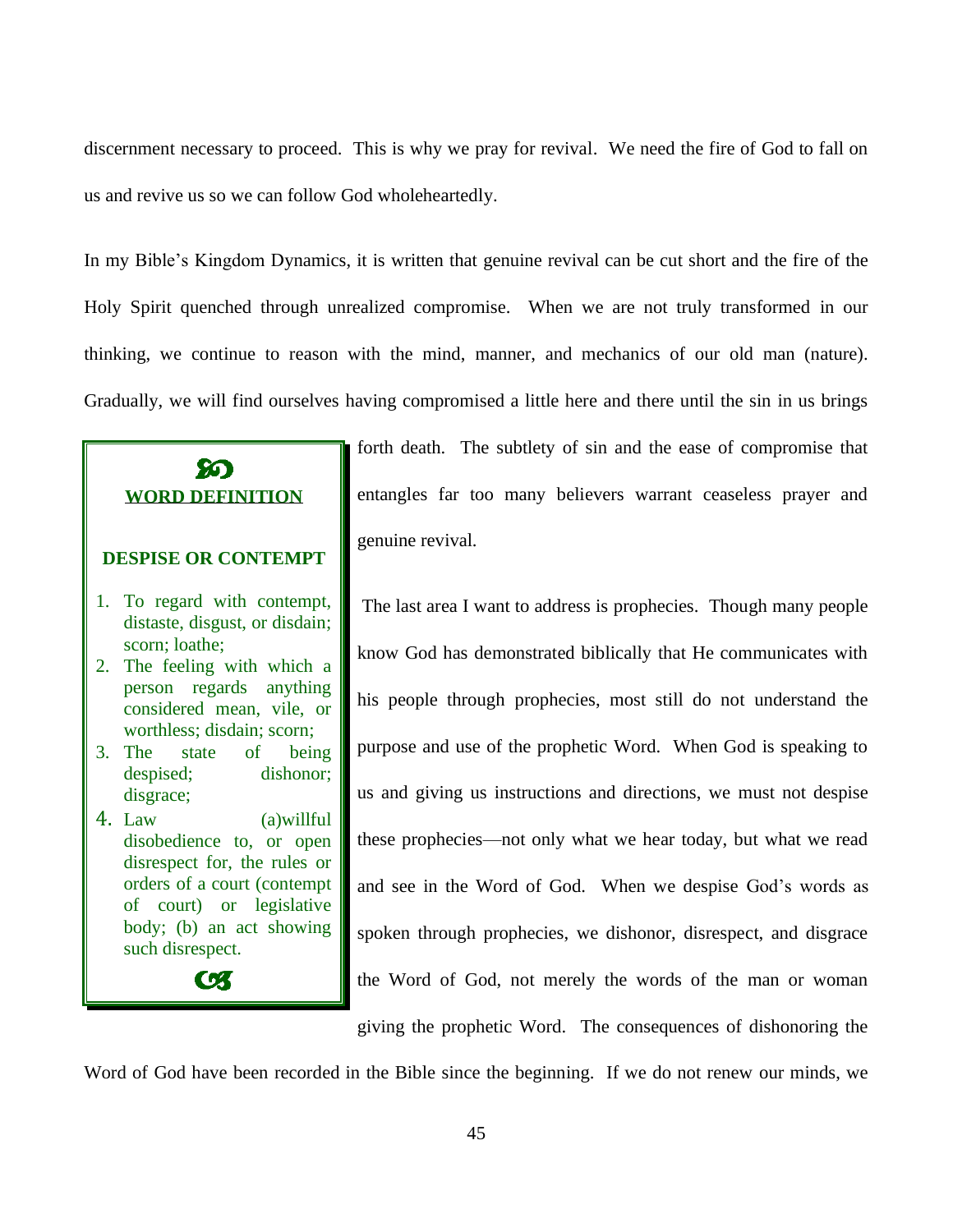will dishonor Him based on our own thinking, the way we have been taught according to the doctrines of our past, from our hurts and wounds of the past, or just out of rebellion. If we do not renew our minds, we will repeat the same mistakes as those who have gone before us in error.

Two examples of man's failure to honor prophecy can be found in Isaiah 30, verse 8 through 11. Here we read about God's response to the sin of Israel in despising His prophecies. Another example of "despising prophecies" is written about in I Samuel, Chapter 15, where Saul refuses to heed God's voice. In each of these examples, we also learn of the consequences they faced as a direct result of them abhorring the prophetic Word.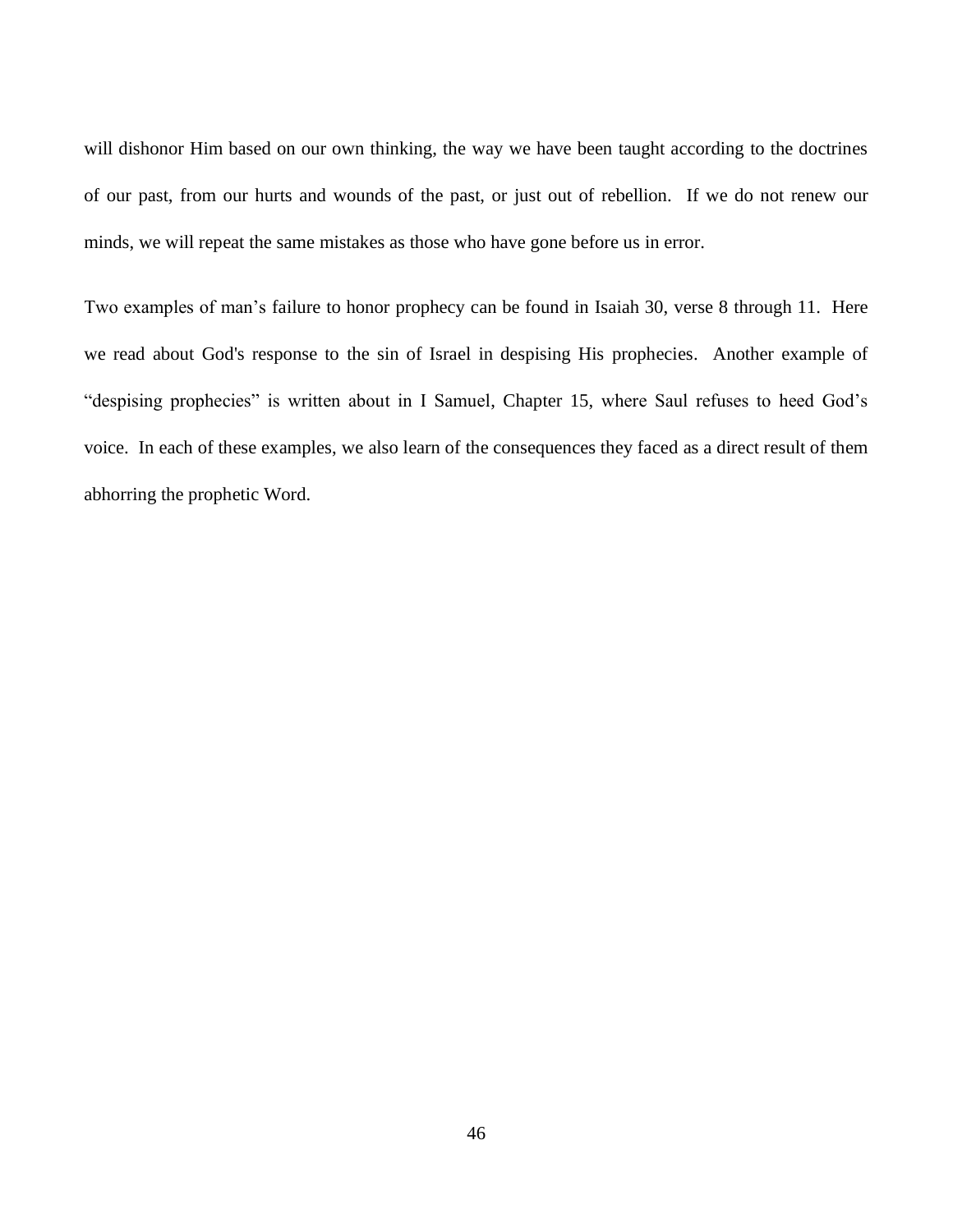# **JOURNAL YOUR SPIRITUAL AWAKENING THOUGHTS HERE:**

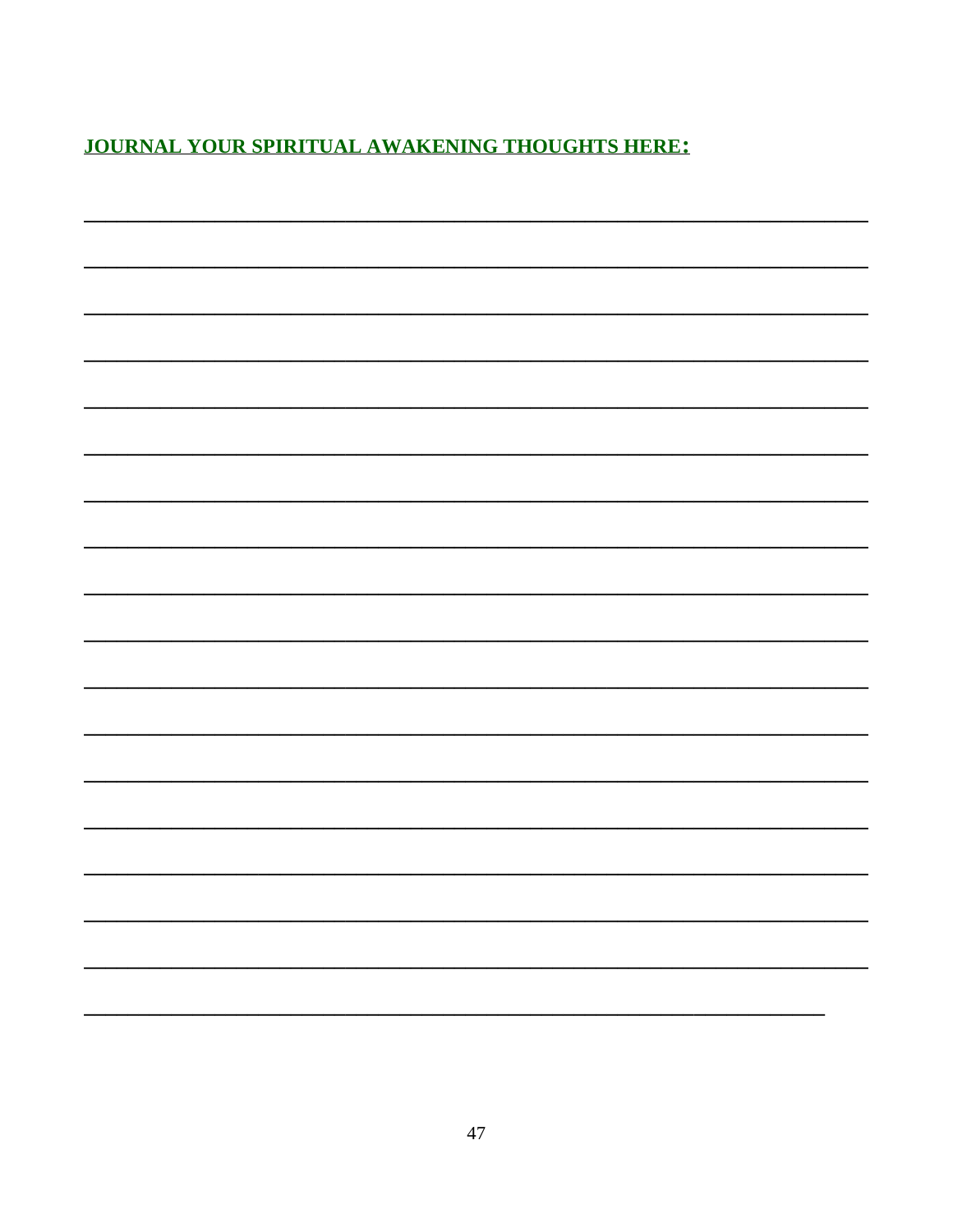# **LESSON 8 SPIRITUAL MATURITY**

*tiys*

#### **SPIRITUAL AWAKENING:**

In this season, God is not only bringing a spiritual awakening, but He is also challenging us to grow up and move, with full awareness, into the place He has called us. In other words, we need to come to spiritual maturity where the Word of God is working through us and in our hearts. This working of the Word produces fruit in us in various levels, but if we are unskilled because of where we are in knowing (*da'ath*) God, then our growth in understanding the Word of God will be stunted.

Some people may consider the price to know God intimately is more than they are willing to pay: waking up early to spend time with God, studying the Bible in depth, a lifestyle of fasting and praying, or living a consecrated, separated life all might seem more for the radical Christian than the practical one. Our total surrender cannot be determined by what others aren't willing to do to experience the fullness of Christ. At all cost, we must continue running full speed ahead into the things of God and resist the temptation to shrink back. Can I tell you a little secret? If we know who we are in Him and who He is in us, we won't retreat regardless of the enemy's persuasion in the earth. "We know that we are of God and the whole world lies under the sway of the wicked one" (1 John 5:19).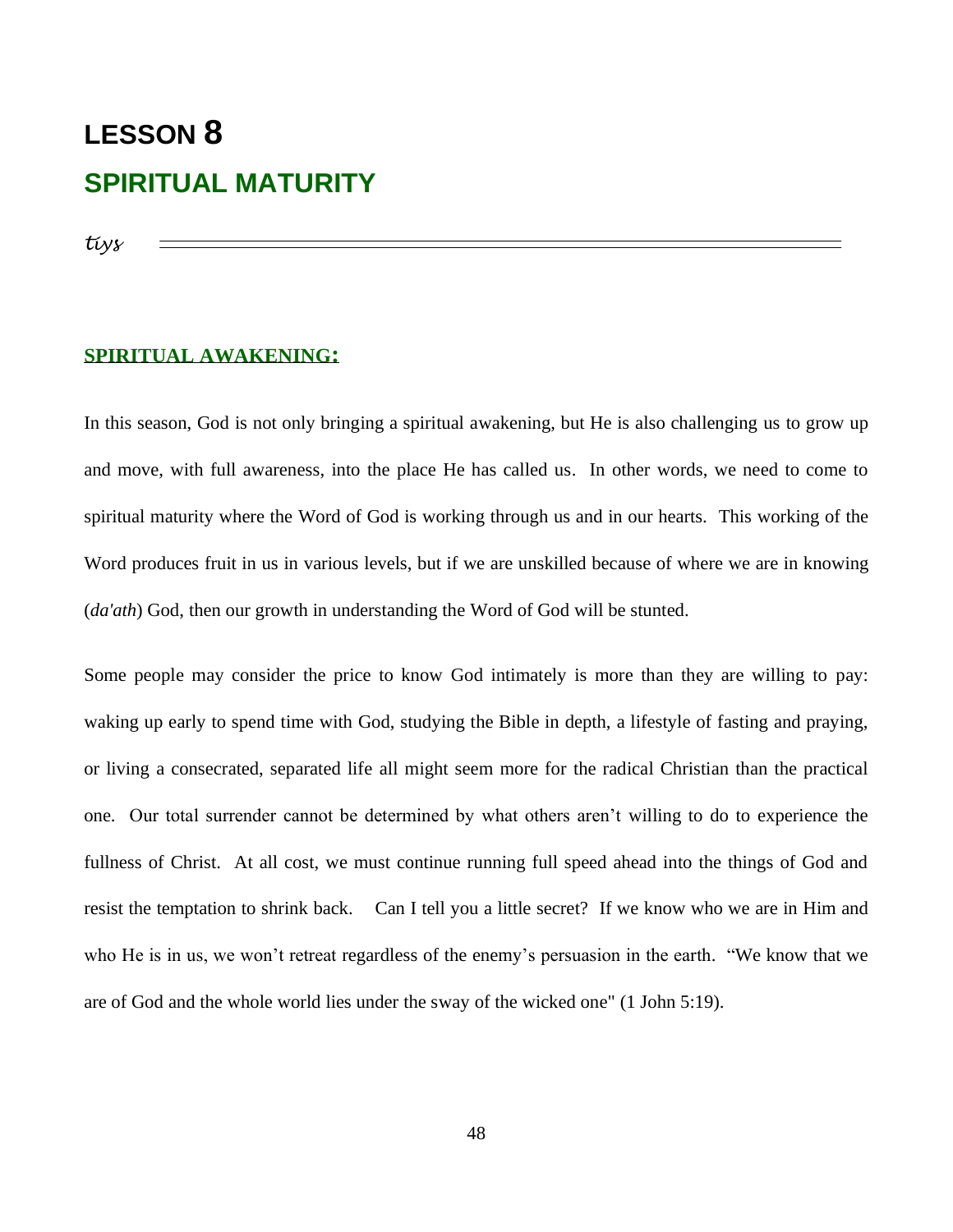As leaders, we must not be like children but mature with knowledge so we may be joined together to bring growth to the Church. If we look at Ephesians 4:17-24, we discover we are called to be a part of

the five-fold ministry whereby we are to "equip the saints for the work of the ministry and edify the body of Christ" (v12). The Scripture continues to admonish us in obeying this command until "we come into the unity of the faith and of the knowledge of the Son of God, to a perfect man, to the measure of the stature of the fullness





of Christ" (Ephesians 4:13).

We are not to walk as the world does; they walk in the futility of their mind because they do not have the knowledge and mind of Christ. Darkness covers their hearts and minds, and they are without understanding. Unlike believers in the faith of Jesus Christ who recognize that the death of the old man and the birth of a renewed mind

must occur, those in and of this world are unlearned in spiritual things.

In Hebrews, Chapter 6 and verse 4, we are told we are "partakers of the Holy Spirit." Let's read that passage together: "For it is impossible for those who were once enlightened, and have tasted the heavenly gift, and have become partakers of the Holy Spirit..." Did you know we are partakers of the Holy Spirit and that those who have tasted the heavenly gift (spiritual solid food) are those whose senses are exercised to discern between what is good and evil?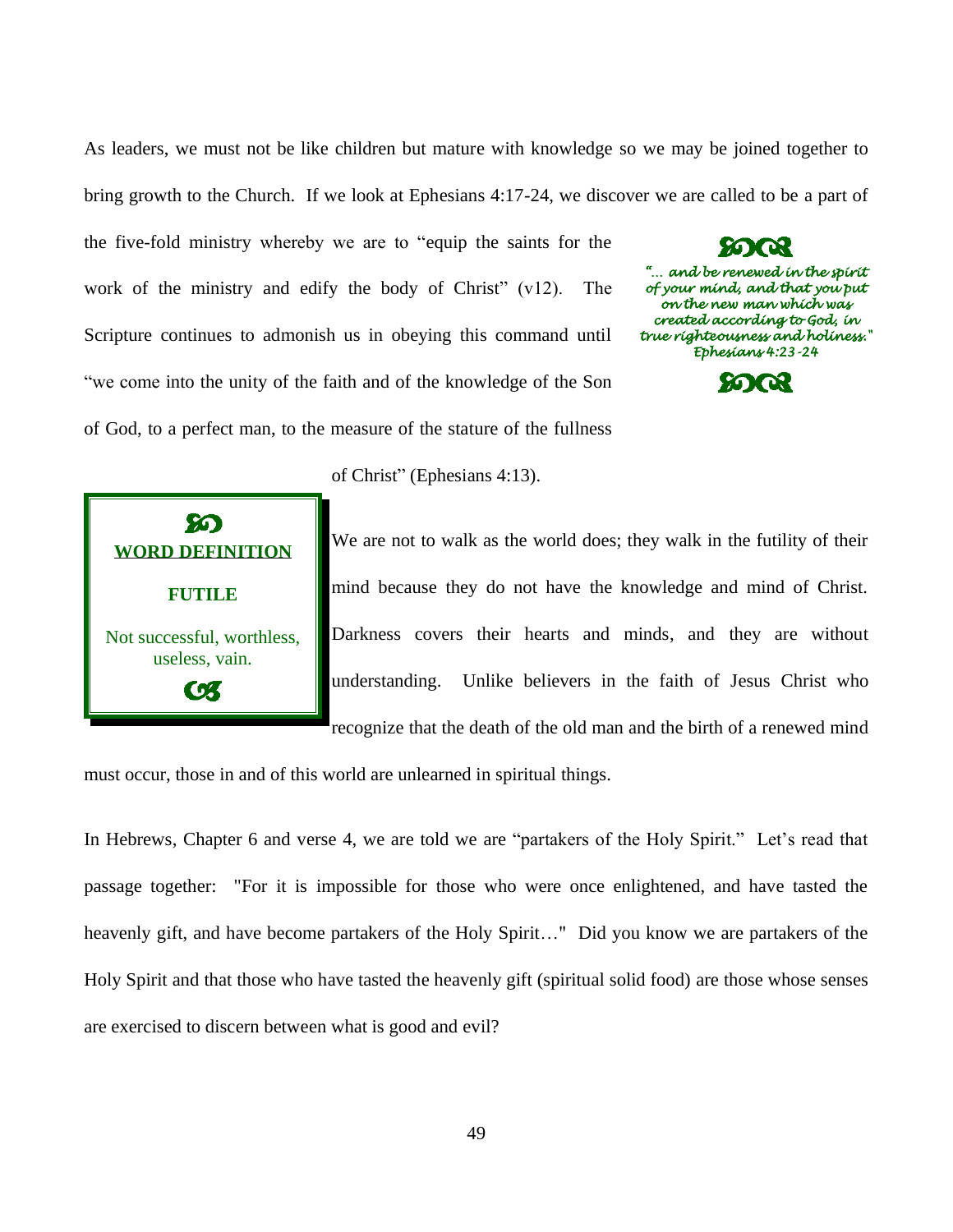Those who are able to eat and live out the teachings they receive on a daily basis are mature and able to discern the strategies of the enemies. Remember the three enemies that were discussed in Lesson 1: the

enemy the flesh, the enemy the world, and the enemy the devil? God wants us to utterly destroy these enemies so that we are victorious in our Christian life for ourselves, this generation, and the generations to come.

### **LET'S GO TO THE WORD:**

When we have this kind of spiritual awareness (maturity), we are able to fight these enemies with spiritual weapons and not carnal weapons that profit us nothing. One of the carnal weapons we arm ourselves with is fleshly thinking, but fleshly thinking cannot win over the enemy. To defeat the enemy, we must use spiritual weapons that oppose him in every way. Such spiritual weapons are exclusively granted the children of God for "pulling down strongholds, casting down arguments and every high thing that exalts itself against the knowledge of God, bringing every thought into captivity to the obedience of Christ, and being ready to punish

*"Do not lie to one another, since you have put off the old man with his deeds, and have put on the new man who is renewed in knowledge according to the image of Him who created him…" Colossians 3:9-10* 

**SOICK** 



**SOICE** *"I fed you with milk and not with solid food; for until now you were not able to receive it, and even now you are still not able; for you are still carnal. For where there are envy, strife, and divisions among you, are you not carnal and behaving like mere men?" I Corinthians 3:2-3* 



all disobedience when your obedience is fulfilled" (2 Corinthians 10:4-6). Fleshly thinking, on the other hand, is a carnal weapon that our old man is very familiar with; this weapon is manufactured in Satan's domain and designed for use *against* the Kingdom of God. Remember what I said earlier, carnal weapons (carnal thinking) profit us (the children of God) nothing; it is, however, profitable for Satan because it provokes fleshly desires and generates division. We must close every door Satan uses to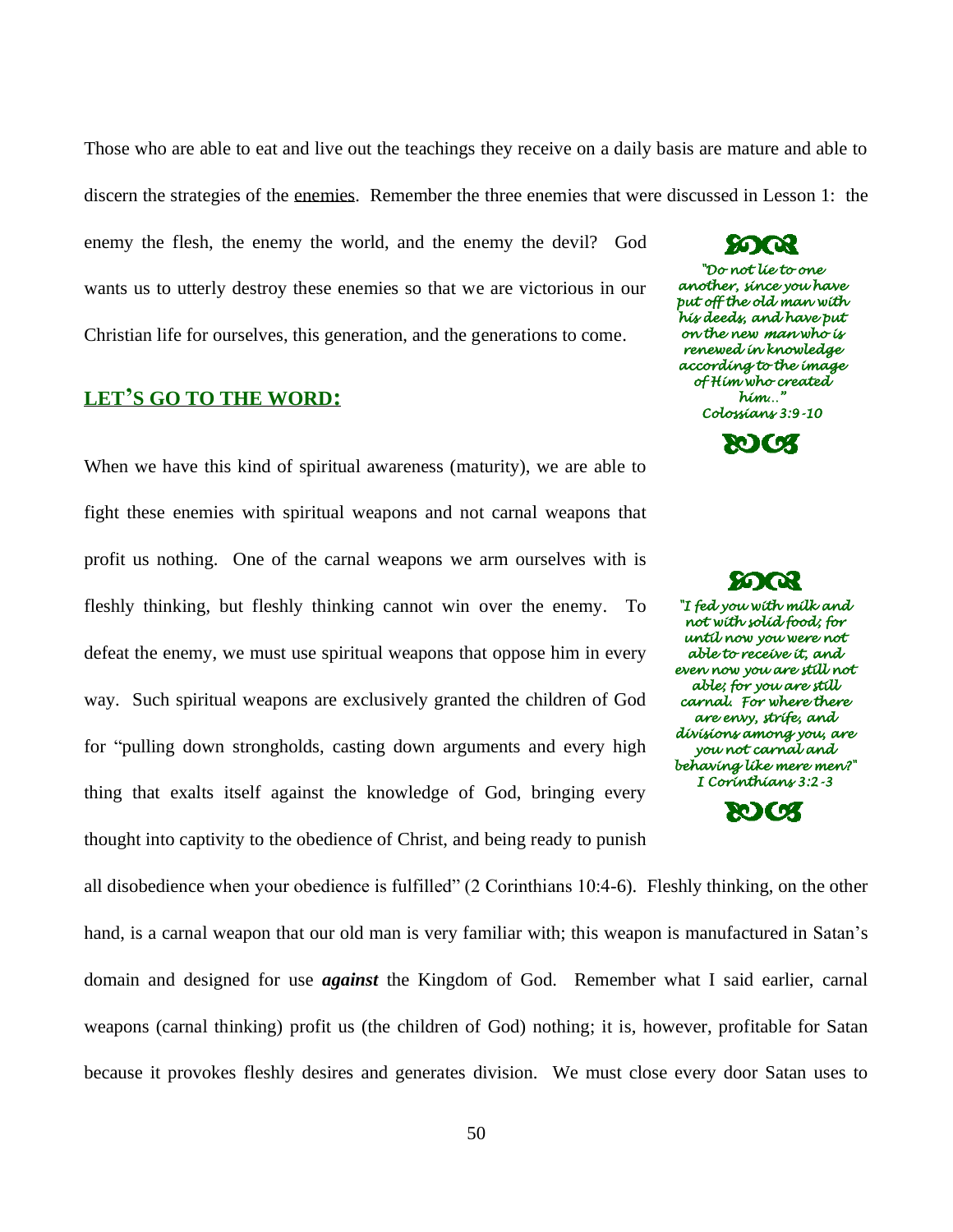resuscitate our old nature and reconnect us to his domain. Therefore, I exhort you to put off the old man and his works and actions and to put on the new man who is renewed in knowledge.

We know the value of knowledge when one possesses it, but what of the one who has rejected



knowledge? What becomes of him or her? The Word of the Lord in Hosea says "My people are destroyed for lack of knowledge." Usually believers

stop here, only addressing this part of the Scripture. However, should we read further, we learn about the severe penalty handed-down to man based on his *lack of knowledge*. "Because you have rejected knowledge, I also will

reject you from being priest for Me; Because you have forgotten the law of your God, I also will forget your children." (Hosea 4:6) Let me draw your eyes to the line which reads, "I also will reject you from being priest for Me." I want to ask you a question. Did you know that as a leader, you are a priest for God? One not

*"Then Melchizedek king of Salem brought out bread and wine; he was the priest (kohen) of God Most High." Genesis 14:18* 

*"The LORD has sworn and will not relent, "You are a priest (kohen) forever according to the order of Melchizedek." Jesus, the High Priest, highest and Priest of all priests." Psalm 110:4* 

*"For the lips of a priest should keep knowledge, And people should seek the law from his mouth; For he is the messenger of the LORD of hosts." Malachi 2:7* 



classified by a church's denomination but ordained by God as a minister, the Lord's personal attendant? The entire life of a priest revolved around Yahweh's service, both through ministering in the tabernacle and/or temple and through carrying the burden of the people of Israel. Today, the responsibilities of priests have not changed; priests are still called to minister to the Lord and serve the body of Christ. The roll call of priest includes the highest Significance of all priests— Jesus Christ, the High Priest.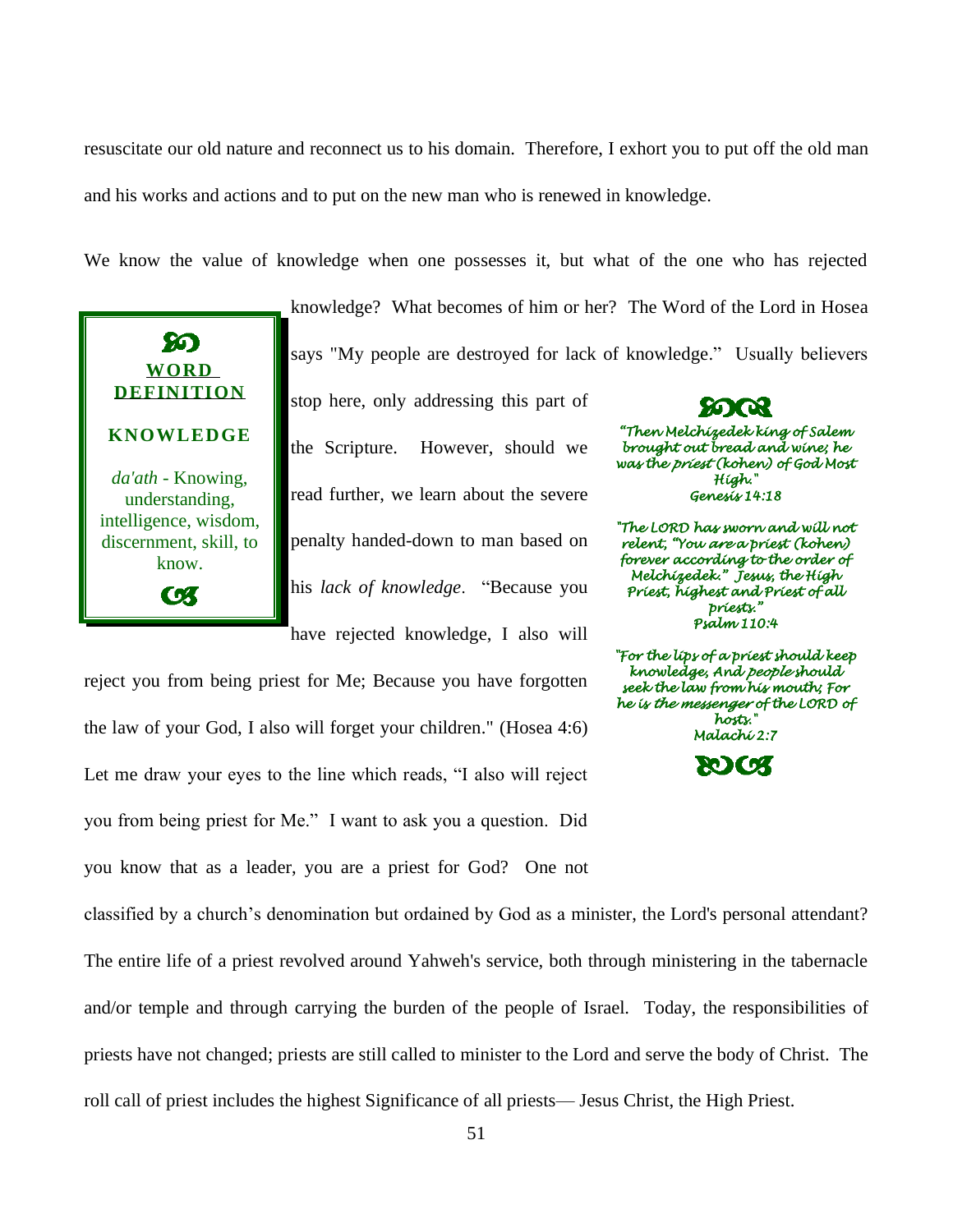# ဢ **WORD DEFINITION**

## **PRIEST**

Priest - *kohen* - Hebrew 750 occurs ,)*kohen* (כֹּהֵן times in 653 verses in the Hebrew concordance of the KJV. Principal officer or chief ruler - priest-king (Melchizedek, Messiah), pagan priests, priests of Jehovah, Levitical priests, Zadokite priests, Aaronic priests, the high priest.

**CA** 

What would make us accept this great call to be a part of the five-fold ministry, a priest ministering to the Lord, and a mature Christian? Simply put, love. "And you shall love the Lord your God with all your heart, with all your soul, with all your mind, and with all your strength. This is the first commandment" (Mark 12:30). Our love for Him drives us to want to change and to be changed in our heart, soul, and mind by His love. If we don't have the love, we will not have a renewed mind; without a renewed mind, we cannot please Him.When we are renewed by the Holy Spirit, our whole mindset changes from the fearful negativism of the carnal mind to the vibrant positive thinking of the

quickened spiritual mind.

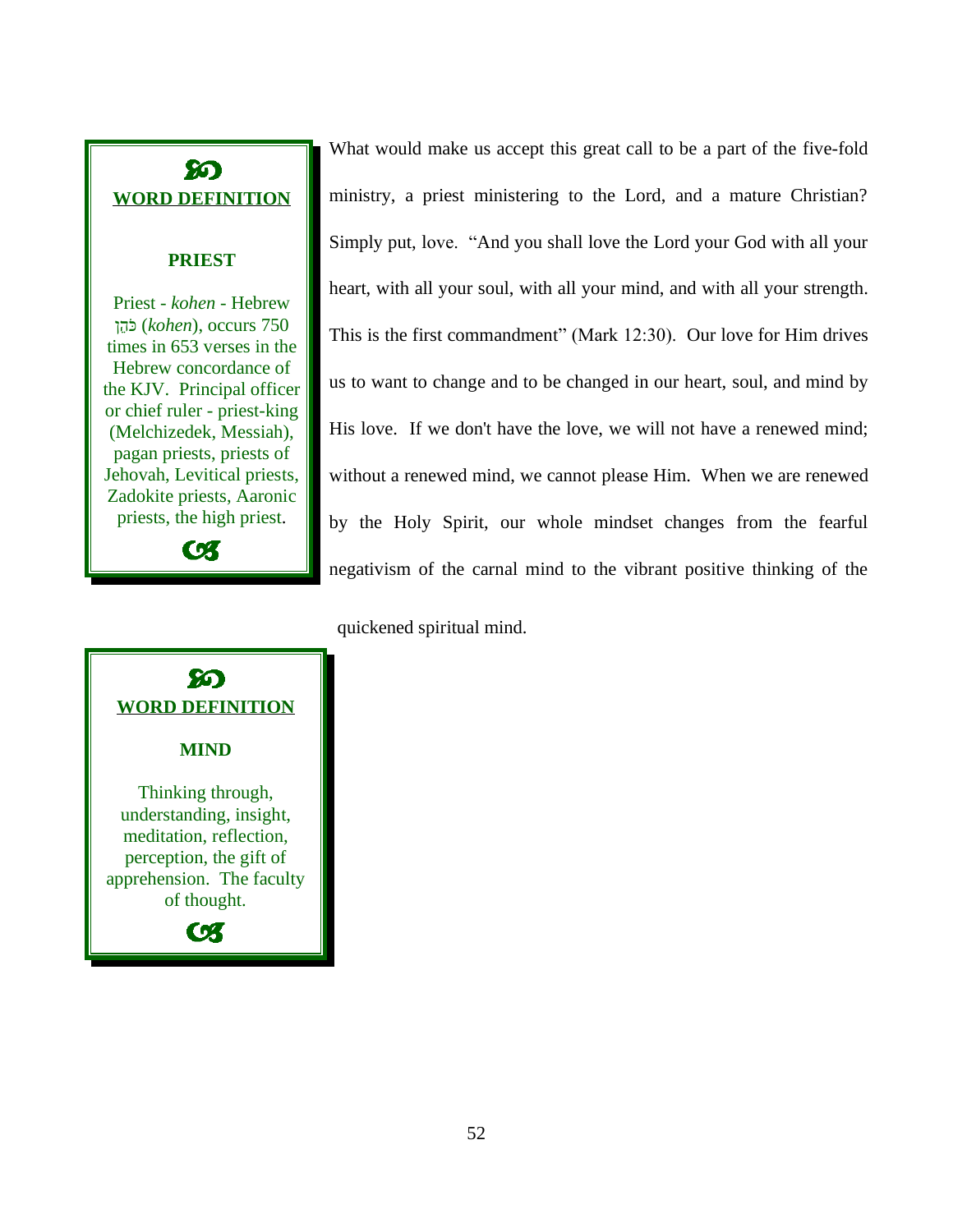# **JOURNAL YOUR SPIRITUAL AWAKENING THOUGHTS HERE:**

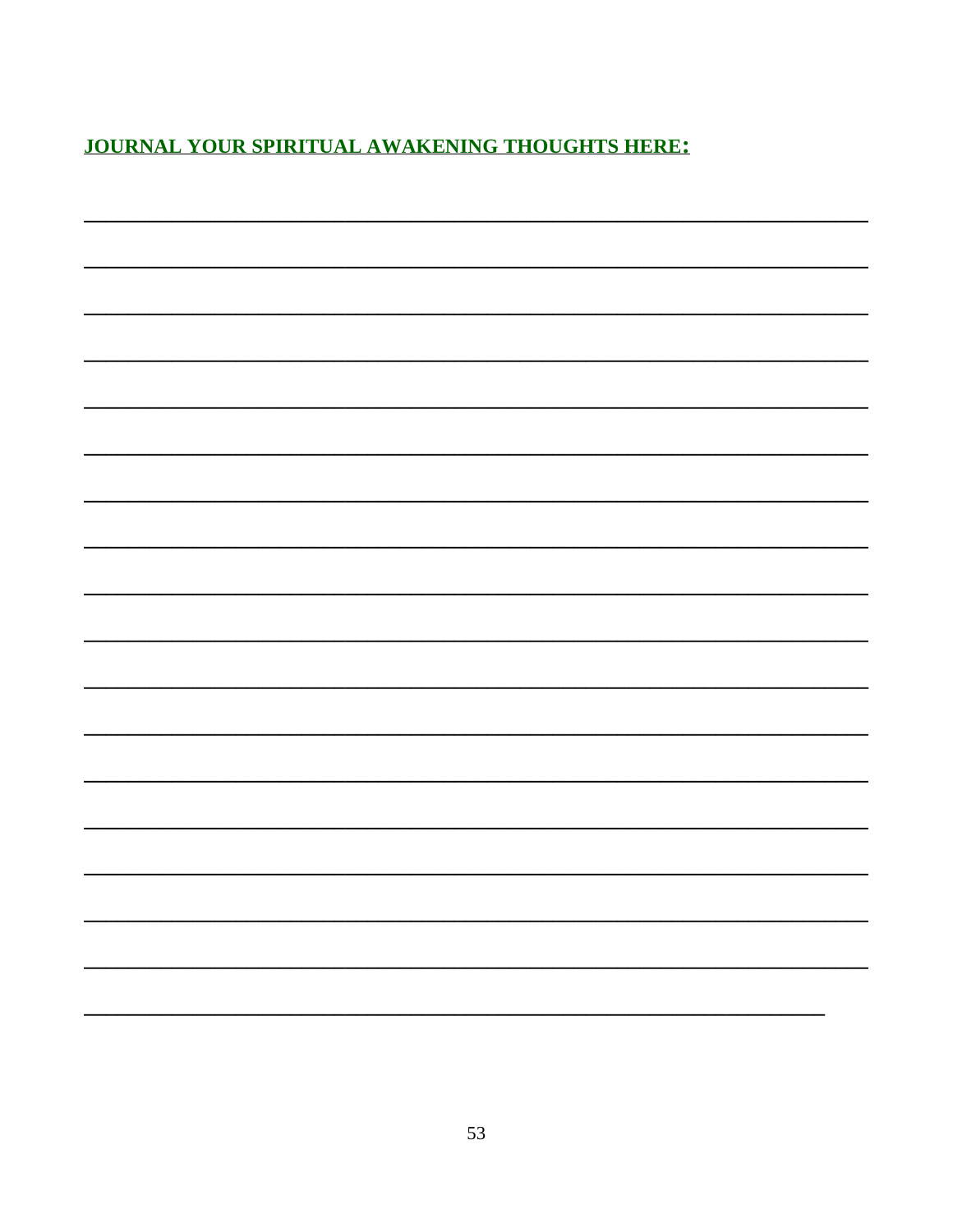# **LESSON 9 THE ONE PERCENT**

*tiys*

### **SPIRITUAL AWAKENING:**

I have been doing a great deal of reading and researching on the mind and how the enemy works in our thinking. Let me share with you some of the scriptures and notes that are changing my way of thinking.

First, we must see that the devil mixes his lies with the truth, for he must use a truth to carry his lies. The believer must therefore discriminate and judge all things. Believers must be able to see (discern, test) what is impure and what they can accept as truth. If the enemy finds our thoughts 99% pure, he will try to insert in the 1% that is not pure, his impure, poisonous lies. If the lie goes undetected, he will expand his contamination in our thoughts until 1% becomes 25% and so on and so on.

### **LET'S GO TO THE WORD:**

Yesterday, we studied the Scriptures about being mature to discern what is good and evil. In **Hebrews, Chapter 5 verses 12-14, it** says: "For though by this time you ought to be teachers, you need someone to teach you again the first principles of the oracles of God; and you have come to need milk and not solid food. For every one who partakes only of milk is unskilled in the word of righteousness, for he is a babe. But solid food belongs to those who are of full age, that is, those who by reason of use have their senses exercised to discern both good and evil."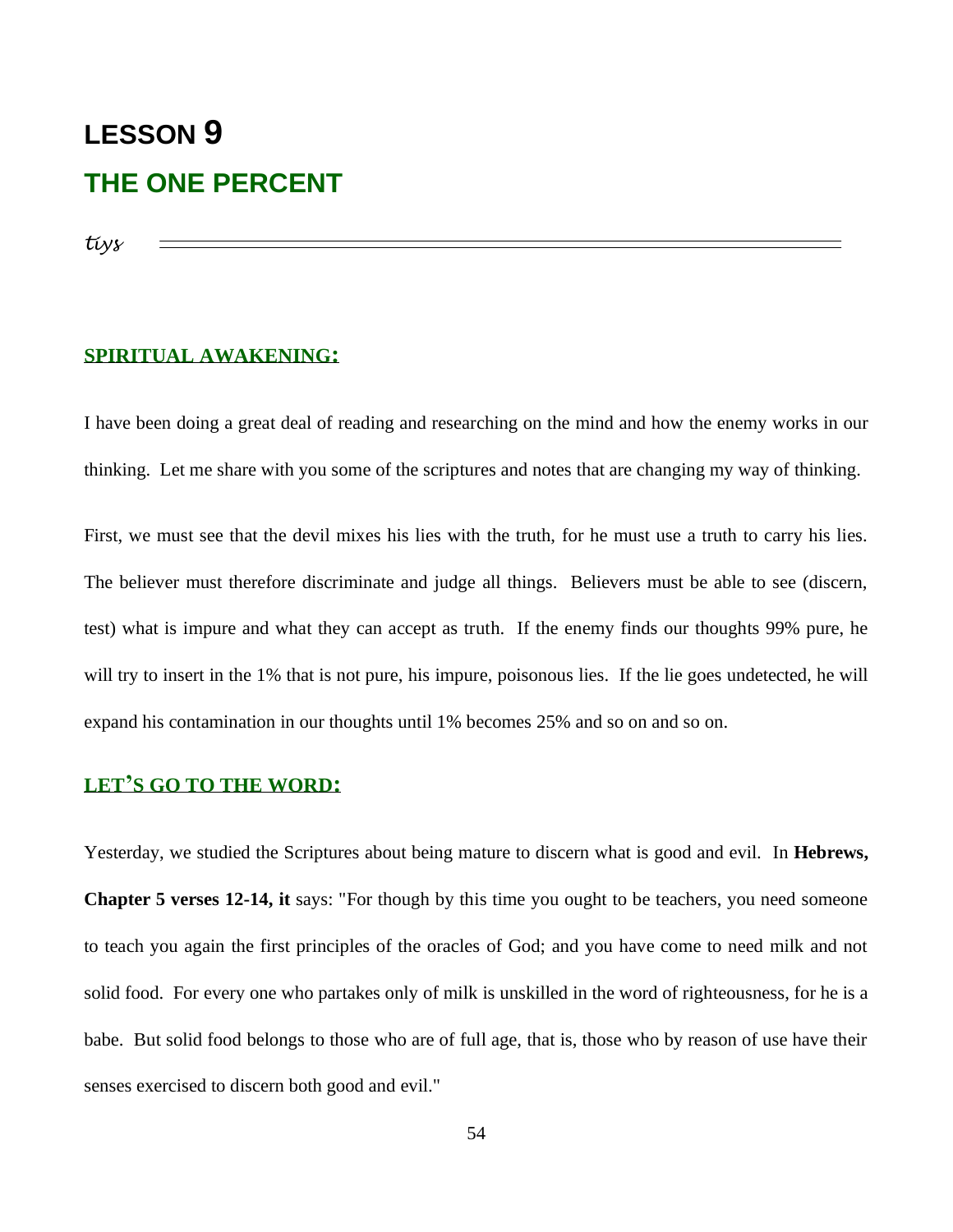When good is mixed with evil, it is hard to discern unless we have positioned ourselves to read the Word and spend time with the Holy Spirit getting to know the voice of Jesus.

Sometimes, as believers, we accept satanic counterfeits as God's will and yield to them because we have our fleshly desires intermingled with our desire to do the will of God. Our fleshly desires are mixed with deception because the enemy succeeds in planting that 1% of impure thinking in our minds. To

*"A little leaven, leavens the whole lump." Galatians 5:9* **DICA** 

decrease that 1% chance, the devil has to corrupt the truth and win deadly influence over us. We must be equipped to handle our thinking against the three things that attempt to set themselves up between God and us: the flesh, the world, and the enemy.

Once we allow God to mature us into having the mind of Christ, we can be used fully by God rather than the enemy. God wants our body so He can dwell in us and share His heart with us. When we are not walking in the fullness of maturity (having the mind of Christ), Satan can influence our minds through



the oppression and desires of this life and he can use our body to fulfill his agenda on the earth. With this revelation in perspective, can we afford to walk in the flesh and not grow (mature)? Absolutely not.

The enemy has a plan to lead us in a way that is contrary to God's way. Satan knows that the believer will not deliberately consent to being controlled by evil spirits, so he has to work through deception. When we are still conformed to this world and have not allowed the Word to transform us completely, we open the door for that 1% of deception to influence us and use us to lead others down the wrong path.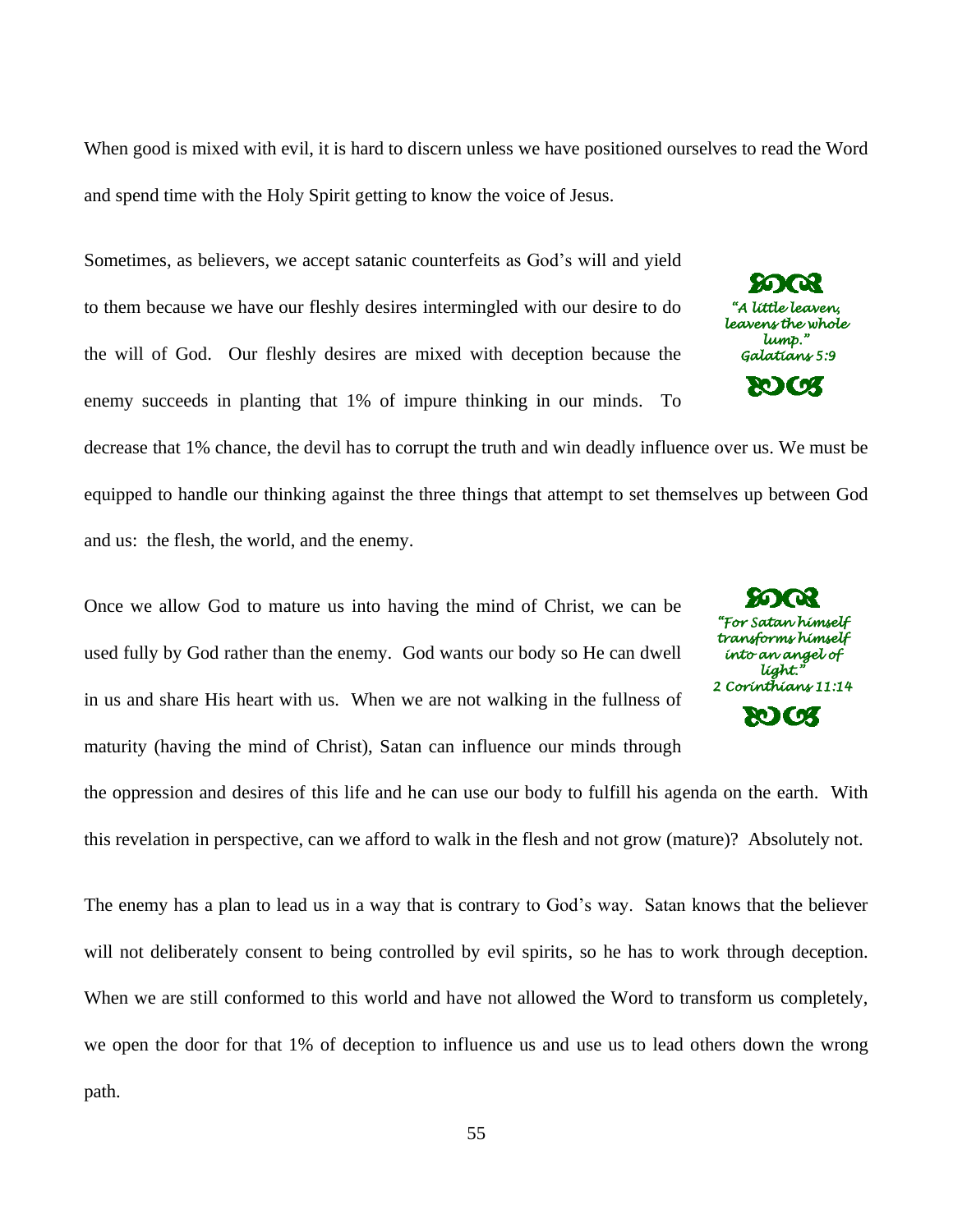Why is this study so important for us today? We enter into the grace of God to carry His presence to the nations, but He cannot continue to trust us if we do not mature and come completely in line with His Word. We thank God for His mercy and grace; He is giving us a window of opportunity to move in the right direction.

The chief avenue of accessibility for deceiving spirits is our mind. We must comprehend what we have been given in Romans 12:2; Colossians 3:10; Ephesians 4:23. These scriptures instruct and warn us to RENEW THE MIND. We must see that God is dealing with us now to renew this mind that the enemy once controlled when we were in darkness. Now, however, we are children of light who are "always carrying about in the body the dying of the Lord Jesus, that the life of Jesus also may be manifested in our body" (2 Corinthians 4:10).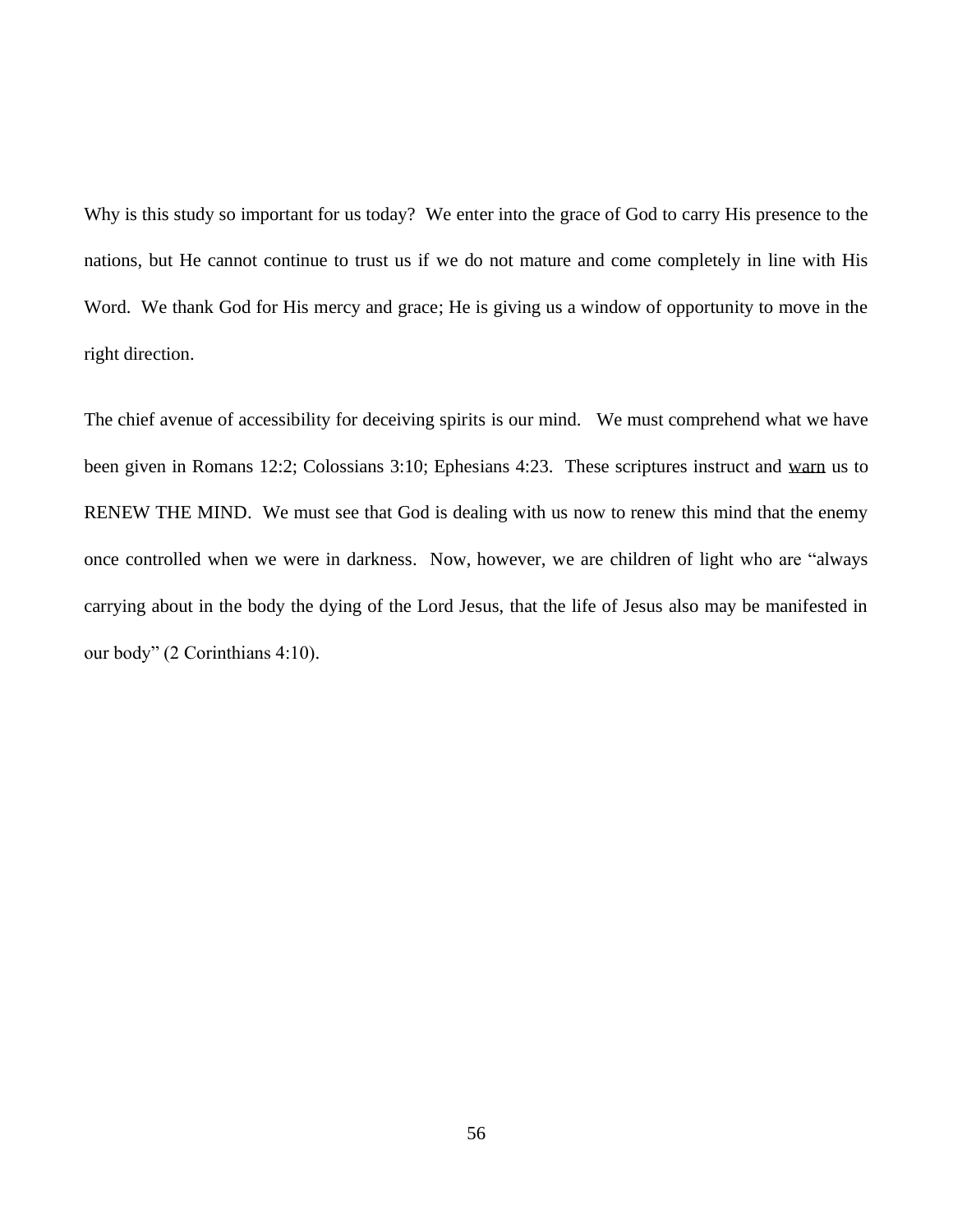# **JOURNAL YOUR SPIRITUAL AWAKENING THOUGHTS HERE:**

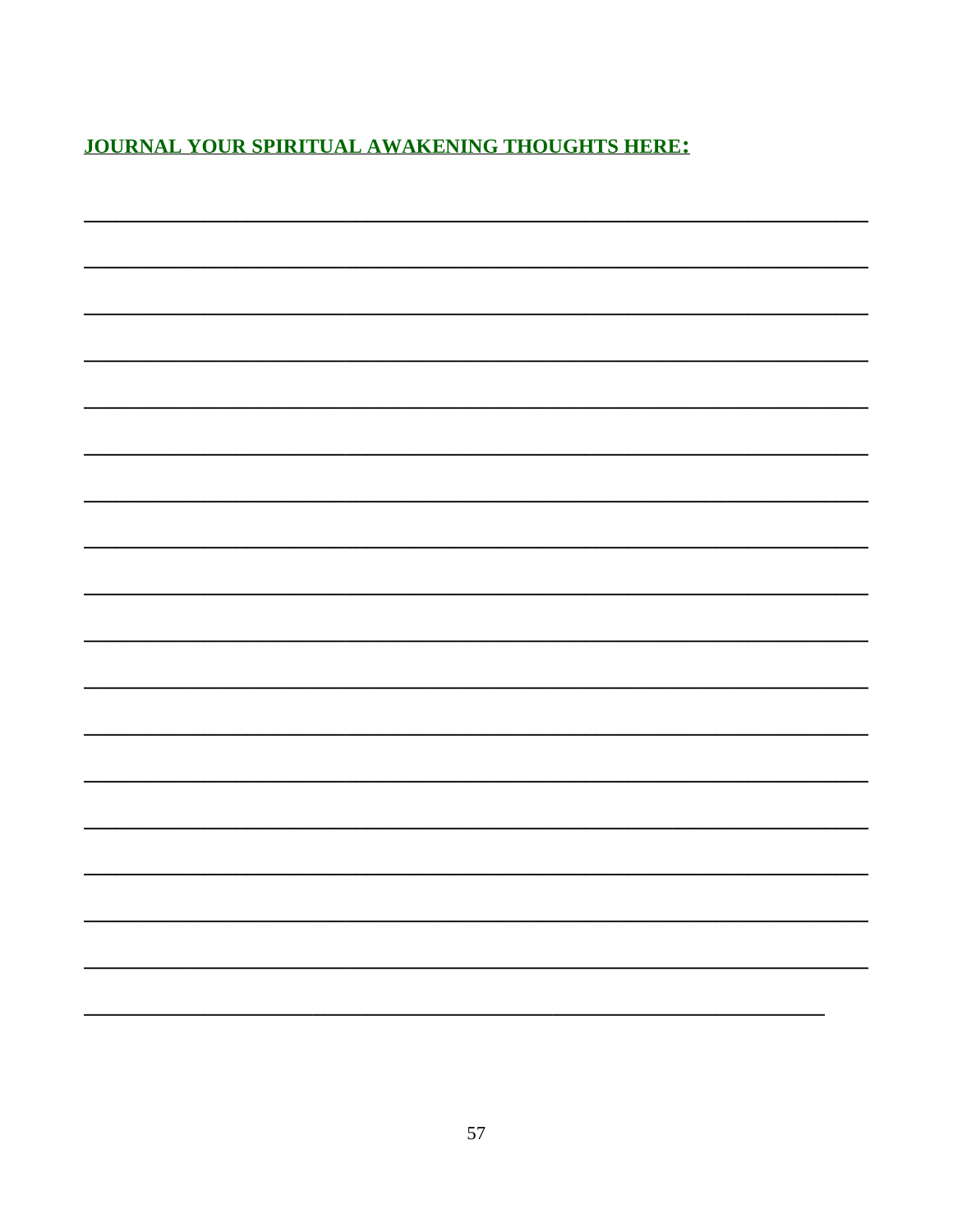# **LESSON 10 OBEDIENCE: BETTER THAN SACRIFICE**

*tiys*

### **SPIRITUAL AWAKENING:**

According to Hebrews, Chapter 3 and verse 15, Israel, who saw the great hand of God, still refused to



or her country; a person who resists any authority, control, or tradition.

 $C3$ 

take heed to His voice: "Today, if you will hear His voice, Do not harden your hearts as in the rebellion. For who having heard, rebelled? Indeed, was it not all who came out of Egypt, led by Moses?" My question is, how can that be?

Remember what we discussed in the previous lesson? The enemy brings lies to the 1% of our minds where they go undetected and are disguised and passed off as truth. We are no different today than the Israelites were thousands of years ago, Like them, we have heard the word of God and

still let the mixture in our hearts overshadow the voice of God. It is the reasoning in our own MIND that causes us to rebel against God, against truth.

If we rebel once we have heard the voice of God, we will pay the consequences of our decisions. When God speaks and we still rebel, we do not enter into His rest (peace) or receive the bounty of His blessings.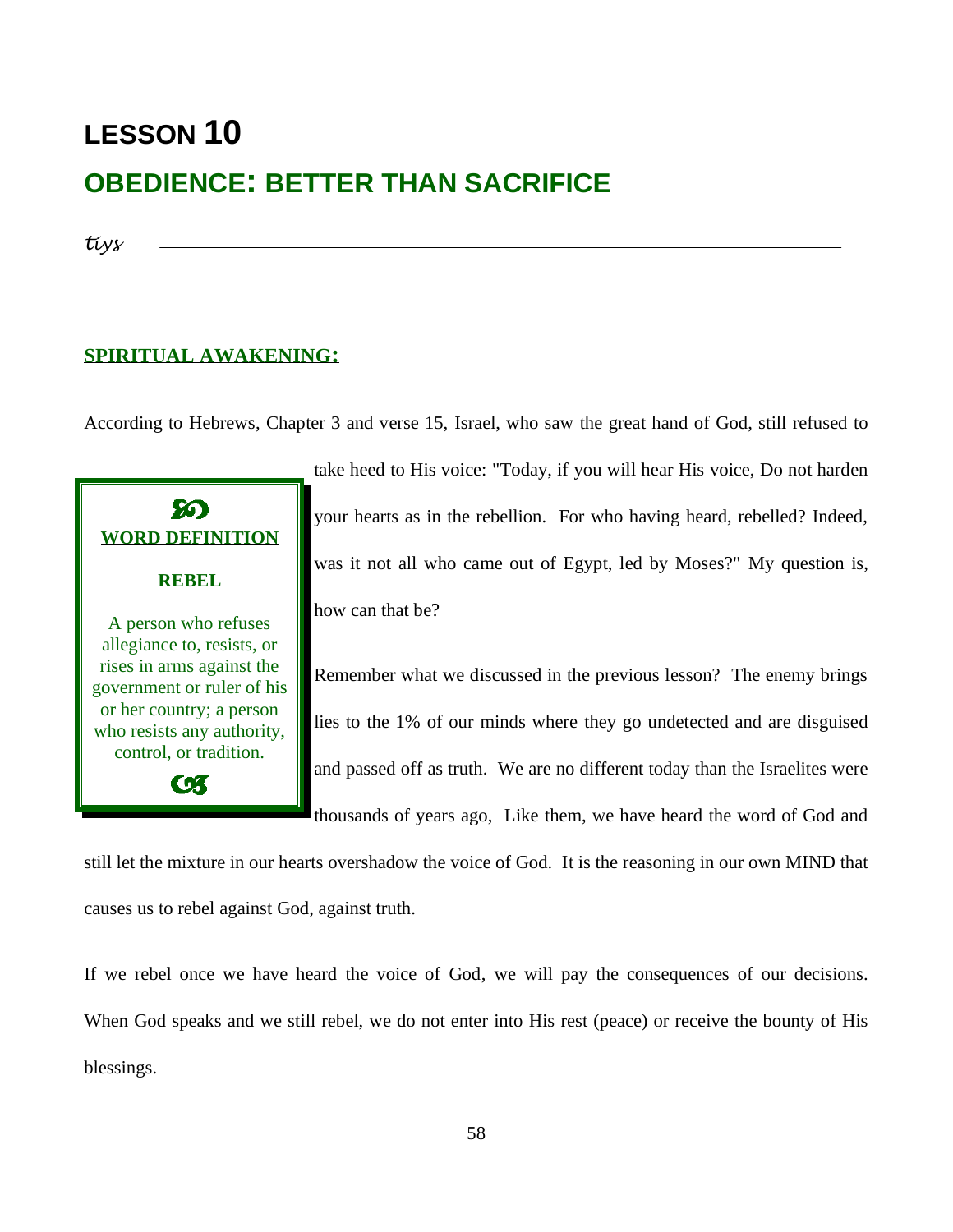## **LET'S GO TO THE WORD:**

Let's go to the Word of God and learn what the Bible has to say about rebellion against authority. Turn in your Bibles to 1 Samuel, chapter 15. We are going to read about King Saul who rebelled against God and in return, God rejected him. When you have the opportunity, please read this entire chapter. For now, we are going to zoom in on verse 22: "Has the LORD as great delight in burnt offerings and sacrifices, as in obeying the voice of the LORD? Behold, to obey is better than sacrifice."

God takes great delight in our obedience, more so over our sacrifices. All of the sacrifices we bring to



## **WITCHCRAFT**

The art or practices of a witch; sorcery; magic; magical influence; witchery.

#### **SORCERY**

The art, practices, or spells of a person who is supposed to exercise supernatural powers through the aid of evil spirits; black magic; witchery.

**CSS** 

God are *our* works in the ministry. We feel like we can work for God but don't necessarily have to obey His Word. The Lord is not impressed with our works or ministry. He wants us to hear His voice and respond in complete obedience. If we are not obedient to the voice of the Lord, then are actions are considered to be rebellious, which "is as the sin of witchcraft" according to verse 23.

When we rebel, we open ourselves to the influence of witchcraft. This leaves the mind open allowing us to be put under an evil influence, like a spell. In this condition, you cannot hear from God

and now you are moving and making decisions on your own

emotions and thoughts. Remember, your thoughts are now influenced by spirits because you have closed yourself off from God. He told Saul in verse 23, "For rebellion is as the sin of witchcraft, and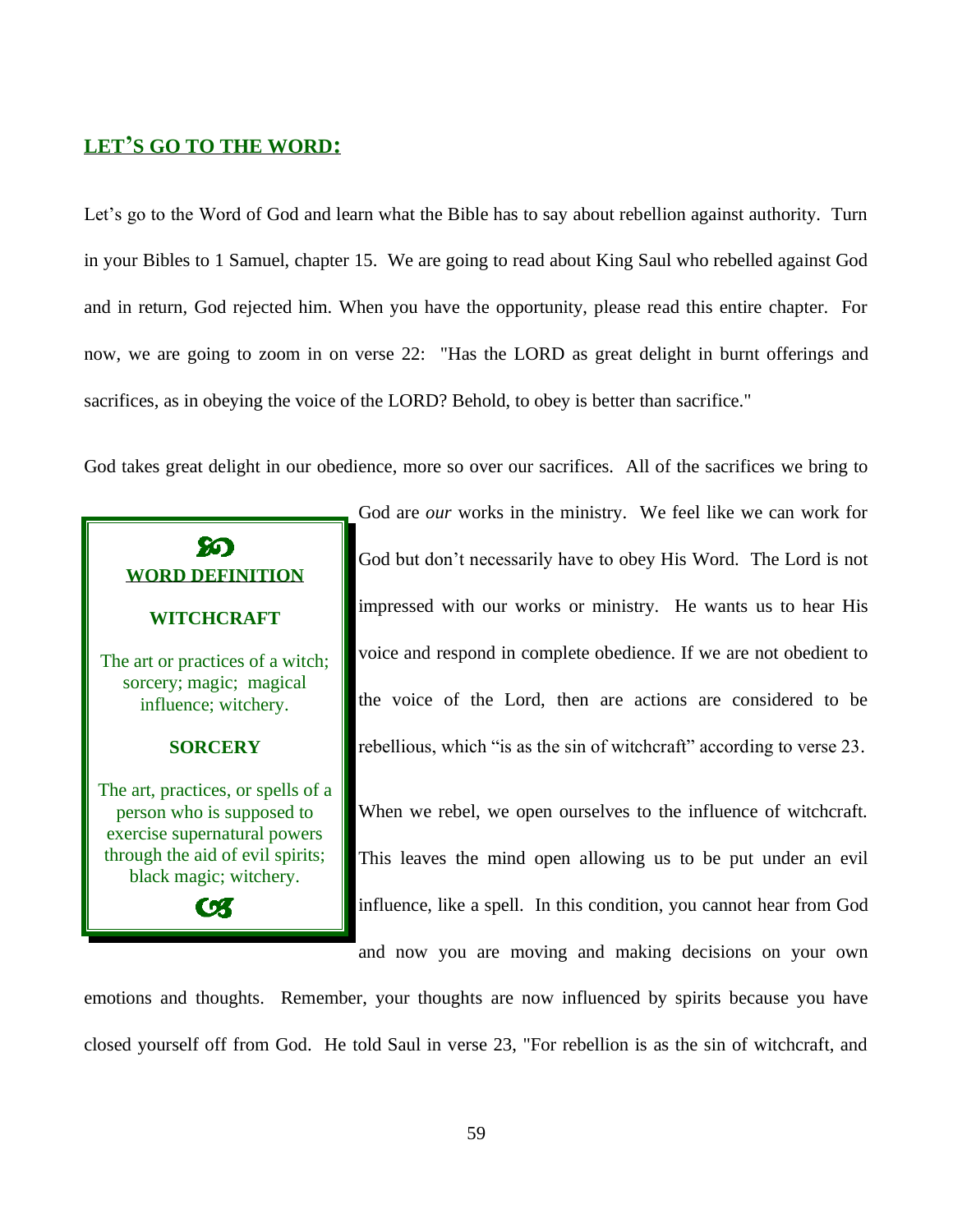stubbornness is as iniquity and idolatry. Because you have rejected the word of the LORD, He also has

# **SOICK WORD DEFINITION**

**DISTRESSING**

Great pain, anxiety, or sorrow; acute physical or mental suffering; affliction; trouble.

rejected you from being king."

Saul continued to lead Israel but under a distressing spirit because he did not take heed to the voice of God: **"**But the Spirit of the LORD departed from Saul, and a distressing spirit from the LORD troubled him. And Saul's servants said to him, 'Surely, a distressing spirit from God is troubling you**'"** (1 Samuel 16:14-15).

To be under a distressing spirit means that we are *not* being led by God's voice, but are instead, being led by our own voice with the influence of a spirit.

As a result of our rebellion and refusal to repent, we also operate under affliction and pain which God allows. Now we begin to seek the voices of others because the voice that was once guiding our lives is gone. Saul did not repent; he continued in pride. In so doing, he opened himself further to other evil spirits that tormented his mind. 1 Samuel, Chapter 28, tells us of Samuel's death and how Saul's great fear drove him to take desperate measures to hear the voice of God because of the war that was coming against him.He tried to bring Samuel back from the dead through witchcraft, which by God's command he had outlawed in the land. When we don't repent and turn back to God, basically we have chosen our own way—a way in which we find no rest for our souls— the MIND, the WILL, AND the EMOTIONS. We will begin to seek counsel from the WORLD instead of seeking counsel from those who are wise and mature in God.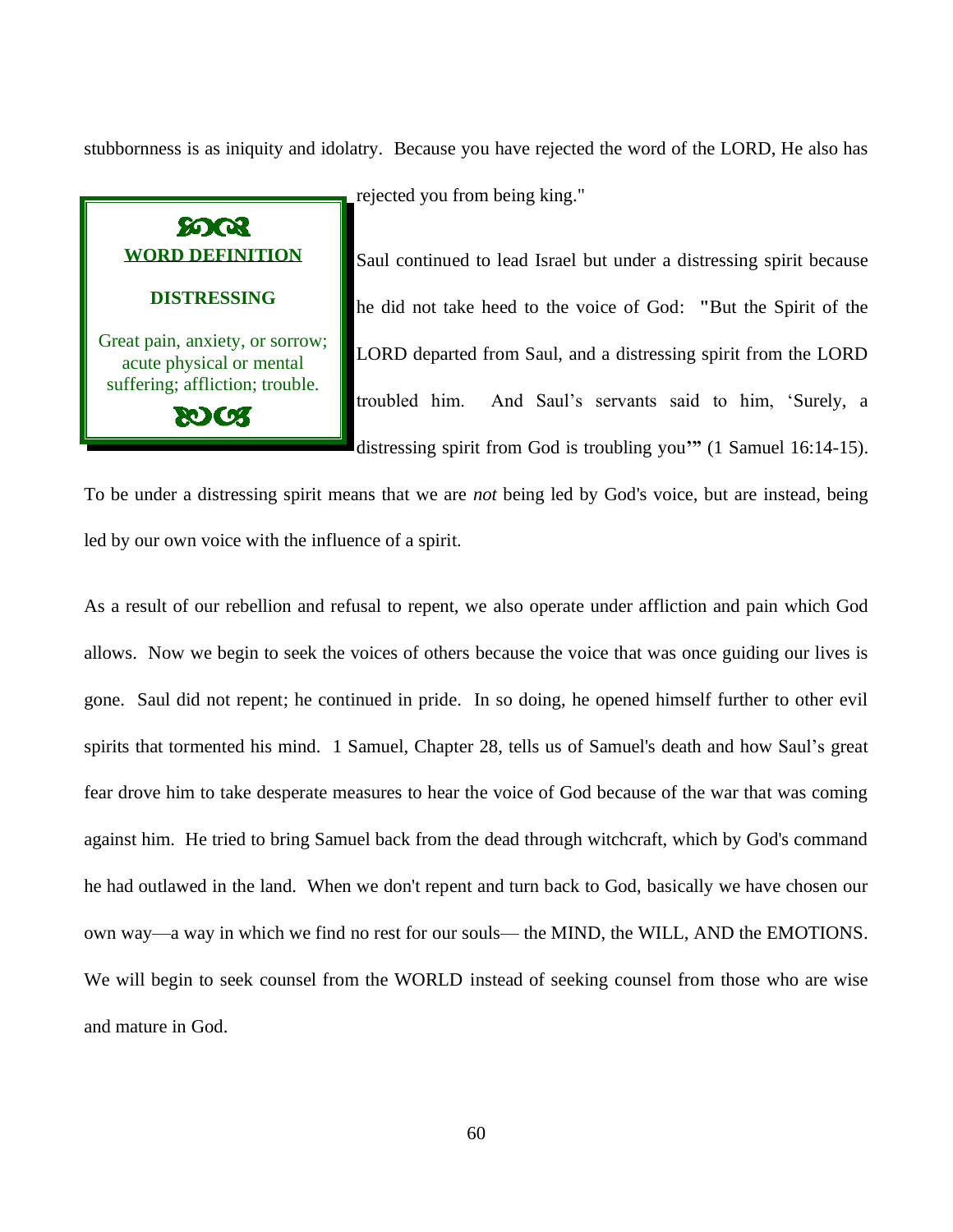Unable to endure the consequences of our poor decisions, we call upon people to fix that area in our lives that resulted from our rejecting the voice of God. But Samuel told Saul in verse 18 of Chapter 28: "Because you did not obey the voice of the Lord and not execute His fierce wrath upon Amalek, therefore the Lord has done this thing to you this day." In other words, there is nothing man can do for us once we have rebelled against the voice of God in our lives. We must pray that our eyes will be opened to the truth so that we can see our sin of rebellion against God.

Rebelling against God is a serious act that causes our ears to be deafened to the voice of God and our minds to be blinded to the truth of God; having said that, the following selection of Scriptures should be read with the FEAR OF GOD upon us.

**Isaiah 30:1-3 "Woe to the rebellious children," says the LORD, who take counsel, but not of Me, and who devise plans, but not of My Spirit, that they may add sin to sin; Who walk to go down to Egypt, and have not asked My advice, to strengthen themselves in the strength of Pharaoh, and to trust in the shadow of Egypt! Therefore the strength of Pharaoh shall be your shame, and trust in the shadow of Egypt shall be your humiliation."**

**Isaiah 30:9 "That this is a rebellious people, lying children, children who will not hear the law of the LORD; Who say to the seers, "Do not see," and to the prophets, "Do not prophesy to us right things; speak to us smooth things, prophesy deceits."**

**Isaiah 30:12 "Because you despise this word, and trust in oppression and perversity, and rely on them, Therefore this iniquity shall be to you Like a breach ready to fall, A bulge in a high wall, Whose breaking comes suddenly, in an instant."**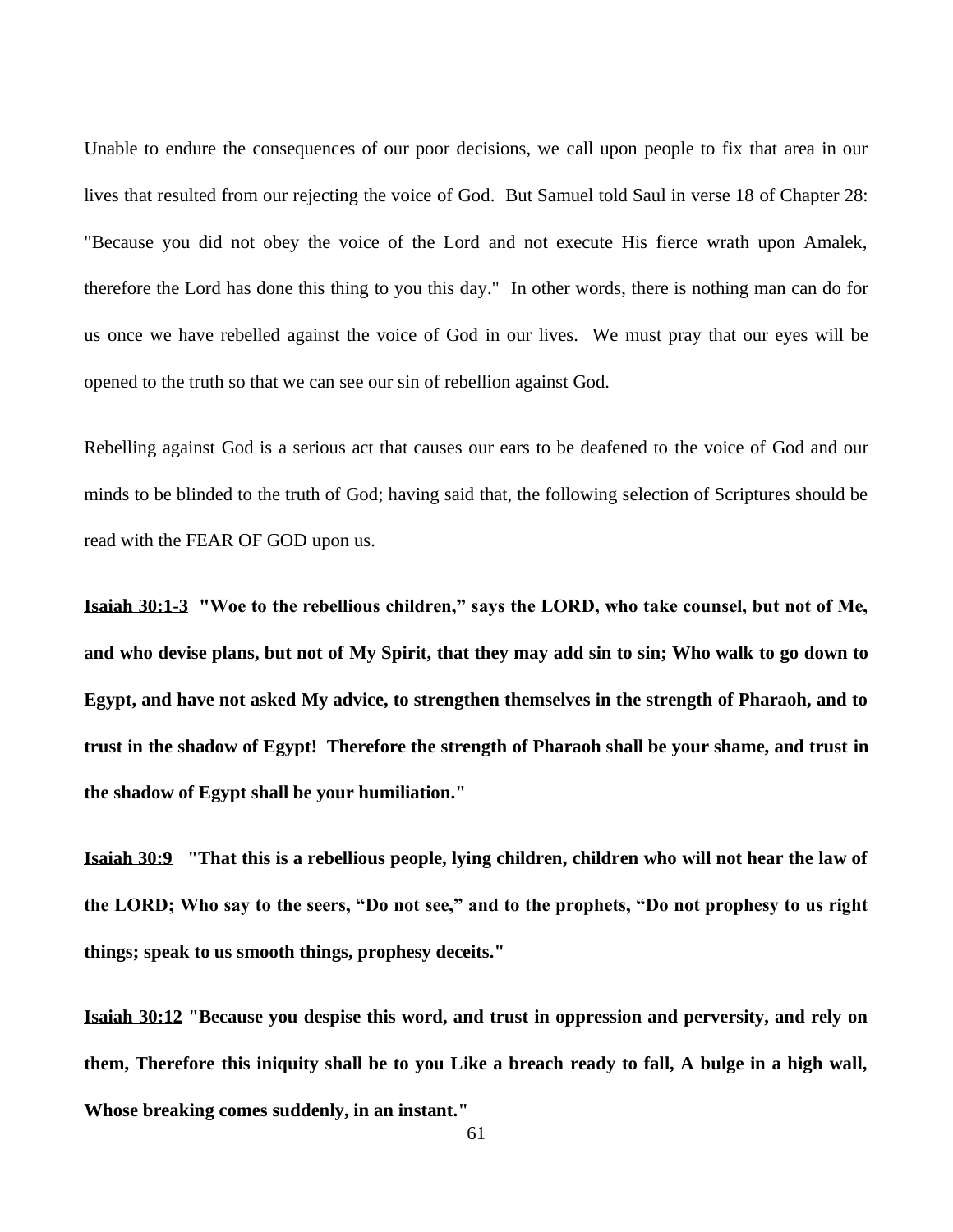God begins to tell us how great will be our fall. He is not talking about children of the world, but His children—us. We must wake up and let God deal with us where we are right now. Take heed to Romans 12:2: "Do not be conformed to this world but transformed by the renewing of your MIND." The Lord is sending His Word, His priests, and His prophets to us. Now take heed. Flee from the world and all her deceptive, persuasive voices. Meditate on Isaiah 30, verse 15, and Matthew 11, verse 28. Both of these Scriptures are like fresh rain to our dry, barren places; they speak on how we can return to God and find rest for our souls.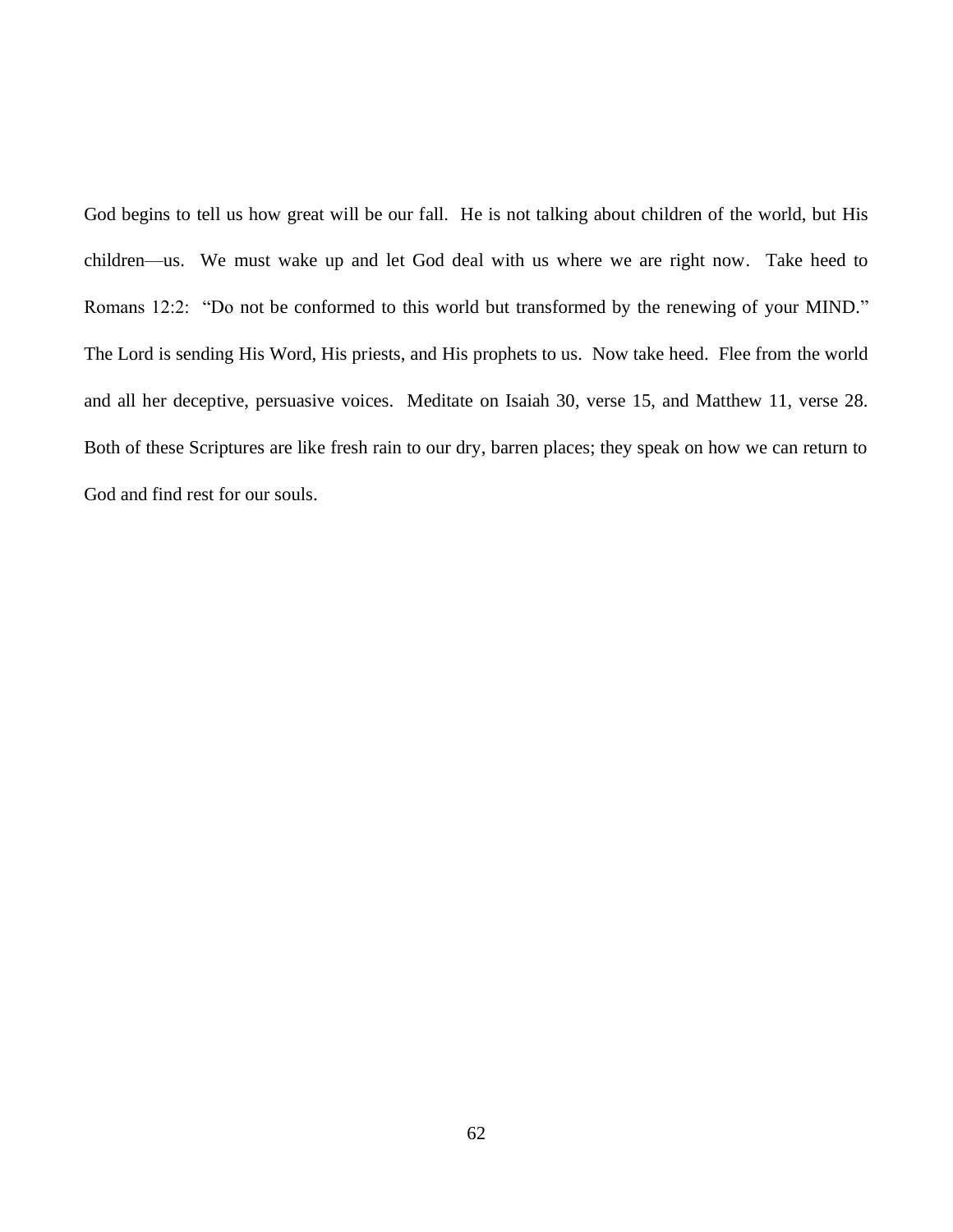# **JOURNAL YOUR SPIRITUAL AWAKENING THOUGHTS HERE:**

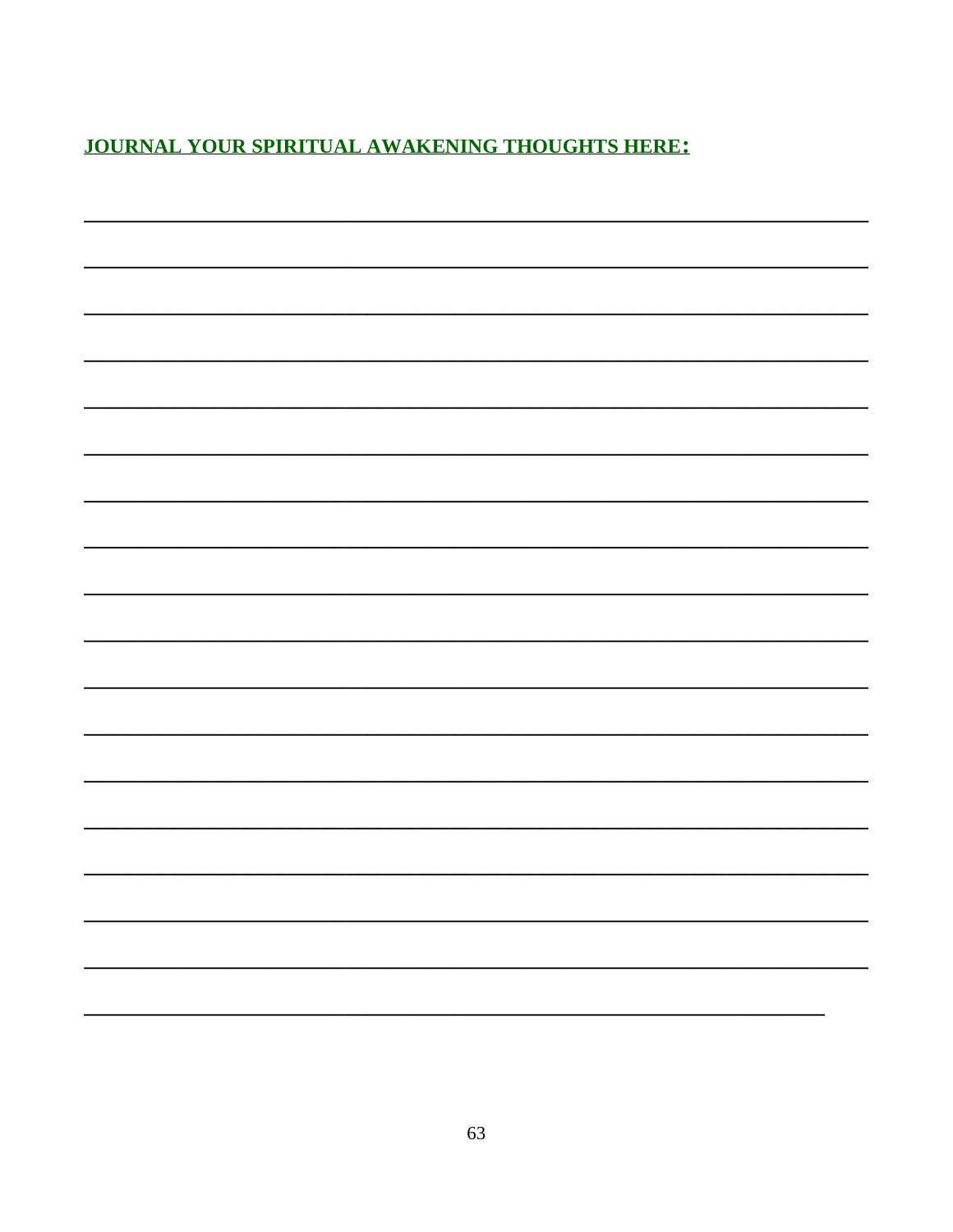# **LESSON 11 INJECTED THOUGHTS**

*tiys*

### **SPIRITUAL AWAKENING:**

Today's lesson will be coming out of 2 Corinthians 4:1-18: "Therefore, since we have this ministry, as we have received mercy, we do not lose heart. But we have renounced the hidden things of shame, not walking in craftiness nor handling the word of God deceitfully, but by manifestation of the truth commending ourselves to every man's conscience in the sight of God. But even if our gospel is veiled, it is veiled to those who are perishing, whose minds the god of this age has blinded, who do not believe, lest the light of the gospel of the glory of Christ, who is the image of God, should shine on them. For we do not preach ourselves, but Christ Jesus the Lord, and ourselves your bondservants for Jesus' sake. For it is the God who commanded light to shine out of darkness, who has shone in our hearts to *give* the light of the knowledge of the glory of God in the face of Jesus Christ.But we have this treasure in earthen vessels, that the excellence of the power may be of God and not of us. We are hard-pressed on every side, yet not crushed; we are perplexed, but not in despair; persecuted, but not forsaken; struck down, but not destroyed—always carrying about in the body the dying of the Lord Jesus, that the life of Jesus also may be manifested in our body. For we who live are always delivered to death for Jesus' sake, that the life of Jesus also may be manifested in our mortal flesh. So then death is working in us, but life in you. And since we have the same spirit of faith, according to what is written, 'I believed and therefore I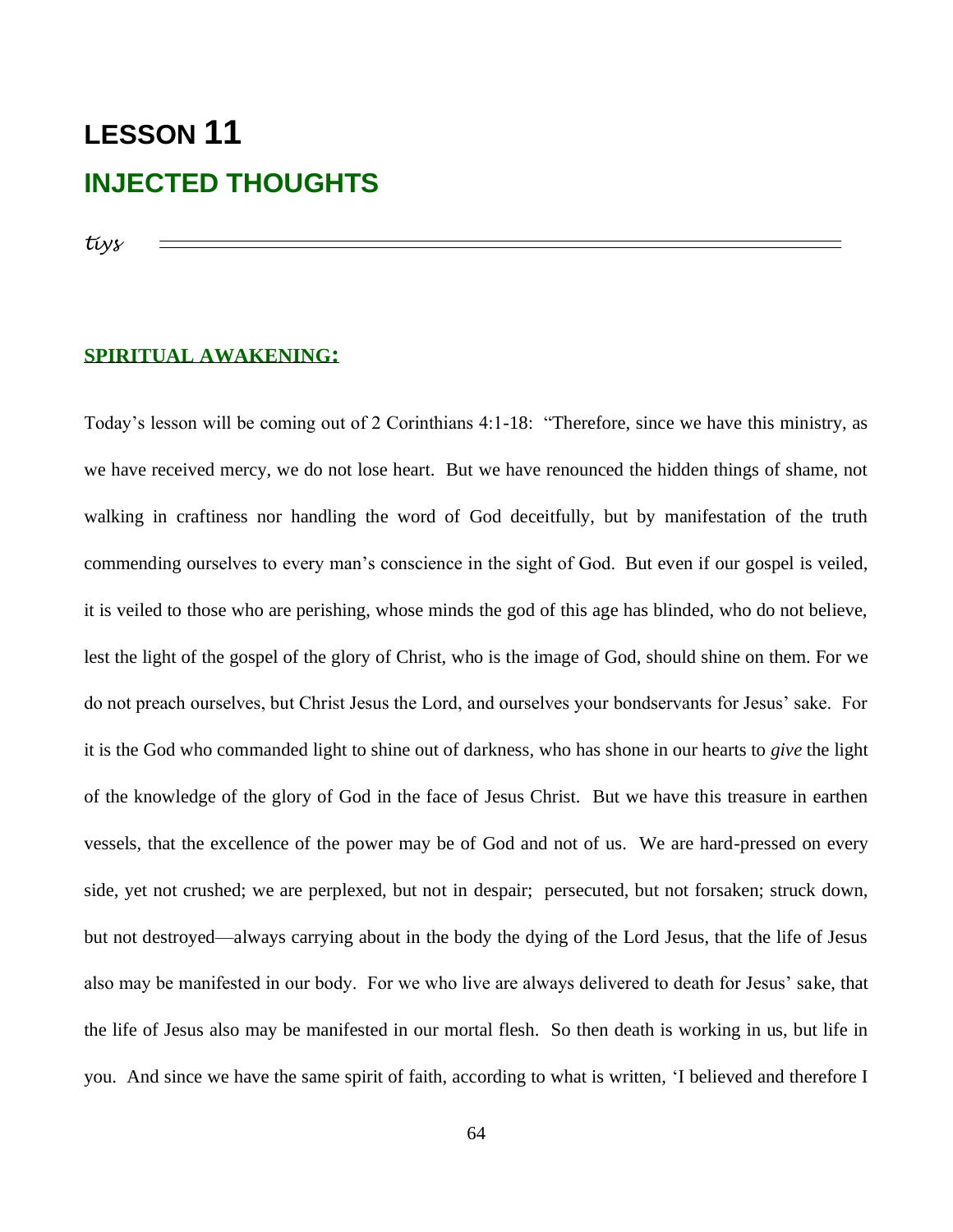spoke,' we also believe and therefore speak, knowing that He who raised up the Lord Jesus will also raise us up with Jesus, and will present us with you. For all things are for your sakes, that grace, having spread through the many, may cause thanksgiving to abound to the glory of God. Therefore we do not lose heart. Even though our outward man is perishing, yet the inward man is being renewed day by day. For our light affliction, which is but for a moment, is working for us a far more exceeding and eternal



### **RENOUNCE**

To give up or put aside voluntarily: to renounce worldly pleasures; to give up by formal declaration: to renounce a claim, disown.

G.

at the things which are not seen. For the things which are seen are temporary, but the things which are not seen are eternal."

weight of glory, while we do not look at the things which are seen, but

## **LET'S GO TO THE WORD:**

The Word tells us that a veil is over our minds, a veil that blinds us and keeps us from understanding the Word: "But their minds were blinded. For until this day the same veil remains unlifted in the reading of the

Old Testament, because the veil is taken away in Christ." As with Israel

in the Old Testament when the law was read to them, the people had a veil over their minds. Like them, when we do not have the Spirit of God working in our heart, our minds are also veiled.

As we walk in this place, we must renounce all the hidden things in our lives as the Holy Spirit reveals them to us. We must have the manifestation of the truth in our lives. As we learned from verse 4, when we were in the world, the god of this age had us blinded until the gospel of the glory of Christ shone on our hearts. Now that light is the knowledge of His glory revealed to us. The questions at hand are: Have we died to the influences of this world? Are we walking in the light of His Word? It bears worth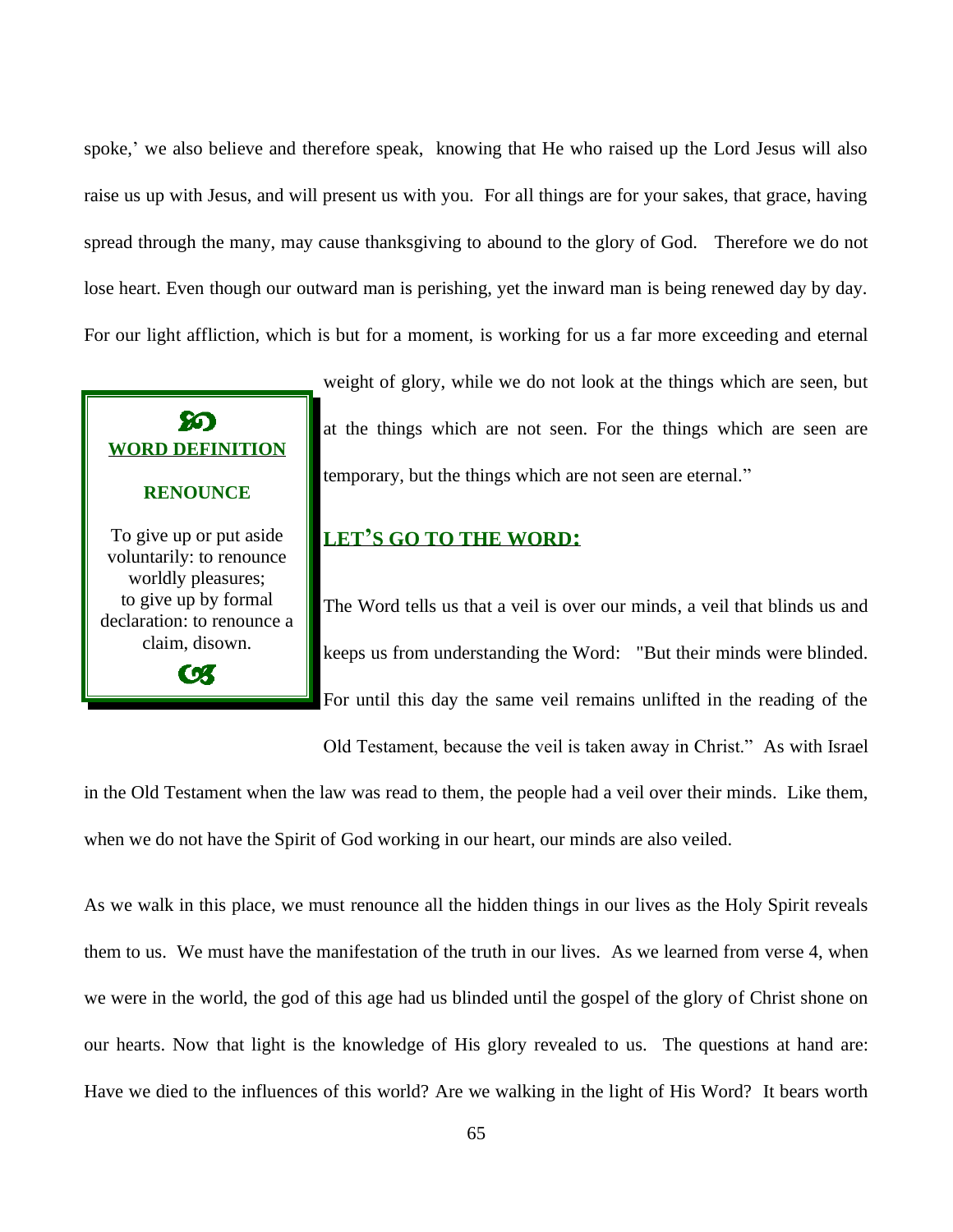repeating for the sake of our victory over the enemy. To do so, we must renew our minds by rejecting thoughts from our enemies.

Thousands of thoughts come to people without their consent for few understand how to control their minds by "bringing every thought into captivity to the obedience of Christ" (2 Corinthians 10:5). When we have no rest for our soul, we operate out of our emotions and are in great danger of making quick or hasty decisions. All of our decisions have consequences, but quick and wrongly thought out decisions cause *serious* consequences in our lives. When our minds are scattered and not settled, the enemy is sets up a counterfeiting operation in our mind and we begin to think it is our own thoughts or the voice of God we hear, when it is really the enemy planting thoughts in our mind. To detect the working of evil spirits upon the mind, the believer needs to note the way in which his thoughts come to him.

When the enemy enters into the process of our thinking, the lying spirits seek to inject some thought or feeling—first into the believer's mind and then into the believer's spirit. When we start feeling like someone has done something to intentionally hurt us, it begins as a thought planted into our mind. We then become suspicious or angry; we begin to treat them differently because of what was planted in our mind. Then our mind controls our emotions, and they influence us to act in opposition to what the Word of God says, specifically to not obey the command to love our brother. We are to have the genuine heart and mind of Christ to love them, but we do not because we have seeds of lies sown into our mind and heart.

We must realize that when God tells us in Scripture that the whole world is under the sway of the enemy, worldly minds are dictated by Satan. While we were conformed to the world's way of things, we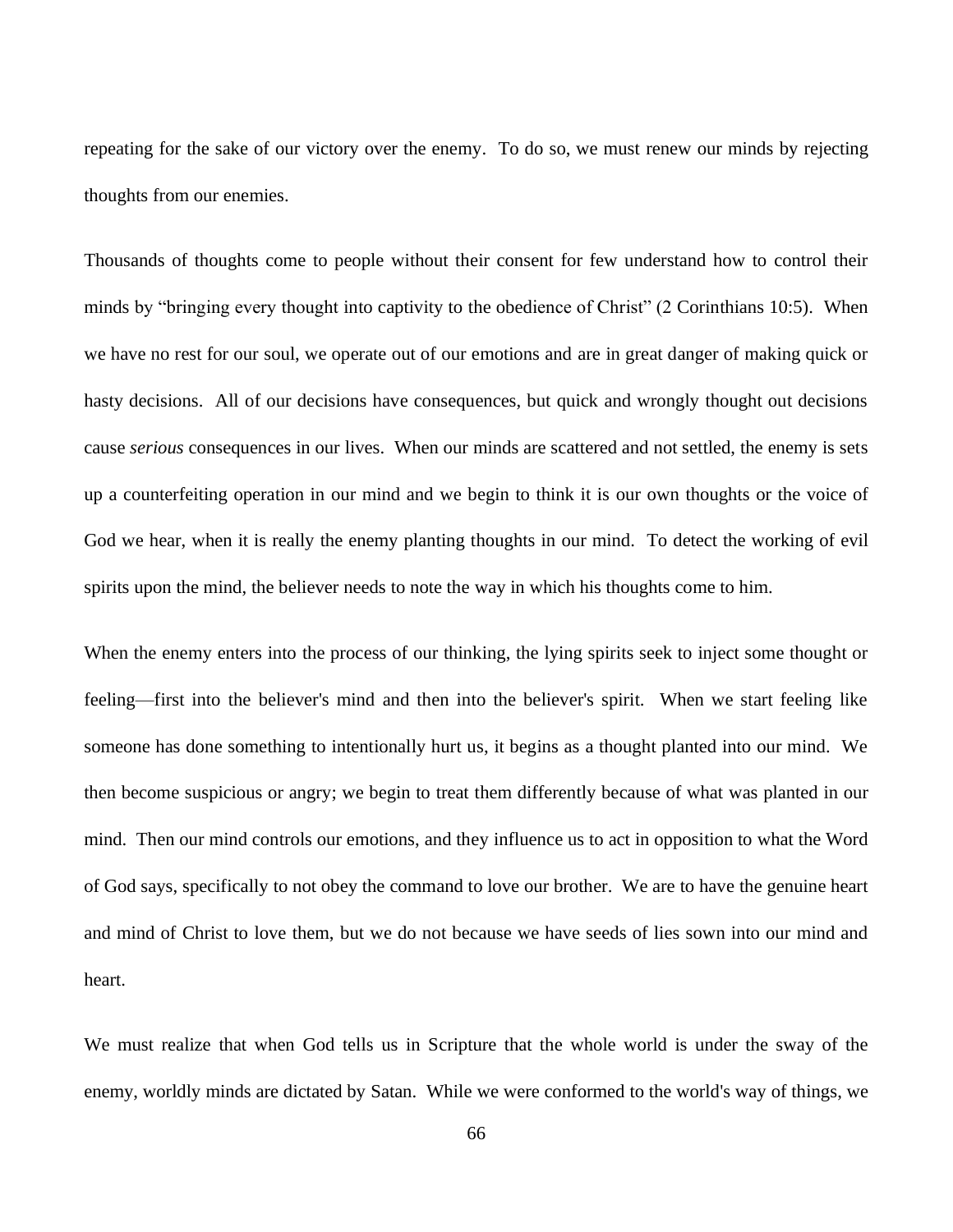were trained by the enemy to hear voices that were not of God. Now, our minds must be retrained so we can recognize His voice over every other voice that has influential power. We must see that the only way to cast down every thought is through our obedience to the WORD OF GOD. We deceive ourselves by thinking we have complete control over the thoughts in our own mind. This mind must have the mind of Christ, and it is only done by the discipline of the Word of God daily.

We studied this previously, and I feel the need to reintroduce this topic again. Let's return to Ephesians 4, verse 17 through 24: "This I say, therefore, and testify in the Lord, that you should no longer walk as the rest of the Gentiles walk, in the futility of their mind, having their understanding darkened, being alienated from the life of God, because of the ignorance that is in them, because of the blindness of their heart; who, being past feeling, have given themselves over to lewdness, to work all uncleanness with greediness. But you have not so learned Christ, if indeed you have heard Him and have been taught by Him, as the truth is in Jesus: that you put off, concerning your former conduct, the old man which grows corrupt according to the deceitful lusts, and be renewed in the spirit of your mind, and that you put on the new man which was created according to God, in true righteousness and holiness."

**SOICK WORD DEFINITION FUTILE** Not successful, worthless, useless, vain. **ROCK** 

He is telling us that we are *not* like the world. The world, "the rest of the Gentiles", walks in the futility of their mind. Why are their minds like that? Because they do not have the knowledge and mind of Christ. Their minds have no understanding because of the darkness that covers their mind and heart.They have not learned Christ, but we have, and our old man must die and be renewed in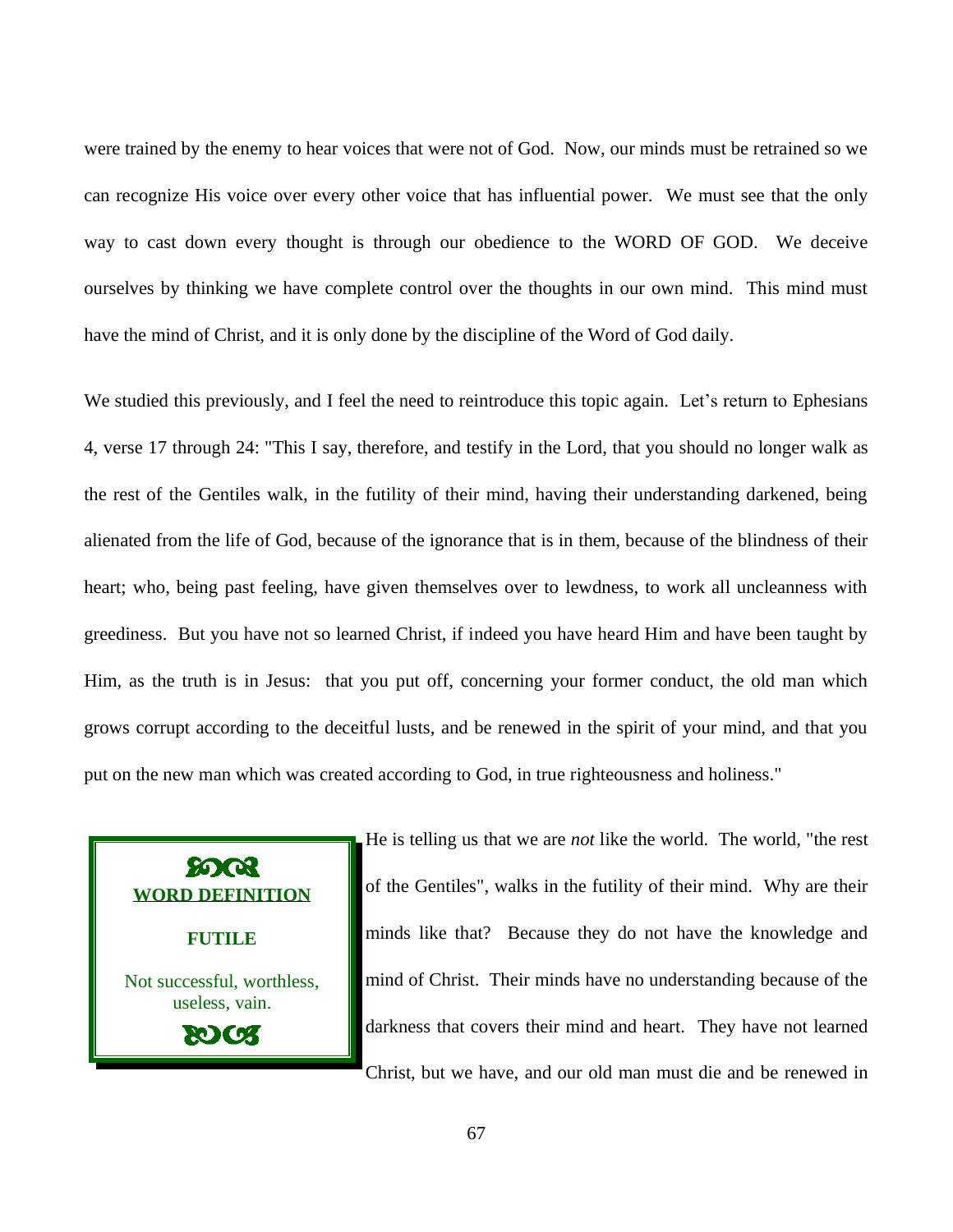the spirit of our mind. Again, verses 23-24: "…and be renewed in the spirit of your mind, and that you put on the new man which was created according to God, in true righteousness and holiness." We cannot walk according to the Scripture if our mind is still under the spirit of the world.

Why did God say in John 8:31-32, "If you abide in My Word you are

My disciples (one who learns, student) indeed. And you shall know





the truth and the truth shall make you free"? When we sit under the teaching of Jesus, His words penetrate our hearts, give us understanding and set us free from the bondage of the old mindset.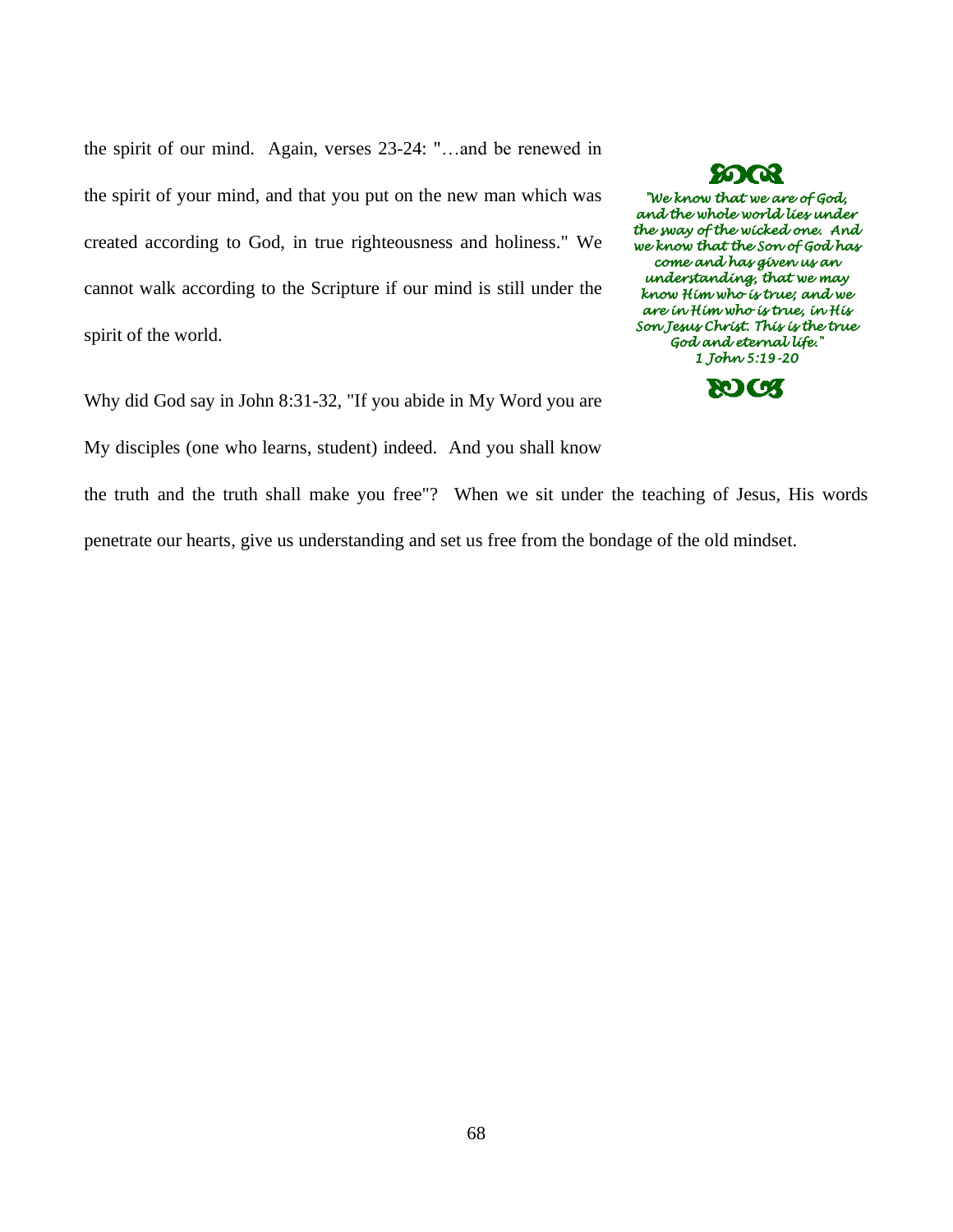# **JOURNAL YOUR SPIRITUAL AWAKENING THOUGHTS HERE:**

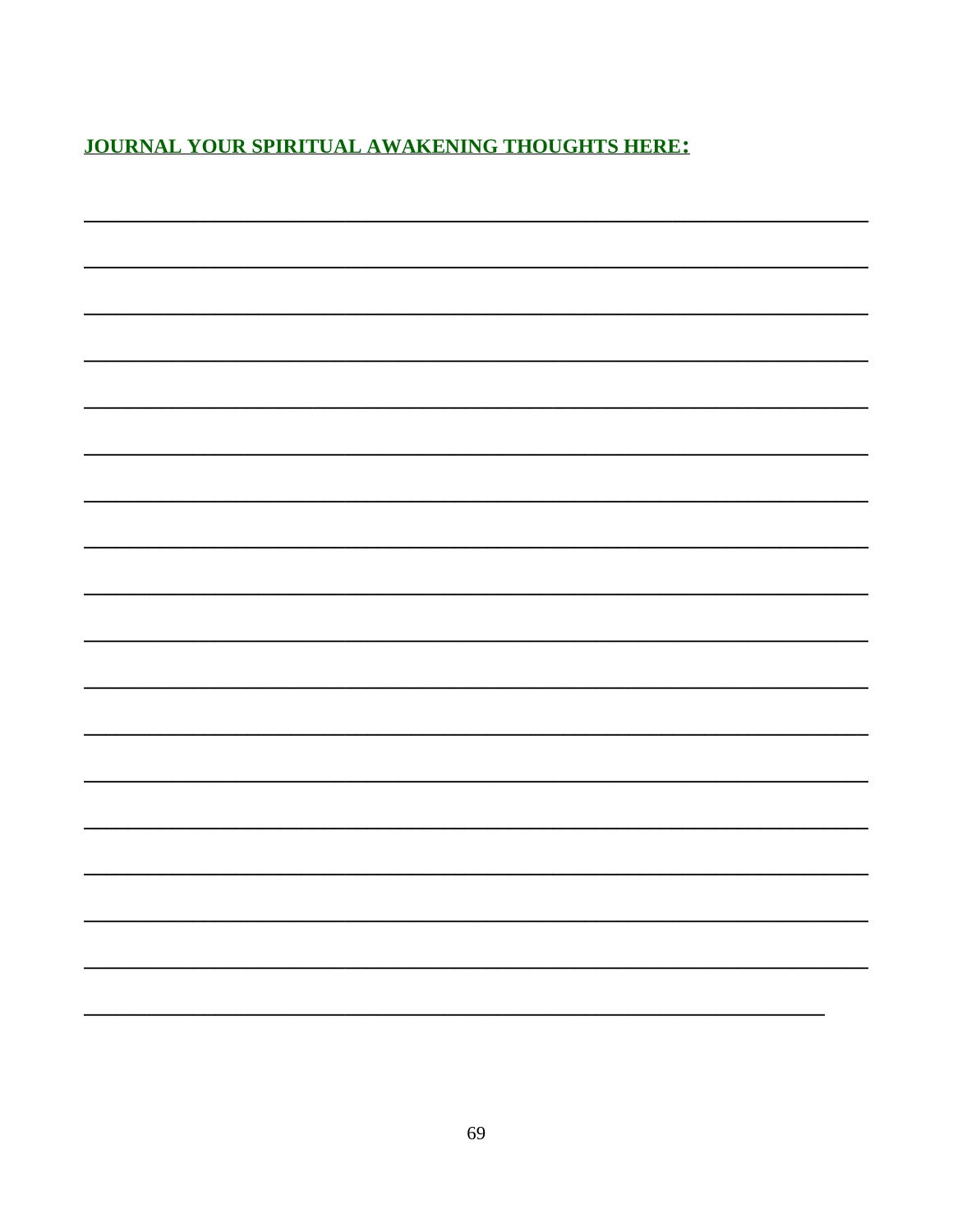# **LESSON 12 BRINGING IN THE PRESENCE**

*tiys*

#### **SPIRITUAL AWAKENING:**

We cannot go into this next place with God without the presence of His Glory. "So the LORD spoke to Moses face to face, as a man speaks to his friend. And he would return to the camp, but his servant Joshua the son of Nun, a young man, did not depart from the tabernacle. Then Moses said to the LORD, "See, You say to me, 'Bring up this people.' But You have not let me know whom You will send with me. Yet You have said, 'I know you by name, and you have also found grace in My sight.' Now therefore, I pray, if I have found grace in Your sight, show me now Your way, that I may know You and that I may find grace in Your sight. And consider that this nation is Your people." And He said, "My Presence will go with you, and I will give you rest." Then he said to Him, "If Your Presence does not go with us, do not bring us up from here. For how then will it be known that Your people and I have found grace in Your sight, except You go with us? So we shall be separate, Your people and I, from all the people who are upon the face of the earth." So the LORD said to Moses, "I will also do this thing that you have spoken; for you have found grace in My sight, and I know you by name." And he said, "Please, show me Your glory" (Exodus 33:11-18).

LORD, we need your Presence.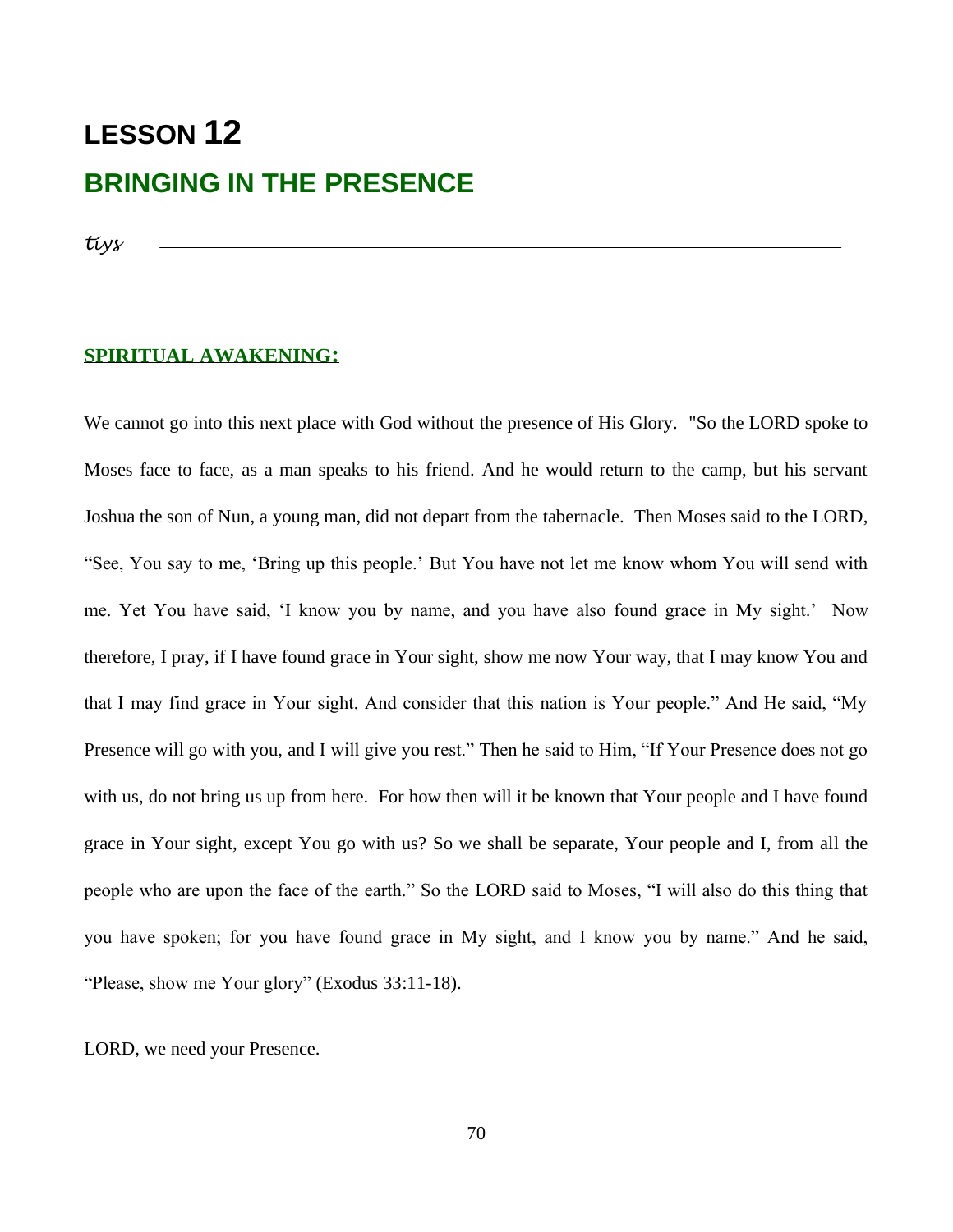## **LET'S GO TO THE WORD:**

God is calling us to understanding and to the renewing of our minds. These *seven actions* are required of us in order to have the **Presence of God in both our lives and our churches.**

### **1. WE MUST BE CONSECRATED/SEPARATED/DEDICATED BEFORE THE LORD.**

1 Samuel, Chapter 7, teaches about The Presence of God. At this time in history, the Ark of the Covenant was not in the house of God and the children of Israel began to desire it back. In verse 3 it reads, "… all the house of Israel lamented after the LORD." Samuel understood the purpose and importance of the Ark of the Covenant being *in* the house of God. Do we understand the importance of God's Presence being in the house of God? The Presence represents His Glory!

In previous chapters of 1 Samuel, we see that sin in the House of God brought judgment and the glory of the Lord departed from Israel. Even though the enemy had taken the ark into their possession for many years, the enemy could not stand before a living and Holy God. Samuel gave instructions to Israel in what they must do to restore His presence. God is challenging us with those same instructions. Holiness and the fear of God must be brought back into the House of God (2 Corinthians 6:16-18; 7:1).

### **2. WE MUST REPENT WITH A HEART FILLED WITH GODLY SORROW, NOT JUST AN EMOTIONAL MOMENT.**

When we truly repent, our hearts must be moved by God with genuine sorrow. Our repentance cannot be out of obligation, using only our mouths and not our hearts. Israel *lamented* for the Presence; it had been removed for 20 years. Even David cried out in Psalm 51:1-11, asking "Don't take your Holy Spirit away from me."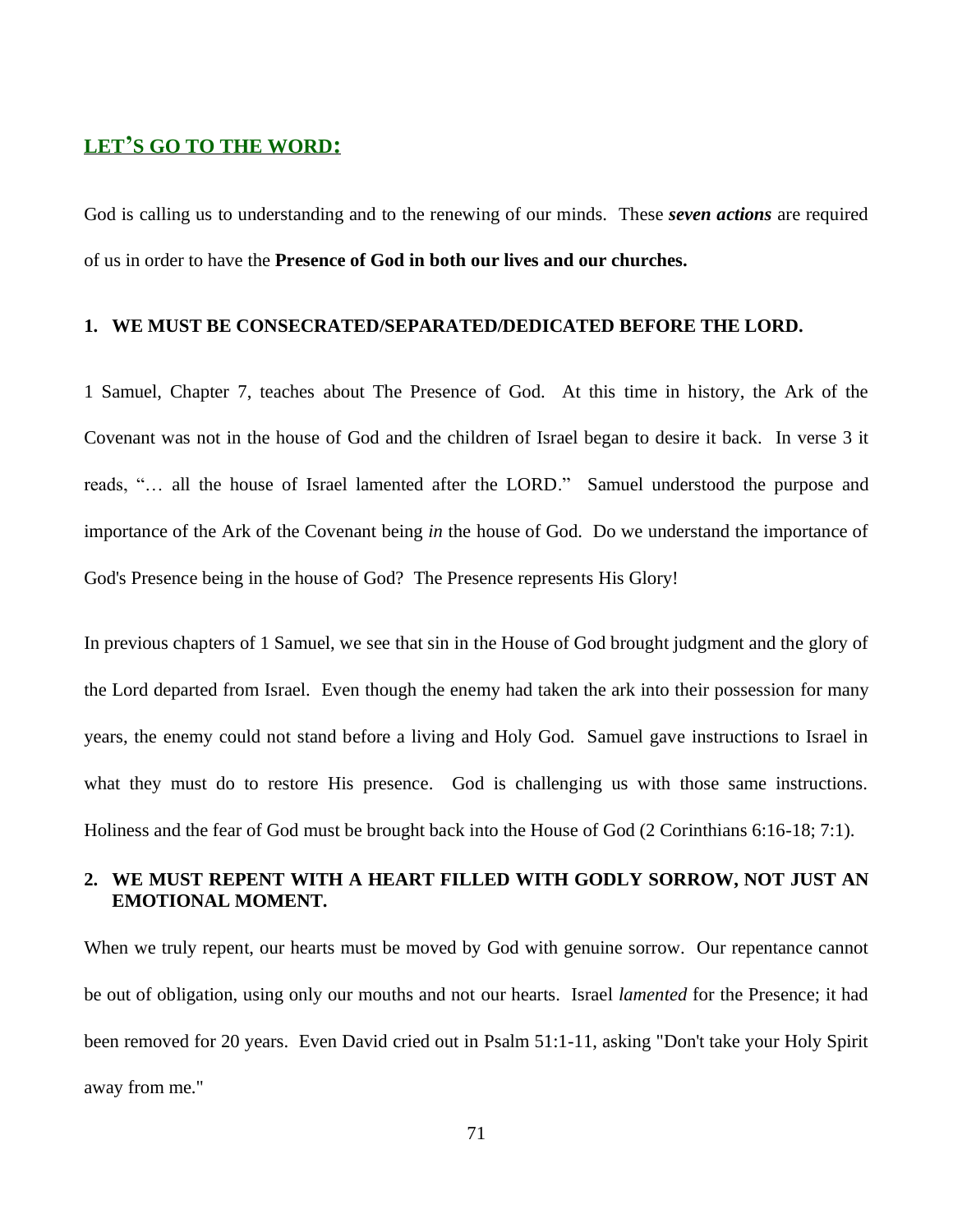#### 3. **WE MUST RETURN TO GOD.**

This requires action not words. Repentance is with confession of the mouth and heart. We must now return to a place of rest, trusting in Him and believing by faith in Him alone. In your pursuit to return to God, meditate on these readings.



**Isaiah 30:15 "For thus says the Lord GOD, the Holy One of Israel: 'In returning and rest you shall be saved; In quietness and confidence shall be your strength.' "**

**Jeremiah 17:5-10 "Thus says the LORD: 'Cursed is the man who trusts in man and makes flesh his strength, Whose heart departs from the LORD. For he shall be like a shrub in the desert, And shall not see when good comes, But shall inhabit the parched places in the wilderness, In a salt land which is not inhabited.' 'Blessed is the man who trusts in the LORD, And whose hope is the LORD. For he shall be like a tree planted by the waters, Which spreads out its roots by the river, And will not fear when heat comes; But its leaf will be green, And will not be anxious in the year of drought, nor will cease from yielding fruit.' 'The heart is deceitful above all things, And desperately wicked; Who can know it? I, the LORD, search the heart, I test the mind, Even to give every man according to his ways, According to the fruit of his doings.' "**

### **4. WE MUST PUT AWAY OUR FOREIGN GODS.**

This command is big! Unfortunately, we do not see our foreign gods. When Israel took on the mixture of Baal and other gods, they were depending on them to meet a need. Remember what we read about in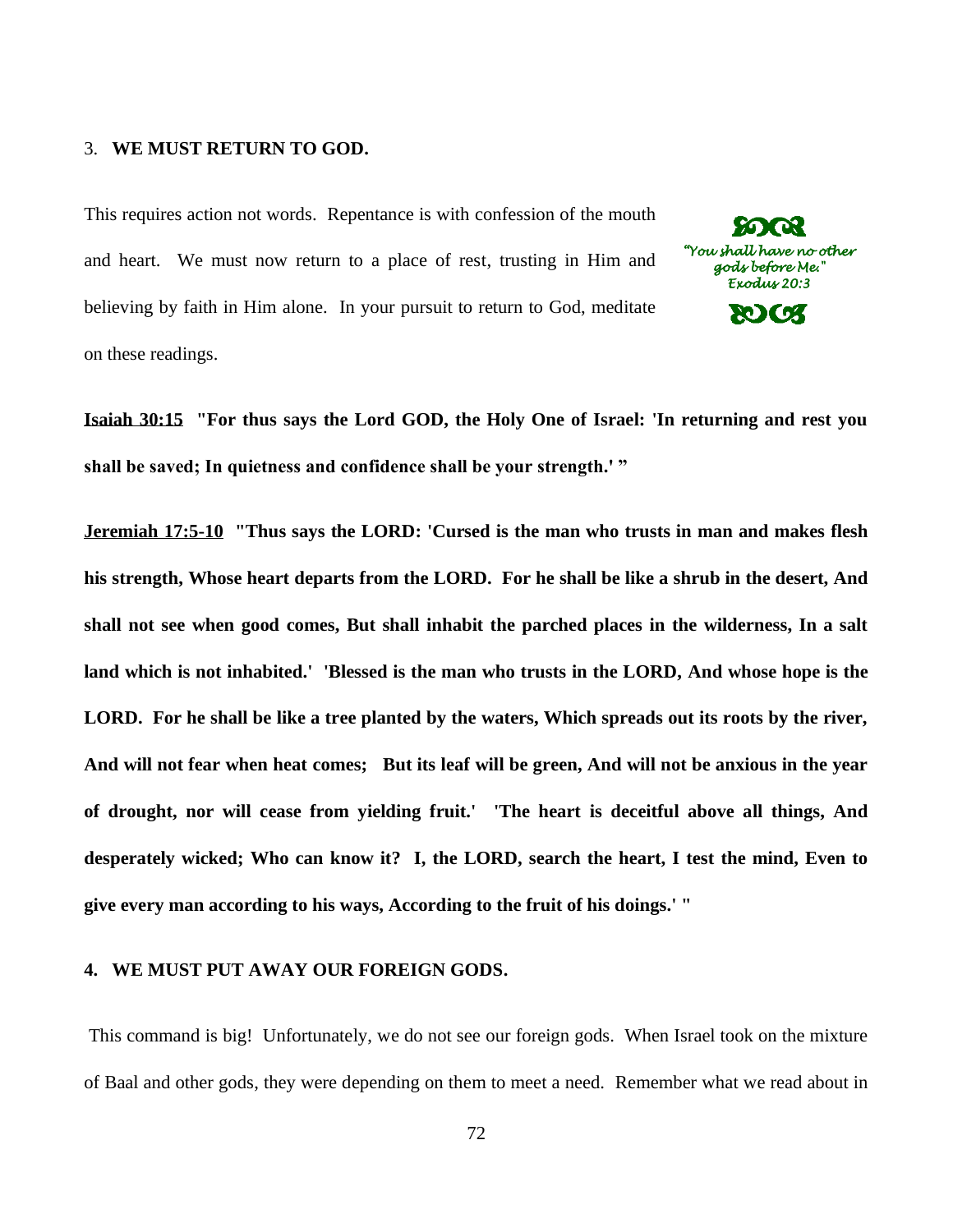Hosea 2:5? Gomer (Israel) said "I will go after my lovers, who give me my bread and my water, My wool and my linen, My oil and my drink." The name Baal means master/husband. When we depend on someone or something other than Yahweh to supply our needs, we commit adultery with this newly carved foreign god.

Let's pause here for just a moment for a time of reflection. Always remember we are at constant war in our members against our three enemies: the enemy the flesh, the enemy the world, and the enemy the devil.

## **The enemy the FLESH**

"For those who live according to the flesh set their minds on the things of the flesh, but those *who live* according to the Spirit, the things of the Spirit. For to be carnally minded *is* death, but to be spiritually minded *is* life and peace. Because the carnal mind *is* enmity against God; for it is not subject to the law of God, nor indeed can be. So then, those who are in the flesh cannot please God. But you are not in the flesh but in the Spirit, if indeed the Spirit of God dwells in you. Now if anyone does not have the Spirit of Christ, he is not His" (Romans 8:5-9).

The enemy the flesh is at enmity with or is hostile toward God. If we are led by the flesh and not the Spirit, we are enemies with God. Therefore, we cannot please God.

The enemy the flesh comes to keep us in bondage to our own desires and to keep us from inheriting the Kingdom of God by not knowing our true identity in Jesus. He doesn't play fair. He will use whatever hurt, weakness, or failure he can to get the advantage over us. Then the enemy the flesh will come and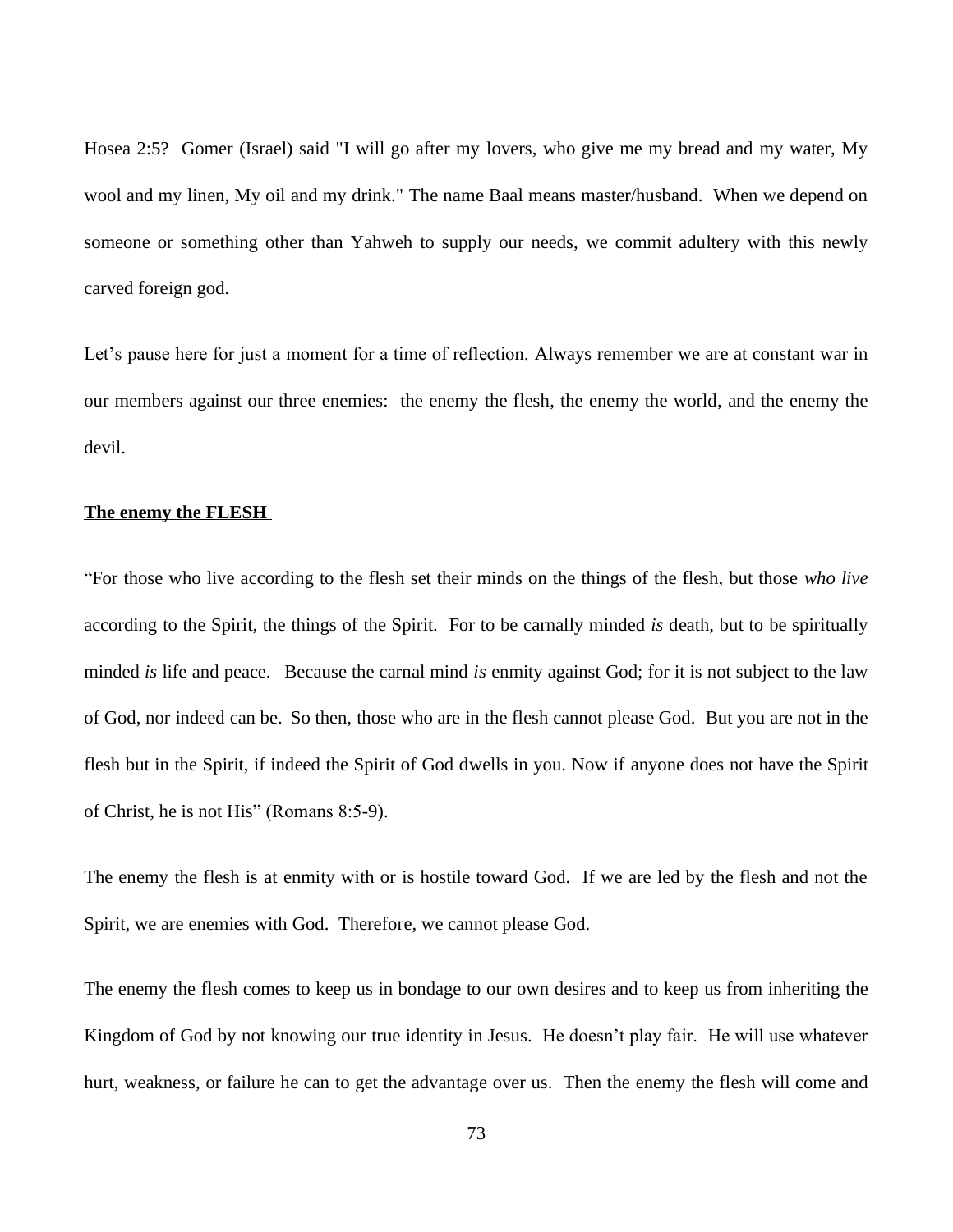wrestle with our Spirit to entangle us in sin and weights. Once entangled and weighed down with confusion about who we are in Christ Jesus, the enemy the flesh gains strength in the battle. So you won't have to contend with this enemy regarding your identity, let me loosen you from the enemy's grip by telling you the truth. We are sons and daughters of the Living God.

"I say then: Walk in the Spirit, and you shall not fulfill the lust of the flesh. For the flesh lusts against the Spirit, and the Spirit against the flesh; and these are contrary to one another, so that you do not do the things that you wish. But if you are led by the Spirit, you are not under the law. Now the works of the flesh are evident, which are: adultery, fornication, uncleanness, lewdness, idolatry, sorcery, hatred, contentions, jealousies, outbursts of wrath, selfish ambitions, dissensions, heresies, envy, murders, drunkenness, revelries, and the like; of which I tell you beforehand, just as I also told you in time past, that those who practice such things will not inherit the kingdom of God. But the fruit of the Spirit is love, joy, peace, longsuffering, kindness, goodness, faithfulness" (Galatians 5:16-22).

We are called to bear fruit and to walk in the anointing of God. In Isaiah 61, verses 1 through 3, the Word says, "The Spirit of the Lord GOD is upon Me, because the LORD has anointed Me to preach good tidings to the poor; He has sent Me to heal the brokenhearted, to proclaim liberty to the captives, and the opening of the prison to those who are bound; To proclaim the acceptable year of the LORD, and the day of vengeance of our God; To comfort all who mourn, to console those who mourn in Zion, to give them beauty for ashes, the oil of joy for mourning, the garment of praise for the spirit of heaviness; That they may be called trees of righteousness, the planting of the LORD, that He may be glorified."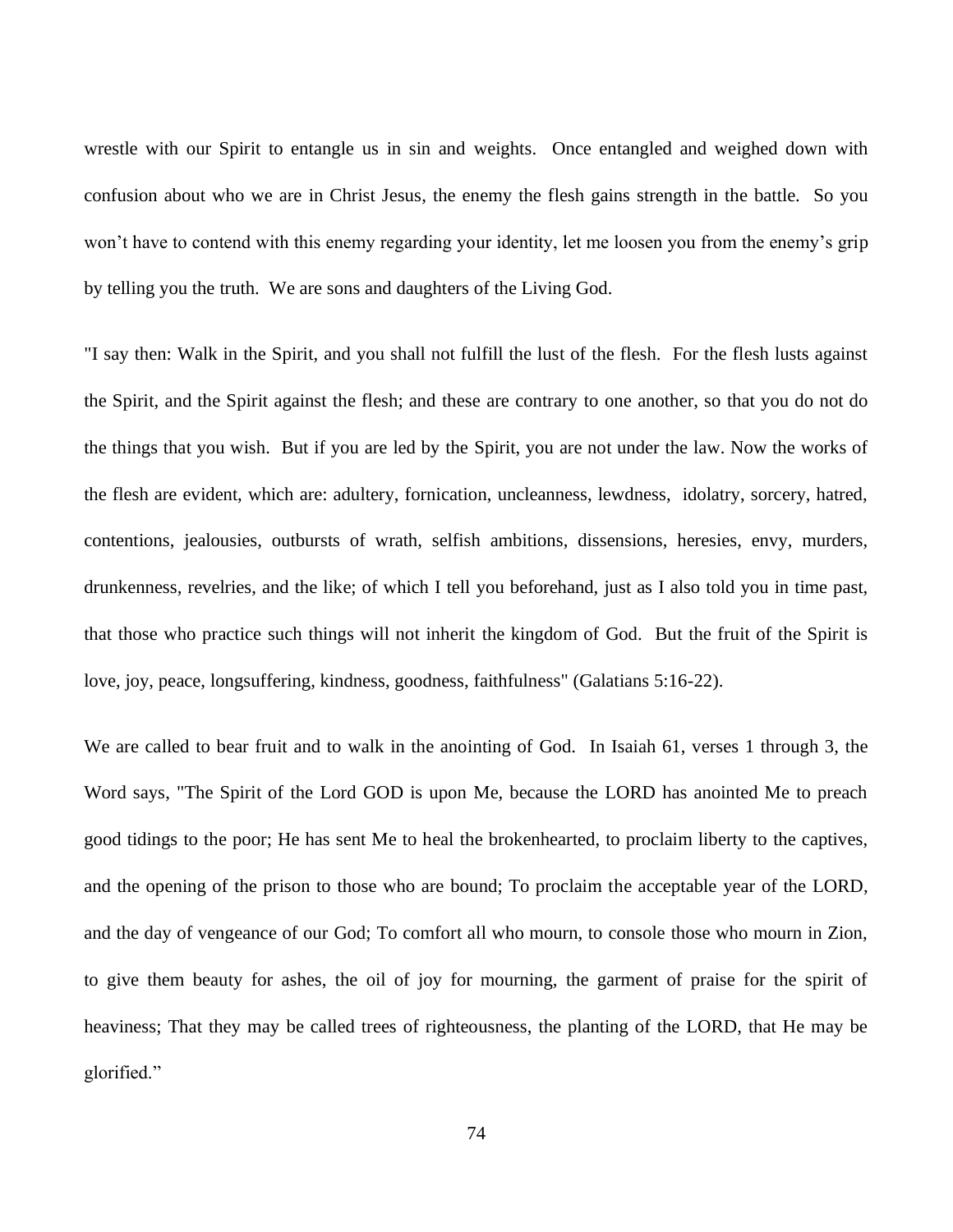"The Spirit of the Lord…" represents the Anointing. The Anointing is the Triune God manifested. As sons and daughters of the Living God, the Anointing of God should be upon us to set the captives free. However, if I do not know who I am, I stay in bondage to my flesh, and I cannot set anyone free from what I am still bound to.

#### **The enemy the WORLD**

"Where do wars and fights come from among you? Do they not come from your desires for pleasure that war in your members? You lust and do not have. You murder and covet and cannot obtain. You fight and war. Yet you do not have because you do not ask. You ask and do not receive, because you ask amiss, that you may spend it on your pleasures. Adulterers and adulteresses! Do you not know that friendship with the world is enmity with God? Whoever therefore wants to be a friend of the world makes himself an enemy of God" (James 4:1-4).

The enemy the world comes to influence us with the riches of this world, to take our joy away. Through depression and worrying about the cares of this world, we are betrayed by our reliance on the world to meet our needs. We drink the Babylonians woman's wine, a substitute for the New Wine which we ought to be drinking (refer to Revelations, Chapter 17 and Chapter 18, verses 1 through 3). The Holy Spirit is the New Wine; He comes to give us joy, peace and love in Him. With Him, there is no need for a substitution of any kind.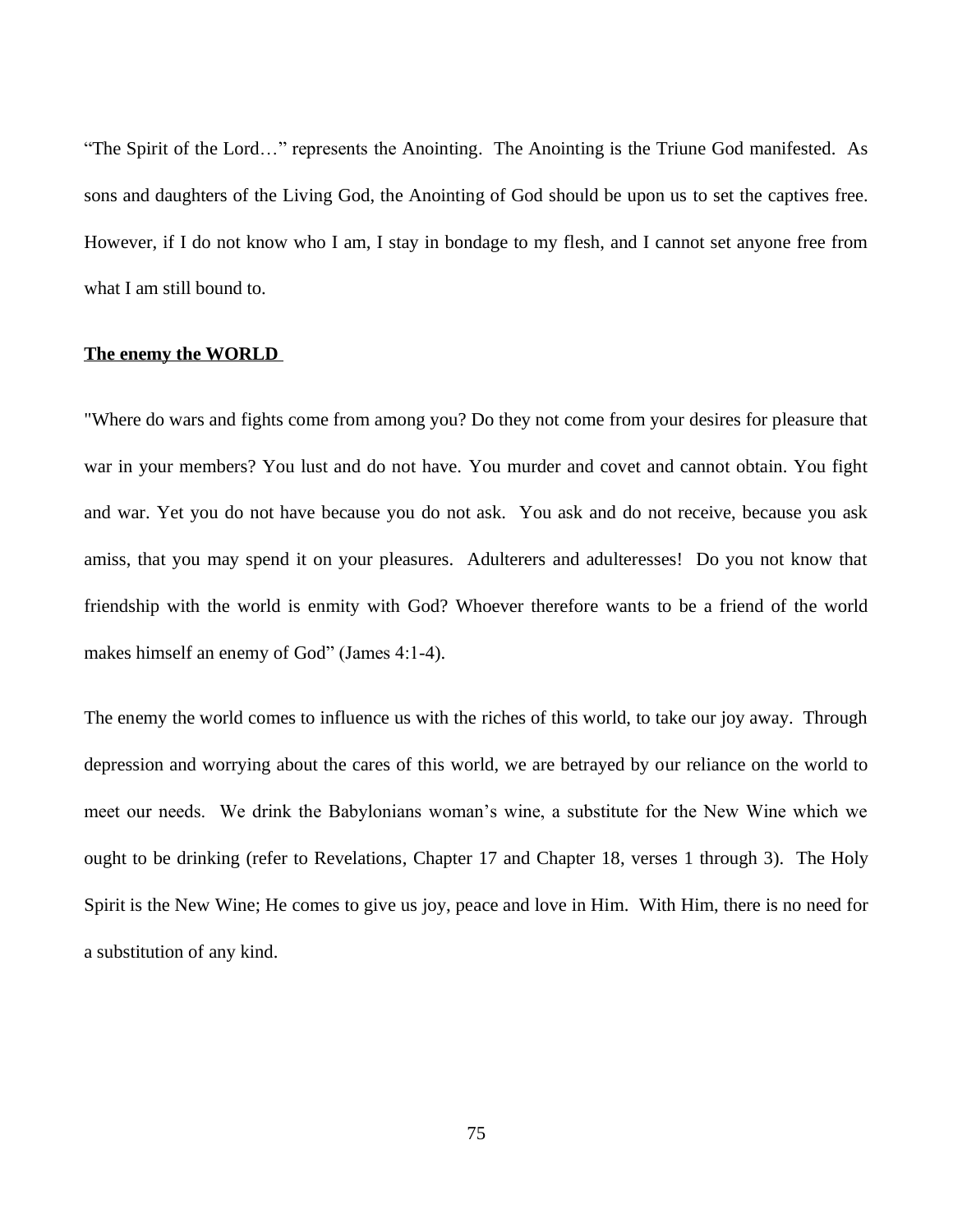#### **The enemy the DEVIL**

"We know that whoever is born of God does not sin; but he who has been born of God keeps himself, and the wicked one does not touch him" (1 John 5:18)

"The thief does not come except to steal, and to kill, and to destroy" (John 10:10).

The enemy the devil comes to take the Word of God from our hearts. The Truth, on the other hand, comes to establish truth in our hearts and bring down the lies that cause us to be blinded to the love of God. **BOICK** 

### **5. WE MUST PREPARE OUR HEART**

*"When anyone hears the word of the kingdom, and does not understand it, then the wicked one comes and snatches away what was sown in his heart" Matthew 13:19*

XDI 64

Preparation of the heart is to love God with our entire heart; this is a heart of worship and it is filled when we practice intimacy with God. "'These

people draw near to Me with their mouth, and honor Me with their lips, but their heart is far from Me. And in vain they worship Me, teaching as doctrines the commandments of men.' When He had called the multitude to Himself, He said to them, 'Hear and understand: Not what goes into the mouth defiles a man; but what comes out of the mouth, this defiles a man.' Then His disciples came and said to Him, 'Do You know that the Pharisees were offended when they heard this saying?' But He answered and said, 'Every plant which My heavenly Father has not planted will be uprooted. Let them alone. They are blind leaders of the blind. And if the blind leads the blind, both will fall into a ditch' " (Matthew 15:8- 14).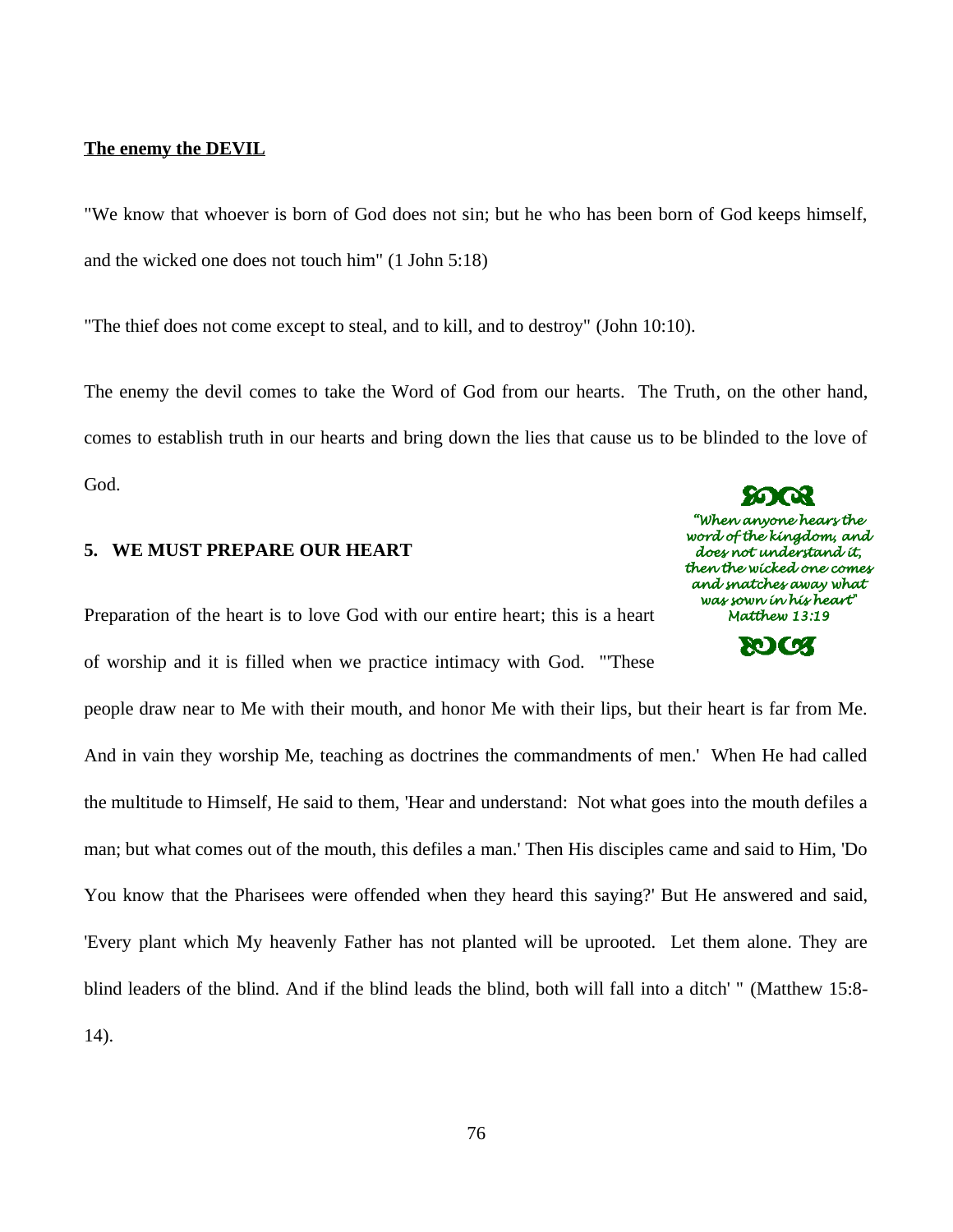We have done the traditions of men and our hearts are tainted by man's worship; we desperately need God to circumcise our hearts. In order for that to happen, we'll have to give Him our whole heart. "And you shall love the LORD your God with all your heart, with all your soul, with all your mind, and with all your strength.' This is the first commandment" (Mark 12:30). "And now, Israel, what does the LORD your God require of you, but to fear the LORD your God, to walk in all His ways and to love Him, to serve the LORD your God with all your heart and with all your soul, and to keep the commandments of the LORD and His statutes which I command you today for your good? Indeed heaven and the highest heavens belong to the LORD your God, also the earth with all that is in it. The LORD delighted only in your fathers, to love them; and He chose their descendants after them, you above all peoples, as it is this day. Therefore circumcise the foreskin of your heart, and be stiff-necked no longer" (Deuteronomy 10:12-16).

## **6. WE MUST GATHER THE PEOPLE TO POSITION THEMSELVES TO FAST, PRAY, AND WATCH.**

The instructions found in 1 Samuel, Chapter 7, are the same instructions we need to adhere to.

Repent, pray, and understand the intimacy and passion of God's love.

Pursue the presence of God daily with a heart of holiness—Nazarite Vow.

Position ourselves in the Word, War in Prayer, Worship.

Have Passion for the prophetic insight God has given through the quieting of our souls.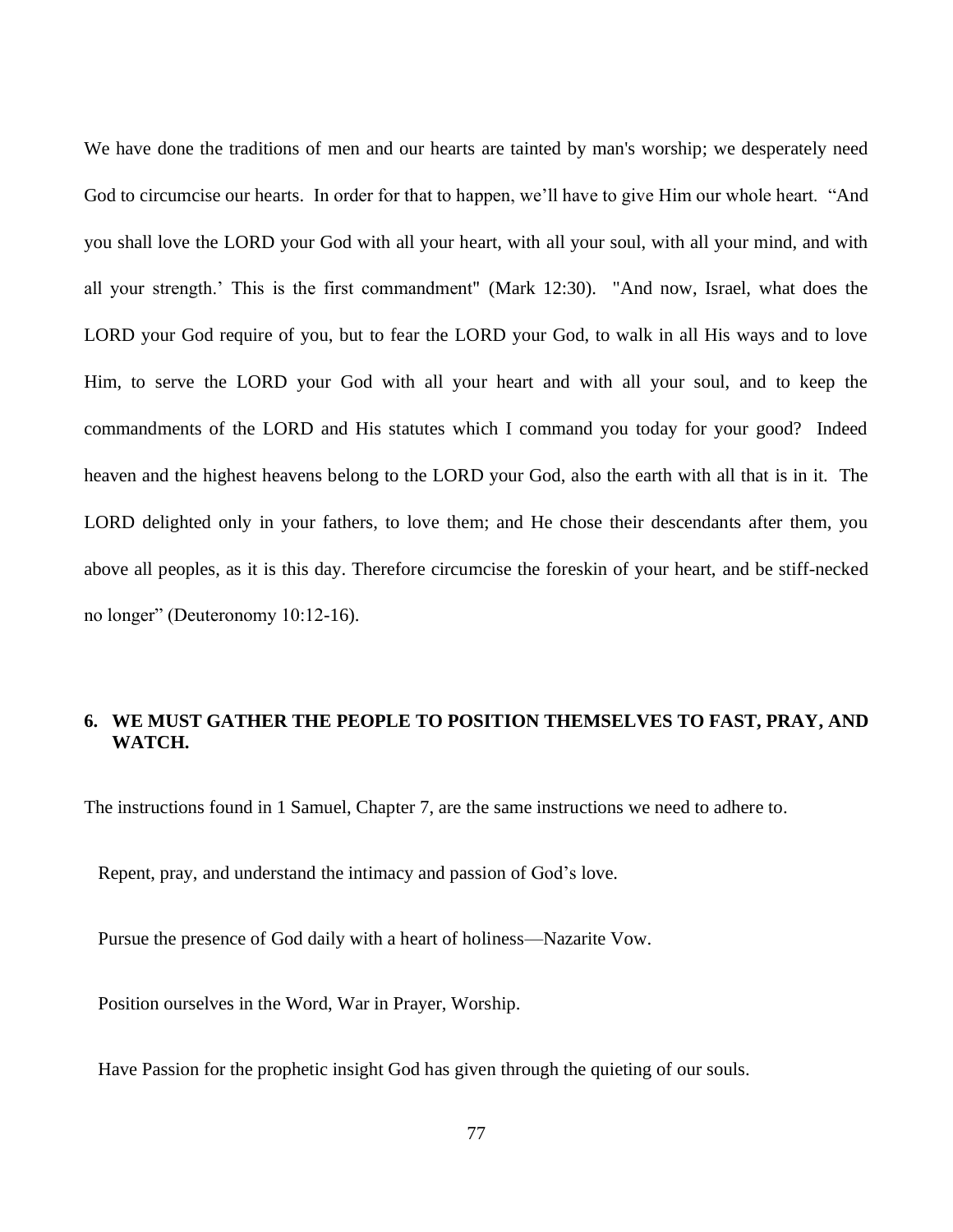Prepare the next generation who will also lead in these areas for His kingdom.

Possess the land by traveling and going to all nations and then, raising up disciples and teaching them. Curriculum, books, tapes, resources for His glory.

Labor in Prayer that produces Justice for the land—children, widows, women, families, poor and those whom God places on our hearts.

## **7. WE MUST GIVE A BURNT OFFERING AND THAT OFFERING IS OURSELVES AS LIVING SACRIFICES TO GOD.**

"I beseech you therefore, brethren, by the mercies of God, that you present your bodies a living sacrifice, holy, acceptable to God, which is your reasonable service. And do not be conformed to this world, but be transformed by the renewing of your mind, that you may prove what is that good and acceptable and perfect will of God. For I say, through the grace given to me, to everyone who is among you, not to think of himself more highly than he ought to think, but to think soberly, as God has dealt to each one a measure of faith" (Romans 12:1-3).

For this Spiritual Awakening to occur in our hearts, we must hear the plea that God is making for us to present our bodies a living sacrifice. No longer are animal sacrifices required or acceptable at the altar. Under the New Covenant, it requires our lives freely being offered at the altar in order to bring death to SELF.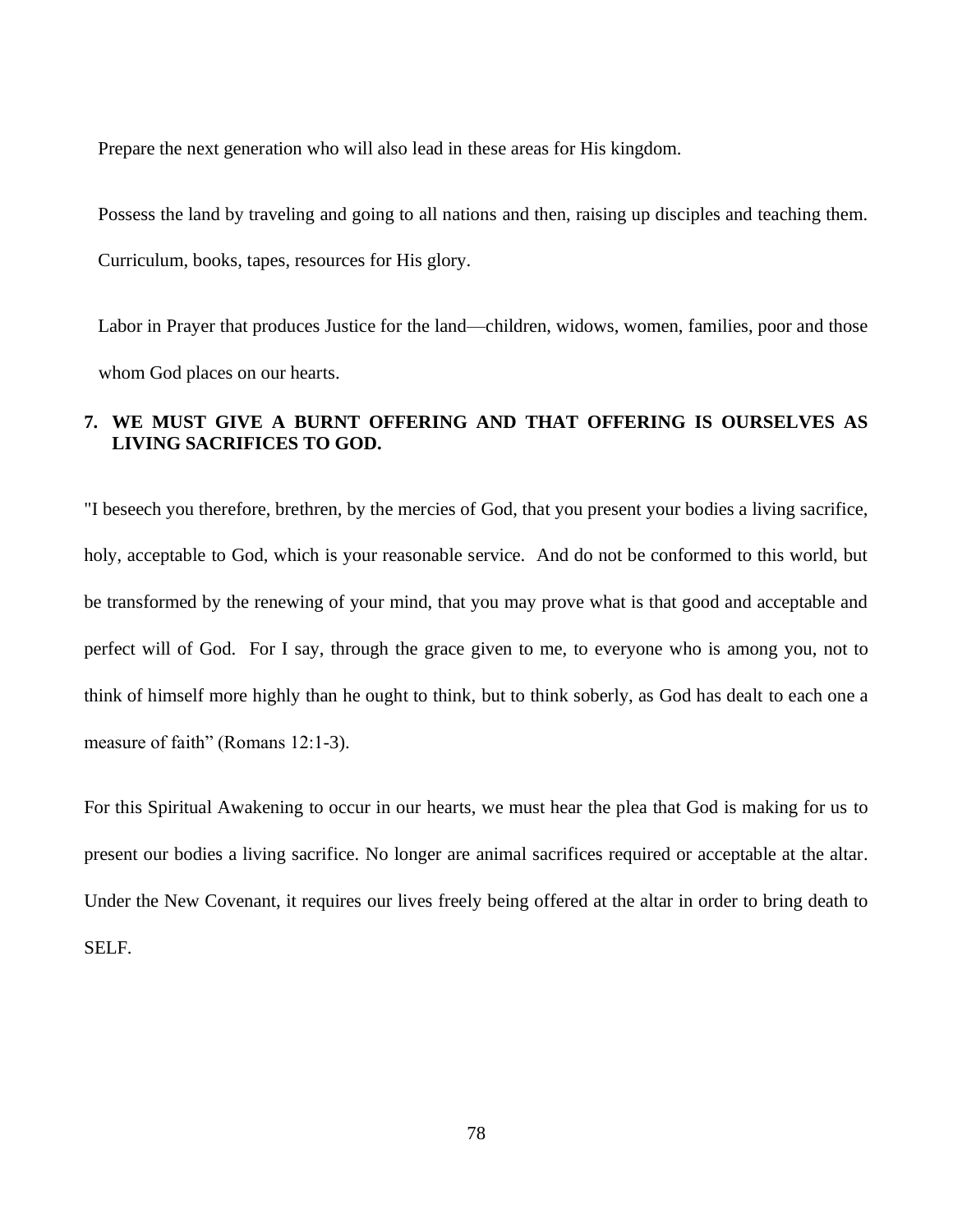## **JOURNAL YOUR SPIRITUAL AWAKENING THOUGHTS HERE:**